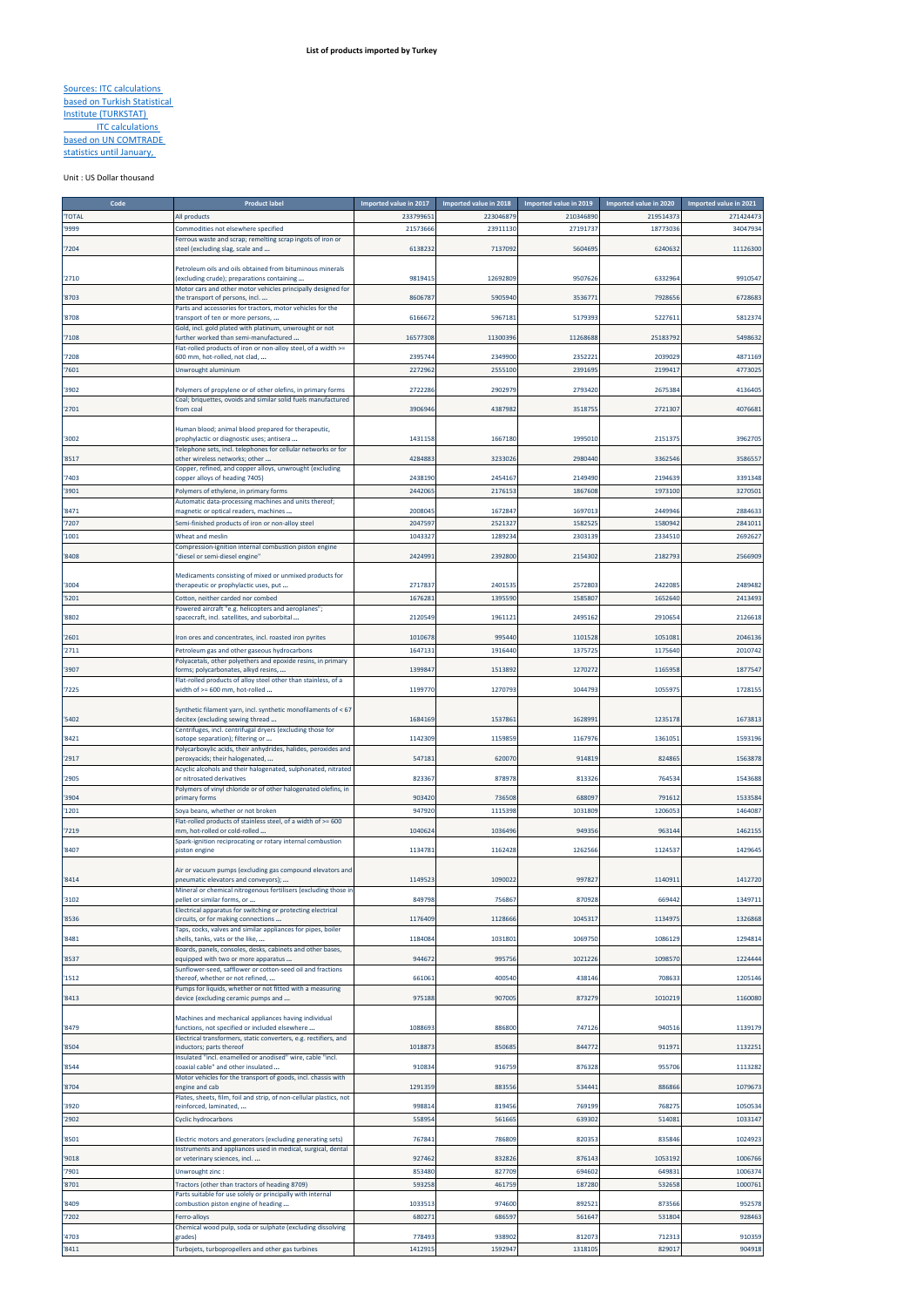|              | Transmission shafts, incl. camshafts and crankshafts, and                                                                  |                  |                  |                  |                  |                  |
|--------------|----------------------------------------------------------------------------------------------------------------------------|------------------|------------------|------------------|------------------|------------------|
| 8483         | cranks; bearing housings and plain                                                                                         | 704165           | 693756           | 722004           | 786026           | 902284           |
| 4011<br>3903 | New pneumatic tyres, of rubber<br>Polymers of styrene, in primary forms                                                    | 937285<br>880629 | 849394<br>835922 | 761183<br>515323 | 799918<br>487056 | 871724<br>866766 |
|              | Diodes, transistors and similar semiconductor devices;                                                                     |                  |                  |                  |                  |                  |
| 8541         | photosensitive semiconductor devices,<br>Palm oil and its fractions, whether or not refined (excluding                     | 3789458          | 702898           | 460027           | 56915            | 830993           |
| 1511         | chemically modified)<br>Synthetic rubber and factice derived from oils, in primary                                         | 435002           | 409783           | 41615            | 527266           | 798193           |
| 4002         | forms or in plates, sheets or strip;<br>Articles of jewellery and parts thereof, of precious metal or of                   | 63447            | 629753           | 56220            | 49529            | 795171           |
| 7113         | metal clad with precious metal<br>Articles of plastics and articles of other materials of heading                          | 556026           | 852419           | 1627007          | 754968           | 794267           |
| 3926         | 3901 to 3914, n.e.s.<br>Electric accumulators, incl. separators therefor, whether or                                       | 68382            | 63569            | 693420           | 67734            | 793042           |
| 8507         | not square or rectangular; parts                                                                                           | 428967           | 49632            | 512810           | 59608            | 788503           |
| 7210         | Flat-rolled products of iron or non-alloy steel, of a width >=<br>600 mm, hot-rolled or cold-rolled                        | 738680           | 655953           | 541586           | 54192            | 782410           |
| 7209         | Flat-rolled products of iron or non-alloy steel, of a width of >=<br>500 mm, cold-rolled "cold-reduced",                   | 539824           | 524861           | 416874           | 372015           | 779265           |
| 7408         | Copper wire (excluding surgical sutures, stranded wire,<br>cables, plaited bands and the like                              | 40269            | 36113            | 33215            | 342982           | 778543           |
| 8502         | Electric generating sets and rotary converters                                                                             | 633005           | 60027            | 594413           | 98665            | 774318           |
| 5205         | Cotton yarn other than sewing thread, containing >= 85%<br>cotton by weight (excluding that put                            | 571166           | 475740           | 516059           | 480359           | 773740           |
| 8548         | Waste and scrap of primary cells, primary batteries and<br>electric accumulators; spent primary                            | 7728             | 1184             | 1429             | 1399             | 758208           |
| 8542         | Electronic integrated circuits; parts thereof                                                                              | 554777           | 494182           | 494187           | 527476           | 755203           |
| 2933         | Heterocyclic compounds with nitrogen hetero-atom[s] only<br>Parts suitable for use solely or principally with transmission | 452719           | 56564            | 53451            | 75025            | 753602           |
| 8529         | and reception apparatus for                                                                                                | 1397092          | 111331           | 1012821          | 1088889          | 739604           |
|              | Prepared binders for foundry moulds or cores; chemical                                                                     |                  |                  |                  |                  |                  |
| 3824         | products and preparations for the chemical<br>Amino-resins, phenolic resins and polyurethanes, in primary                  | 625942           | 606499           | 577646           | 591923           | 737110           |
| 3909         | forms<br>Paper and paperboard, coated on one or both sides with                                                            | 553889           | 568290           | 431572           | 44207            | 730359           |
| 4810         | kaolin "China clay" or other inorganic<br>Parts of aircraft and spacecraft of heading 8801 or 8802,                        | 71582            | 688656           | 733974           | 65165            | 70289            |
| 8803         | n.e.s.<br>Synthetic organic colouring matter, whether or not chemically                                                    | 51371            | 586326           | 938003           | 83154            | 687539           |
| 3204         | defined; preparations based on                                                                                             | 544334           | 56188            | 649548           | 570735           | 685657           |
| 8477         | Machinery for working rubber or plastics or for the<br>manufacture of products from these materials,                       | 583139           | 629498           | 441169           | 60275            | 684302           |
| 2713         | Petroleum coke, petroleum bitumen and other residues of<br>petroleum oil or of oil obtained from                           | 463800           | 640580           | 391504           | 341528           | 68285            |
| 1005         | Maize or corn<br>Pig iron and spiegeleisen, in pigs, blocks or other primary                                               | 425673           | 438015           | 847519           | 485439           | 680343           |
| 7201         | forms                                                                                                                      | 361045           | 508893           | 445701           | 369590           | 676064           |
| '0713        | Dried leguminous vegetables, shelled, whether or not skinned<br>or split                                                   | 439338           | 338285           | 388658           | 55342            | 670372           |
| 1003         | <b>Barley</b>                                                                                                              | 72391            | 150782           | 121173           | 163400           | 66860            |
| 8429         | Self-propelled bulldozers, angledozers, graders, levellers,<br>scrapers, mechanical shovels, excavators,                   | 1028993          | 509828           | 136601           | 332659           | 642536           |
| 3206         | Inorganic or mineral colouring matter, n.e.s.; preparations<br>based on inorganic or mineral colouring                     | 493214           | 49454            | 397881           | 46423            | 637812           |
| 7606         | Plates, sheets and strip, of aluminium, of a thickness of > 0,2<br>mm (excluding expanded plates,                          | 47553            | 57512            | 53841            | 45178            | 630018           |
| 2916         | Unsaturated acyclic monocarboxylic acids, cyclic<br>monocarboxylic acids, their anhydrides, halides,                       | 322746           | 328892           | 336893           | 278387           | 62936:           |
|              | Regulating or controlling instruments and apparatus                                                                        |                  |                  |                  |                  |                  |
| 9032         | (excluding taps, cocks and valves of heading<br>Printing machinery used for printing by means of plates,                   | 721874           | 66409            | 606661           | 625976           | 619310           |
| 8443         | cylinders and other printing components                                                                                    | 585167           | 54619            | 484771           | 521811           | 613275           |
| 8415         | Air conditioning machines comprising a motor-driven fan and<br>elements for changing the temperature                       | 691255           | 652703           | 428107           | 494643           | 603781           |
| 8419         | Machinery, plant or laboratory equipment whether or not<br>electrically heated (excluding furnaces,                        | 575219           | 474299           | 434726           | 523652           | 603120           |
| 3402         | Organic surface-active agents (excluding soap); surface-active<br>preparations, washing preparations,                      | 51164            | 506278           | 499526           | 549798           | 599941           |
|              | Monitors and projectors, not incorporating television                                                                      |                  |                  |                  |                  |                  |
| 8528<br>2106 | reception apparatus; reception apparatus<br>Food preparations, n.e.s.                                                      | 736960<br>45891  | 58041<br>46064   | 483349<br>431634 | 504350<br>502438 | 569817<br>562059 |
|              | Saturated acyclic monocarboxylic acids and their anhydrides,<br>halides, peroxides and peroxyacids;                        |                  |                  | 300616           |                  | 561016           |
| 2915         | Silver, incl. silver plated with gold or platinum, unwrought or                                                            | 280386           | 34429            |                  | 271833           |                  |
| 7106<br>1206 | in semi-manufactured forms,<br>Sunflower seeds, whether or not broken                                                      | 14741<br>356471  | 142596<br>361101 | 190928<br>56832  | 459946<br>628373 | 544598<br>542078 |
| 5504         | Artificial staple fibres, not carded, combed or otherwise<br>processed for spinning                                        | 547377           | 547119           | 601811           | 414829           | 541836           |
| 7318         | Screws, bolts, nuts, coach screws, screw hooks, rivets,<br>cotters, cotter pins, washers, incl.                            | 753141           | 552978           | 492648           | 454229           | 539287           |
| 4001         | Natural rubber, balata, gutta-percha, guayule, chicle and                                                                  | 34511            | 324108           | 313748           | 307648           | 532356           |
|              | similar natural gums, in primary                                                                                           |                  |                  |                  |                  |                  |
| 8445         | Machines for preparing textile fibres; spinning, doubling or<br>twisting machines and other machinery                      | 333230           | 523202           | 169974           | 387640           | 527697           |
| 3105         | Mineral or chemical fertilisers containing two or three of the<br>fertilising elements nitrogen,                           | 443409           | 365686           | 467494           | 359405           | 524846           |
| 7602         | Waste and scrap, of aluminium (excluding slags, scale and the<br>ike from iron and steel production,                       | 124087           | 146239           | 173000           | 222918           | 521086           |
| 7326         | Articles of iron or steel, n.e.s. (excluding cast articles)                                                                | 550092           | 756859           | 854981           | 622434           | 519523           |
| 8428         | Lifting, handling, loading or unloading machinery, e.g. lifts,<br>escalators, conveyors, teleferics                        | 677972           | 523373           | 385483           | 386213           | 513060           |
| 2704         | Coke and semi-coke of coal, of lignite or of peat, whether or<br>not agglomerated; retort carbon                           | 468781           | 255748           | 193580           | 148801           | 507254           |
| 8482         | Ball or roller bearings (excluding steel balls of heading 7326);<br>parts thereof                                          | 448901           | 413596           | 412318           | 414232           | 503975           |
|              | Machining centres, unit construction machines "single                                                                      |                  |                  |                  |                  |                  |
| 8457         | station" and multi-station transfer machines<br>Electric instantaneous or storage water heaters and                        | 258502           | 29772            | 213258           | 333489           | 499267           |
| 8516         | immersion heaters; electric space-heating<br>Tubes, pipes and hollow profiles, seamless, of iron or steel                  | 411814           | 349072           | 347133           | 381223           | 486240           |
| 7304         | (excluding products of cast iron)<br>Yachts and other vessels for pleasure or sports; rowing boats                         | 290400           | 342397           | 319074           | 310899           | 479118           |
| 8903         | and canoes<br>Other nuts, fresh or dried, whether or not shelled or peeled                                                 | 1754451          | 499011           | 235985           | 282287           | 465582           |
| 0802         | excluding coconuts, Brazil nuts                                                                                            | 309511           | 333295           | 509901           | 460239           | 464390           |
| 3906         | Acrylic polymers, in primary forms                                                                                         | 363576           | 397299           | 404894           | 400159           | 462900           |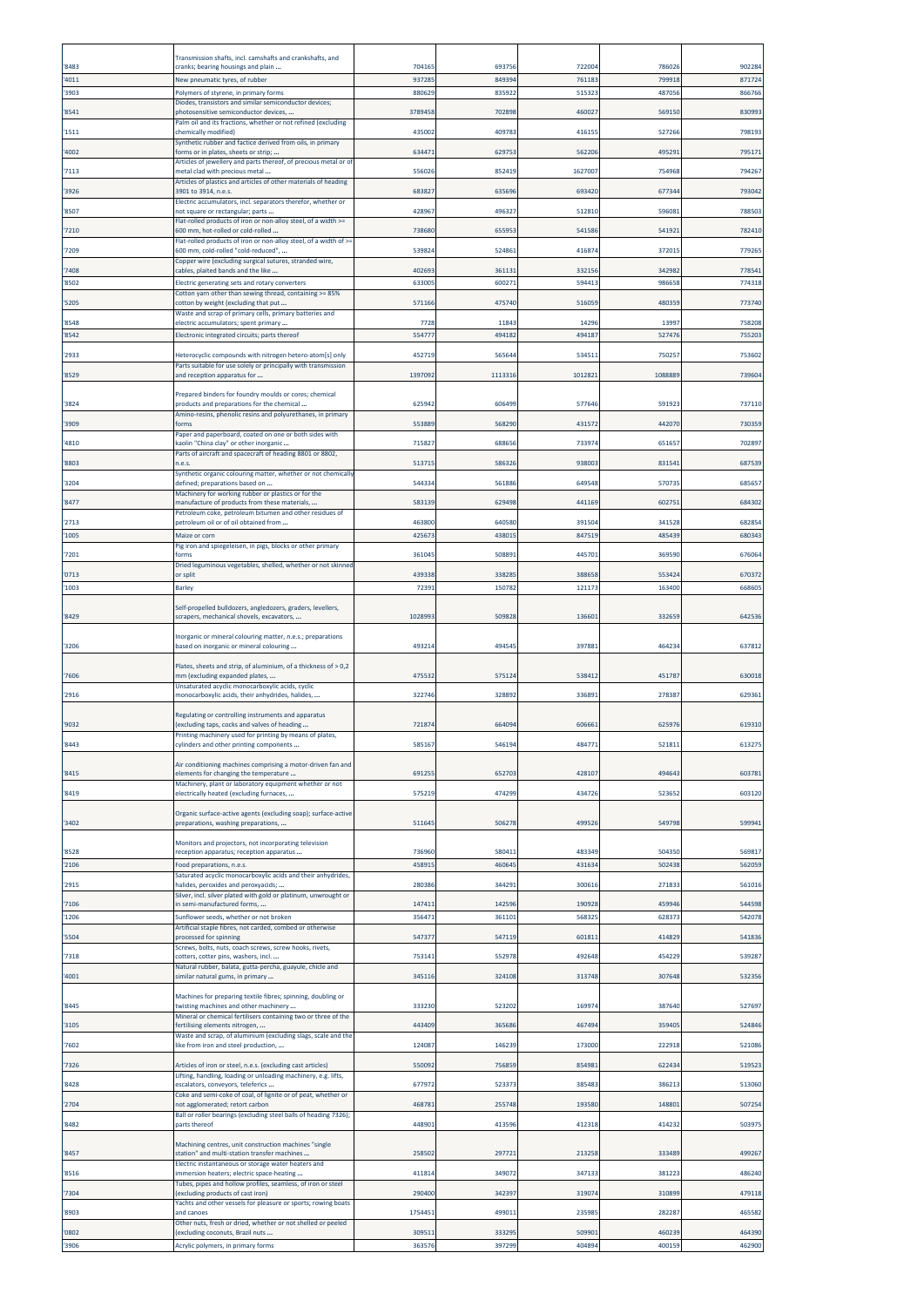| '9031          | Measuring or checking instruments, appliances and machines<br>not elsewhere specified in chapter                              | 38388            | 421876           | 388987           | 400102           | 458703           |
|----------------|-------------------------------------------------------------------------------------------------------------------------------|------------------|------------------|------------------|------------------|------------------|
| '8422          | Dishwashing machines; machinery for cleaning or drying<br>bottles or other containers; machinery                              | 49798            | 42713            | 330449           | 336467           | 457070           |
| '3302          | Mixtures of odoriferous substances and mixtures, incl.<br>alcoholic solutions, based on one or                                | 41557            | 417979           | 404441           | 456242           | 45637            |
| '2814          | Ammonia, anhydrous or in aqueous solution<br>Insecticides, rodenticides, fungicides, herbicides, anti-                        | 22360            | 206342           | 272902           | 287802           | 453104           |
| '3808          | sprouting products and plant-growth<br>Uncoated paper and paperboard, of a kind used for writing,                             | 37137            | 46562            | 402212           | 46308            | 44593            |
| '4802          | printing or other graphic purposes,                                                                                           | 62618            | 47831            | 46693            | 446091           | 44116            |
| '4016          | Articles of vulcanised rubber (excluding hard rubber), n.e.s.<br>Instruments and apparatus for physical or chemical analysis, | 37257            | 38084            | 383453           | 382548           | 438082           |
| '9027          | e.g. polarimeters, refractometers,<br>Uncoated kraft paper and paperboard, in rolls of a width > 36                           | 39082            | 38455            | 401690           | 45274            | 43663            |
| '4804          | cm or in square or rectangular<br>Oilcake and other solid residues, whether or not ground or in                               | 35624            | 423090           | 310032           | 365640           | 434874           |
| '2304          | the form of pellets, resulting<br>Waste and scrap, of copper (excluding ingots or other similar                               | 28125            | 224937           | 431742           | 417463           | 431723           |
| '7404<br>'3908 | unwrought shapes, of remelted<br>Polyamides, in primary forms                                                                 | 116500<br>266648 | 14205<br>294883  | 154795<br>306879 | 213648<br>260439 | 43154<br>42888   |
| '5407          | Woven fabrics of synthetic filament yarn, incl. monofilament<br>of >= 67 decitex and with a cross                             | 44536            | 46226            | 480130           | 430422           | 42588            |
| '8446          | <b>Weaving machines "looms"</b><br>Bran, sharps and other residues, whether or not in the form                                | 24440            | 316878           | 124327           | 311431           | 420668           |
| '2302          | of pellets, derived from the sifting,<br>aper, paperboard, cellulose wadding and webs of cellulose                            | 32003            | 28925            | 289190           | 328034           | 41687            |
| '4811          | fibres, coated, impregnated, covered,<br>Synthetic staple fibres, not carded, combed or otherwise                             | 38285            | 390760           | 383547           | 359250           | 414669           |
| '5503          | processed for spinning<br>Articles for the conveyance or packaging of goods, of plastics;                                     | 42236            | 423314           | 372564           | 27521            | 40596            |
| '3923          | stoppers, lids, caps and other<br>Cruise ships, excursion boats, ferry-boats, cargo ships, barges                             | 28415            | 28751            | 377763           | 377946           | 404284           |
| '8901          | and similar vessels for the                                                                                                   | 56568            | 3498             | 277613           | 141942           | 39656            |
| '8512          | Electrical lighting or signalling equipment (excluding lamps of<br>heading 8539), windscreen wipers,                          | 41421            | 402489           | 352130           | 357044           | 394008           |
| '4015          | Articles of apparel and clothing accessories, incl. gloves,<br>mittens and mitts, for all purposes,                           | 15658            | 14012            | 132713           | 253257           | 39317            |
| '2303          | Residues of starch manufacture and similar residues, beet-<br>pulp, bagasse and other waste of                                | 44518            | 332041           | 265702           | 293986           | 38787            |
| '3208          | Paints and varnishes, incl. enamels and lacquers, based on<br>synthetic polymers or chemically                                | 28548            | 29762            | 301756           | 308102           | 37404            |
| '8525          | Transmission apparatus for radio-broadcasting or television,<br>whether or not incorporating reception                        | 27813            | 235358           | 225783           | 248141           | 372200           |
| '7019          | Glass fibres, incl. glass wool, and articles thereof (excluding<br>mineral wools and articles                                 | 23375            | 228549           | 242618           | 25651            | 368259           |
| '8302          | Base metal mountings, fittings and similar articles suitable for<br>furniture, doors, staircases,                             | 42661            | 359476           | 292911           | 29544            | 368072           |
| '8418          | Refrigerators, freezers and other refrigerating or freezing<br>equipment, electric or other; heat                             | 40794            | 33296            | 280069           | 295588           | 35831            |
| '9021          | Orthopaedic appliances, incl. crutches, surgical belts and<br>trusses; splints and other fracture                             | 40989            | 360398           | 313643           | 301757           | 356966           |
| '8447          | Knitting machines, stitch-bonding machines and machines for<br>making gimped yarn, tulle, lace,                               | 27406            | 316081           | 165582           | 274971           | 35432            |
| '7801          | Unwrought lead:<br>Other bars and rods of alloy steel other than stainless, angles,                                           | 304375           | 319862           | 267558           | 255811           | 352078           |
| '7228          | shapes and sections of alloy<br>Diagnostic or laboratory reagents on a backing, prepared                                      | 18875            | 26785            | 210269           | 219157           | 351082           |
| '3822          | diagnostic or laboratory reagents<br>Bars and rods of iron or non-alloy steel, hot-rolled, in                                 | 24967            | 246002           | 239161           | 308140           | 350952           |
| '7213          | rregularly wound coils<br>Parts suitable for use solely or principally with the machinery                                     | 26089            | 239598           | 230864           | 170939           | 347794           |
| '8431          | of heading 8425 to 8430, n.e.s.<br>Seats, whether or not convertible into beds, and parts                                     | 442858           | 356252           | 283981           | 242442           | 345872           |
| '9401<br>'2401 | thereof, n.e.s. (excluding medical,<br>Unmanufactured tobacco; tobacco refuse                                                 | 32547<br>39289   | 338118<br>443686 | 349388<br>422194 | 320069<br>431668 | 343124<br>342041 |
|                | Ethers, ether-alcohols, ether-phenols, ether-alcohol-phenols,                                                                 |                  |                  |                  |                  |                  |
| '2909<br>'1801 | alcohol peroxides, ether peroxide,<br>Cocoa beans, whole or broken, raw or roasted                                            | 17903<br>290959  | 194500<br>217209 | 196521<br>247920 | 180796<br>341020 | 341714<br>340007 |
| '8458          | athes, incl. turning centres, for removing metal                                                                              | 19686            | 20055            | 13148            | 21987            | 339976           |
| '8716          | Trailers and semi-trailers; other vehicles, not mechanically<br>propelled (excluding railway and                              | 15200            | 188140           | 174764           | 215526           | 336201           |
| '8427          | Fork-lift trucks; other works trucks fitted with lifting or<br>handling equipment (excluding straddle                         | 31741            | 254410           | 126587           | 215427           | 335398           |
| '8543          | Electrical machines and apparatus, having individual<br>functions, n.e.s. in chapter 85 and parts                             | 260969           | 274263           | 229355           | 253298           | 331145           |
| '1207          | Other oil seeds and oleaginous fruits, whether or not broken<br>excluding edible nuts, olives,                                | 29932            | 218502           | 309401           | 321350           | 323545           |
| '2929          | Compounds with other nitrogen function (excluding amine-<br>function compounds; oxygen-function                               | 288498           | 302892           | 213397           | 199451           | 323511           |
| '3919          | Self-adhesive plates, sheets, film, foil, tape, strip and other<br>flat shapes, of plastics, whether                          | 34095            | 303558           | 291210           | 301860           | 320606           |
| '2803          | Carbon "carbon blacks and other forms of carbon", n.e.s.                                                                      | 20282            | 259130           | 252658           | 207252           | 318367           |
| '4805          | Other paper and paperboard, uncoated, in rolls of a width ><br>36 cm or in square or rectangular                              | 23611            | 27212            | 202741           | 210366           | 313950           |
| '8424          | Mechanical appliances, whether or not hand-operated, for<br>projecting, dispersing or spraying                                | 224853           | 233013           | 188243           | 249584           | 310985           |
| '3917          | Tubes, pipes and hoses, and fittings therefor, e.g. joints,<br>elbows, flanges, of plastics                                   | 23821            | 25347            | 281096           | 285378           | 307544           |
| '8511          | Electrical ignition or starting equipment of a kind used for<br>spark-ignition or compression-ignition                        | 260466           | 25181            | 25667            | 279476           | 303746           |
| '2306          | Oilcake and other solid residues, whether or not ground or in<br>the form of pellets, resulting                               | 200043           | 238327           | 303666           | 294717           | 302640           |
| '8451          | Machinery (excluding of heading 8450) for washing, cleaning,<br>wringing, drying, ironing, pressing                           | 202100           | 273633           | 139343           | 241208           | 300097           |
| '7411          | Copper tubes and pipes<br>Beauty or make-up preparations and preparations for the                                             | 15201            | 15353            | 149398           | 170694           | 29974            |
| '3304          | care of the skin, incl. sunscreen or                                                                                          | 30029            | 285759           | 316060           | 255681           | 29239            |
| '2809          | Diphosphorus pentaoxide; phosphoric acid; polyphosphoric<br>acids, whether or not chemically defined                          | 13118            | 177054           | 165934           | 119798           | 291990           |
| '8526          | Radar apparatus, radio navigational aid apparatus and radio<br>remote control apparatus                                       | 173136           | 172651           | 234061           | 286241           | 288473           |
| '0102          | Live bovine animals<br>Structures and parts of structures "e.g., bridges and bridge-                                          | 115987           | 1692347          | 672341           | 410707           | 285793           |
| '7308          | sections, lock-gates, towers,                                                                                                 | 305854           | 192223           | 109786           | 221419           | 285777           |
| '8406          | Steam turbines and other vapour turbines; parts thereof<br>Fools for working in the hand, pneumatic, hydraulic or with        | 15467            | 4465             | 46064            | 128859           | 280539           |
| '8467          | self-contained electric or non-electric                                                                                       | 22787            | 195071           | 126977           | 198611           | 279334           |
|                | Instruments and apparatus for measuring or checking the                                                                       |                  |                  |                  |                  |                  |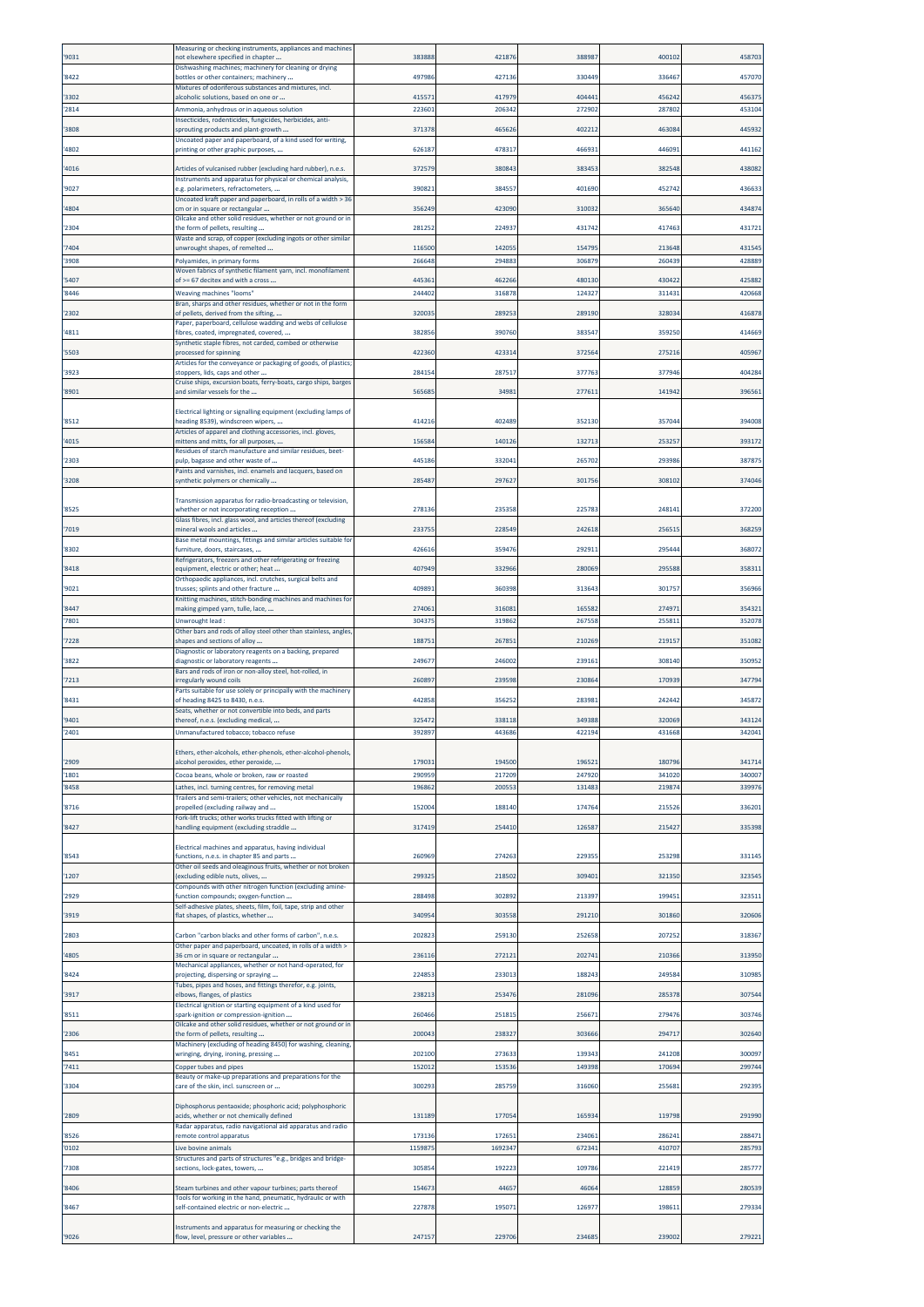| 3921         | Plates, sheets, film, foil and strip, of plastics, reinforced,<br>aminated, supported or similarly         | 269582           | 26660           | 248473           | 235585           | 27293            |
|--------------|------------------------------------------------------------------------------------------------------------|------------------|-----------------|------------------|------------------|------------------|
| 4707         | Recovered "waste and scrap" paper or paperboard (excluding<br>paper wool)                                  | 145594           | 10661           | 144683           | 187792           | 271133           |
| 8538         | Parts suitable for use solely or principally with the apparatus<br>of heading 8535, 8536 or 8537,          | 226108           | 230460          | 221078           | 216858           | 270760           |
| 8508         | Vacuum cleaners, incl. dry cleaners and wet vacuum cleaners                                                | 136919           | 100727          | 94036            | 170970           | 266490           |
| 8545         | Carbon electrodes, carbon brushes, lamp carbons, battery<br>carbons and other articles of graphite         | 225002           | 55751           | 369764           | 224736           | 263018           |
| 2309         | Preparations of a kind used in animal feeding                                                              | 146186           | 153083          | 165393           | 206736           | 260938           |
| 8433         | Harvesting or threshing machinery, incl. straw or fodder<br>balers; grass or hay mowers; machines          | 171054           | 19588           | 67010            | 142684           | 25745            |
| 8908         | Vessels and other floating structures for breaking up                                                      | 195749           | 176968          | 160245           | 20424            | 253376           |
| 8412         | Engines and motors (excluding steam turbines, internal<br>:ombustion piston engine, hydraulic              | 174243           | 197223          | 18021:           | 214122           | 252116           |
| 8714         | Parts and accessories for motorcycles and bicycles and for<br>carriages for disabled persons,              | 99240            | 11895           | 104106           | 125441           | 251211           |
| 5307         | Yarn of jute or of other textile bast fibres of heading 5303                                               | 26684            | 18445           | 222889           | 29523            | 247358           |
| 5509         | Yarn of synthetic staple fibres (excluding sewing thread and<br>varn put up for retail sale)               | 460768           | 415759          | 308293           | 188502           | 245810           |
| 5209         | Woven fabrics of cotton, containing >= 85% cotton by weight<br>and weighing > 200 g/m²                     | 352263           | 32706           | 23119:           | 185141           | 24576            |
| 3506         | Prepared glues and other prepared adhesives, n.e.s.;<br>products suitable for use as glues or              | 24534            | 242732          | 221805           | 221209           | 244770           |
| 8462         | Machine tools, incl. presses, for working metal by forging,<br>hammering or die-stamping; machine          | 203412           | 18096           | 189205           | 201778           | 244366           |
| 8474         | Machinery for sorting, screening, separating, washing,<br>crushing, grinding, mixing or kneading           | 251794           | 265845          | 154262           | 150674           | 243428           |
| '9022        | Apparatus based on the use of X-rays or of alpha, beta or                                                  | 277606           | 26057           | 175537           | 231656           | 24286            |
|              | gamma radiations, whether or not<br>Moulding boxes for metal foundry; mould bases; moulding                |                  |                 |                  |                  |                  |
| 8480         | patterns; moulds for metal (other than<br>Textile fabrics impregnated, coated, covered or laminated        | 281506           | 334576          | 270168           | 291739           | 241333           |
| 5903         | with plastics (excluding tyre cord<br>Footwear with outer soles of rubber, plastics, leather or            | 190373           | 18864           | 228000           | 20901            | 23815            |
| 6404         | composition leather and uppers of<br>Direction finding compasses; other navigational instruments           | 25872            | 262688          | 231656           | 200817           | 23722            |
| '9014        | and appliances (excluding radio<br>Flours, meals and pellets, of meat or meat offal, of fish or of         | 11315            | 14400           | 211624           | 217287           | 233500           |
| 2301         | crustaceans, molluscs or other<br>Coffee, whether or not roasted or decaffeinated; coffee husks            | 16721            | 20209           | 241179           | 207962           | 23335            |
| '0901        | and skins; coffee substitutes<br>Tools, interchangeable, for hand tools, whether or not power              | 191808           | 18658           | 206686           | 20287            | 232670           |
| 8207<br>2922 | operated, or for machine tools<br>Oxygen-function amino-compounds                                          | 200128<br>183930 | 22407<br>187881 | 215507<br>200871 | 21657<br>182793  | 23258<br>230600  |
|              | Nucleic acids and their salts, whether or not chemically                                                   |                  |                 |                  |                  |                  |
| 2934         | defined; heterocyclic compounds (excluding<br>Aluminium foil, "whether or not printed or backed with       | 12587            | 156068          | 174565           | 186640           | 223352           |
| '7607        | paper, paperboard, plastics or similar                                                                     | 177694           | 182570          | 187948           | 176807           | 222111           |
| 7007         | Safety glass, toughened "tempered", laminated safety glass<br>excluding multiple-walled insulating         | 154772           | 130798          | 136561           | 143009           | 220630           |
| 8402         | Steam or other vapour generating boilers (excluding central<br>heating hot water boilers capable           | 10457            | 2773            | 151031           | 285889           | 22029            |
| 6204         | Women's or girls' suits, ensembles, jackets, blazers, dresses,<br>skirts, divided skirts, trousers,        | 302748           | 262648          | 247905           | 189241           | 21839            |
| 5603         | Nonwovens, whether or not impregnated, coated, covered or<br>aminated, n.e.s.                              | 219140           | 19021           | 193241           | 266003           | 217716           |
| 8518         | Microphones and stands therefor (excluding cordless<br>microphones with built-in transmitter);             | 187808           | 184330          | 177967           | 204221           | 21588            |
| 7216         | Angles, shapes and sections of iron or non-alloy steel, n.e.s.                                             | 178176           | 243580          | 114459           | 117213           | 214129           |
| 7220         | Flat-rolled products of stainless steel, of a width of < 600 mm<br>hot-rolled or cold-rolled               | 129340           | 142597          | 116692           | 125042           | 213779           |
| 8711         | Motorcycles, incl. mopeds, and cycles fitted with an auxiliary<br>motor, with or without side-cars;        | 175092           | 111508          | 94876            | 142860           | 213178           |
| 9405         | Lamps and lighting fittings, incl. searchlights and spotlights,<br>and parts thereof, n.e.s; illuminated   | 31503            | 238654          | 195809           | 194804           | 212595           |
| 8449         | Machinery for the manufacture or finishing of felt or<br>nonwovens in the piece or in shapes,              | 27704            | 4589            | 132025           | 115147           | 211235           |
| 3823         | Industrial monocarboxylic fatty acids; acid oils from refining;<br>ndustrial fatty alcohols                | 10825            | 94508           | 79147            | 97170            | 209017           |
| 3910         | Silicones in primary forms                                                                                 | 141464           | 175004          | 145696           | 144192           | 208942           |
|              | Revolution counters, production counters, taximeters,                                                      |                  |                 |                  |                  |                  |
| 9029         | milometers, pedometers and the like (excluding<br>Reaction initiators, reaction accelerators and catalytic | 19961            | 19268           | 187785           | 184952           | 207962           |
| 3815         | preparations, n.e.s. (excluding rubber                                                                     | 111361           | 106882          | 115210           | 144605           | 207572           |
| 3403         | Lubricant preparations, incl. cutting-oil preparations, bolt or<br>nut release preparations, anti-rust     | 15074            | 162667          | 148298           | 157611           | 206498           |
| 7307         | Tube or pipe fittings "e.g. couplings, elbows, sleeves", of iron<br>or steel                               | 166712           | 15248           | 161256           | 189792           | 20625            |
| 8439         | Machinery for making pulp of fibrous cellulosic material or for<br>making or finishing paper or            | 41288            | 60779           | 241709           | 60996            | 205492           |
| 7306         | Tubes, pipes and hollow profiles "e.g., open seam or welded,<br>riveted or similarly closed",              | 220077           | 20584           | 158283           | 160426           | 204064           |
| 8448         | Auxiliary machinery for use with machines of heading 8444,<br>3445, 8446 or 8447, e.g. dobbies,            | 15994            | 16122           | 153536           | 164934           | 203569           |
| 3811         | Anti-knock preparations, oxidation inhibitors, gum inhibitors,<br>viscosity improvers, anti-corrosive      | 203732           | 201470          | 189712           | 201546           | 202164           |
| 8438         | Machinery, not specified or included elsewhere in this<br>chapter, for the industrial preparation          | 153487           | 175259          | 177937           | 193534           | 201771           |
| '8531        | Electric sound or visual signalling apparatus, e.g. bells, sirens,<br>indicator panels, burglar            | 201106           | 179257          | 183146           | 171316           | 198307           |
| 8523         | Discs, tapes, solid-state non-volatile storage devices, "smart<br>:ards" and other media for the           | 233452           | 230958          | 181151           | 190973           | 197692           |
| 8466         | Parts and accessories suitable for use solely or principally<br>with the machine tools of heading          | 157841           | 165669          | 169978           | 145199           | 196860           |
|              | Machinery for making up paper pulp, paper or paperboard,                                                   |                  |                 |                  |                  |                  |
| 8441<br>3915 | incl. cutting machines of all kinds,<br>Waste, parings and scrap, of plastics                              | 98927<br>76235   | 13350<br>116431 | 115178<br>113120 | 178001<br>139815 | 195404<br>195099 |
| 8473         | Parts and accessories (other than covers, carrying cases and<br>the like) suitable for use solely          | 147204           | 123581          | 142676           | 192412           | 193800           |
| 4202         | Trunks, suitcases, vanity cases, executive-cases, briefcases,<br>school satchels, spectacle cases,         | 227600           | 200063          | 214268           | 155897           | 192686           |
| 1006         | Rice                                                                                                       | 148788           | 144989          | 245194           | 288898           | 190128           |
| 8444         | Machines for extruding, drawing, texturing or cutting man-<br>made textile materials                       | 89957            | 135490          | 166320           | 114481           | 187230           |
| 7005         | Float glass and surface ground or polished glass, in sheets,<br>whether or not having an absorbent,        | 147103           | 11509:          | 104738           | 126325           | 185638           |
| 3214         | Glaziers' putty, grafting putty, resin cements, caulking<br>compounds and other mastics; painters'         | 207257           | 181196          | 144280           | 158243           | 185005           |
| 8503         | Parts suitable for use solely or principally with electric motors<br>and generators, electric              | 82371            | 86463           | 152943           | 144315           | 183194           |
| 8426         | Ships' derricks; cranes, incl. cable cranes (excluding wheel-<br>mounted cranes and vehicle cranes         | 132317           | 17310           | 83288            | 180614           | 179610           |
| 7222         | Other bars and rods of stainless steel; angles, shapes and<br>sections of stainless steel, n.e.s.          | 97221            | 130085          | 133615           | 124508           | 179419           |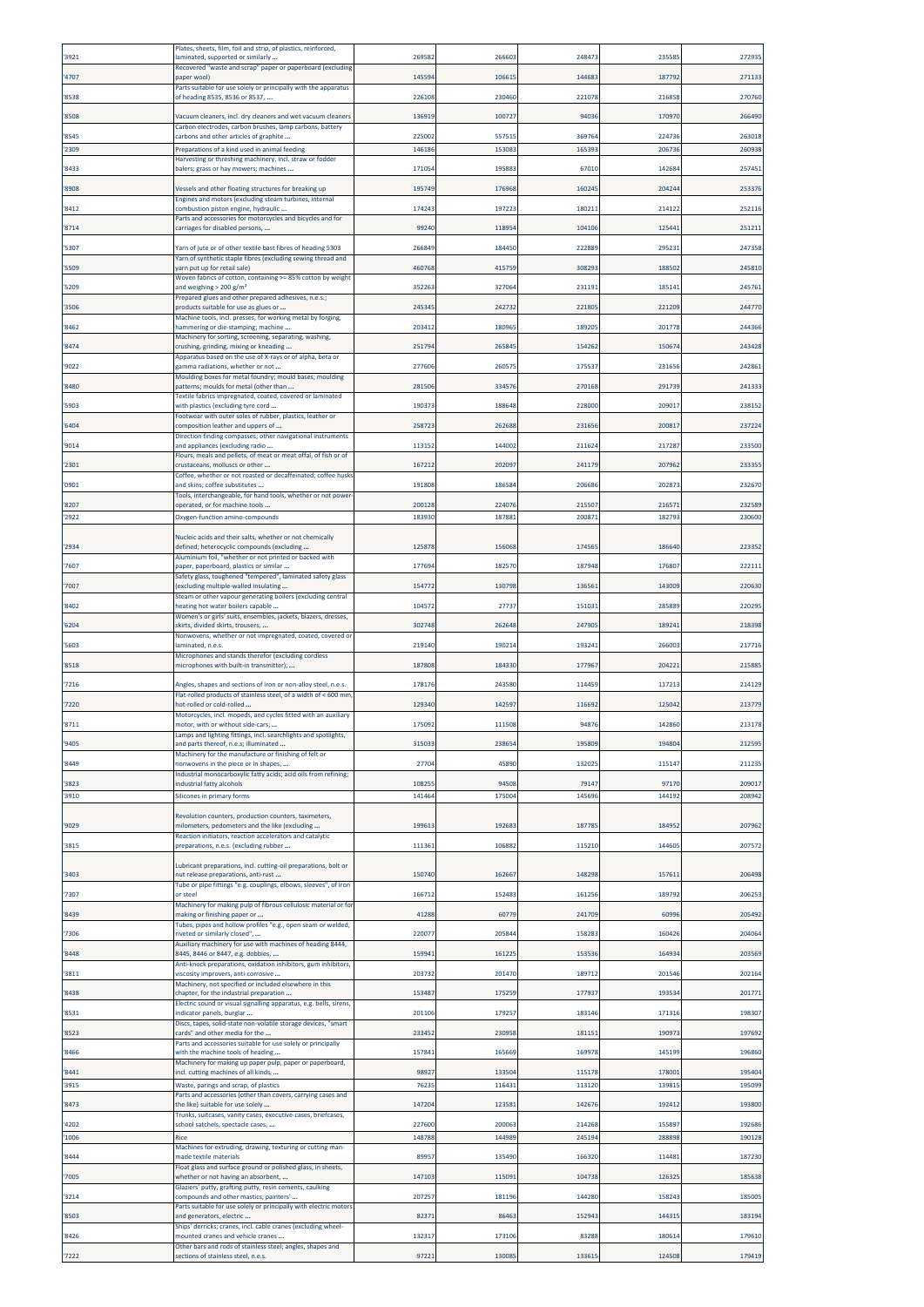| 3912         | Cellulose and its chemical derivatives, n.e.s., in primary forms                                                   | 163949           | 17814          | 141554          | 15714            | 17927            |
|--------------|--------------------------------------------------------------------------------------------------------------------|------------------|----------------|-----------------|------------------|------------------|
| 9102         | Wrist-watches, pocket-watches and other watches, incl. stop<br>watches (excluding of precious                      | 207896           | 19629:         | 176900          | 13372            | 177975           |
|              | Sewing machines (other than book-sewing machines of                                                                |                  |                |                 |                  |                  |
| 8452         | neading 8440); furniture, bases and covers                                                                         | 116267           | 13231          | 96914           | 133982           | 177618           |
| 6403         | Footwear with outer soles of rubber, plastics, leather or<br>composition leather and uppers of                     | 225540           | 203829         | 177661          | 157423           | 174347           |
| 6109         | T-shirts, singlets and other vests, knitted or crocheted                                                           | 159260           | 13578          | 158790          | 140952           | 173788           |
|              | Manufactured tobacco and manufactured tobacco substitutes                                                          |                  |                |                 |                  |                  |
| 2403         | and "homogenised" or "reconstituted"<br>Undenatured ethyl alcohol of an alcoholic strength of < 80%;               | 135384           | 16235          | 16245           | 143699           | 167834           |
| 2208         | spirits, liqueurs and other spirituous<br>Extracts, essences and concentrates, of coffee, tea or maté              | 127074           | 7657           | 143755          | 128009           | 166729           |
| 2101         | and preparations with a basis of<br>Perfumes and toilet waters (excluding aftershave lotions,                      | 14072            | 12293          | 130660          | 153126           | 16602            |
| 3303         | personal deodorants and hair lotions)<br>Tricycles, scooters, pedal cars and similar wheeled toys; dolls           | 95209            | 8721           | 210513          | 91529            | 16595            |
| 9503         | carriages; dolls; other toys;                                                                                      | 392089           | 262085         | 156501          | 137580           | 16516            |
| 6110         | lerseys, pullovers, cardigans, waistcoats and similar articles,<br>cnitted or crocheted (excluding                 | 184018           | 16231          | 155166          | 130773           | 16341            |
| 1209         | Seeds, fruits and spores, for sowing (excluding leguminous<br>vegetables and sweetcorn, coffee,                    | 137639           | 13258:         | 133394          | 145076           | 163092           |
| 6001         | Pile fabrics, incl. "long pile" fabrics and terry fabrics, knitted<br>or crocheted                                 | 167529           | 9117           | 97933           | 93507            | 16152            |
| 8456         | Machine tools for working any material by removal of<br>material, by laser or other light or photon                | 99481            | 10527          | 70454           | 115803           | 160450           |
| 2202         | Waters, incl. mineral waters and aerated waters, containing<br>added sugar or other sweetening                     | 72114            | 6887           | 9285            | 102899           | 156802           |
| 3404         | Artificial waxes and prepared waxes                                                                                | 7608             | 10022          | 84429           | 107018           | 15633            |
| 3305         | Preparations for use on the hair<br>Optical fibres and optical fibre bundles; optical fibre cables                 | 190646           | 16681          | 159500          | 166565           | 155260           |
| 9001         | excluding made up of individually<br>Electrical apparatus for switching or protecting electrical                   | 17558            | 16425          | 154069          | 144002           | 154604           |
| 8535         | circuits, or for making connections                                                                                | 126356           | 12311          | 131894          | 133836           | 15367            |
| 1901         | Malt extract; food preparations of flour, groats, meal, starch<br>or malt extract, not containing                  | 134444           | 133889         | 134024          | 116343           | 153535           |
| 9403         | Furniture and parts thereof, n.e.s. (excluding seats and<br>medical, surgical, dental or veterinary                | 207106           | 18521          | 149374          | 125148           | 15314            |
| 8417         | Industrial or laboratory furnaces and ovens, non-electric, incl.<br>incinerators (excluding drying                 | 98374            | 8285           | 74242           | 119256           | 153089           |
| 2918         | Carboxylic acids with additional oxygen function and their<br>anhydrides, halides, peroxides and                   | 11888            | 11813          | 120181          | 12954            | 15308            |
| 6203         | Men's or boys' suits, ensembles, jackets, blazers, trousers, bib<br>and brace overalls, breeches                   | 224547           | 20879          | 169647          | 143760           | 152647           |
| 3215         | Printing ink, writing or drawing ink and other inks, whether or<br>not concentrated or solid                       | 15564            | 15234          | 143043          | 14083            | 15182            |
| 6006         | Fabrics, knitted or crocheted, of a width of > 30 cm (excluding<br>warp knit fabrics "incl. those                  | 9251             | 9915           | 100584          | 96246            | 15103            |
|              | Tubes, pipes and hoses, of vulcanised rubber other than hard                                                       |                  |                |                 |                  |                  |
| 4009         | rubber, with or without their<br>Insulating fittings for electrical machines, appliances or                        | 149604           | 144107         | 126927          | 124790           | 147288           |
| 8547         | equipment, being fittings wholly<br>Electrical capacitors, fixed, variable or adjustable "pre-set";                | 95433            | 94209          | 108735          | 114549           | 146741           |
| 8532<br>8534 | parts thereof<br>Printed circuits                                                                                  | 9811<br>125744   | 11196<br>11565 | 98903<br>102753 | 11491<br>12262   | 14654<br>146388  |
|              |                                                                                                                    |                  |                |                 |                  |                  |
|              |                                                                                                                    |                  |                |                 |                  |                  |
| 3911         | Petroleum resins, coumarone-indene resins, polyterpenes,<br>polysulphides, polysulphones and other                 | 97267            | 101680         | 113313          | 110160           | 146119           |
| 8001<br>2941 | Unwrought tin<br>Antibiotics                                                                                       | 67432<br>14983   | 7141<br>17687  | 80699<br>189228 | 77482<br>18402   | 145537<br>14422  |
|              |                                                                                                                    |                  |                |                 |                  |                  |
| 3001         | Dried glands and other organs for organo-therapeutic uses,<br>whether or not powdered; extracts                    | 30449            | 3424           | 72166           | 107897           | 142708           |
| 1513         | Coconut "copra", palm kernel or babassu oil and fractions<br>thereof, whether or not refined,                      | 127559           | 94450          | 69619           | 83832            | 142431           |
| 2921         | Amine-function compounds                                                                                           | 105391           | 121144         | 111032          | 102730           | 141590           |
| 3507         | Enzymes; prepared enzymes, n.e.s.<br>Sodium hydroxide "caustic soda", potassium hydroxide                          | 115304           | 11340          | 12619           | 13173            | 141190           |
| 2815         | caustic potash"; peroxides of sodium<br>Padlocks and locks "key, combination or electrically                       | 169514           | 133394         | 132134          | 104177           | 141178           |
| 8301         | operated", of base metal; clasps and frames<br>Moving, grading, levelling, scraping, excavating, tamping,          | 188191           | 172282         | 148521          | 130820           | 140437           |
| 8430         | compacting, extracting or boring                                                                                   | 332336           | 219363         | 100114          | 86249            | 140434           |
| 3003         | Medicaments consisting of two or more constituents mixed<br>:ogether for therapeutic or prophylactic               | 119208           | 12271          | 126656          | 146153           | 139745           |
| 7227         | Bars and rods of alloy steel other than stainless, hot-rolled, in<br>rregularly wound coils                        | 98946            | 97164          | 71488           | 69196            | 138993           |
| 3207         | Prepared pigments, prepared opacifiers and prepared<br>colours, vitrifiable enamels and glazes,                    | 100014           | 10572          | 89883           | 102364           | 135640           |
| 0803         | Bananas, incl. plantains, fresh or dried                                                                           | 101975           | 6695           | 181281          | 169984           | 135290           |
| 2402         | Cigars, cheroots, cigarillos and cigarettes of tobacco or of<br>tobacco substitutes                                | 1088             | 235            | 165293          | 89971            | 133979           |
| 8309         | Stoppers, caps and lids, incl. crown corks, screw caps and<br>pouring stoppers, capsules for bottles,              | 104463           | 122712         | 103945          | 113744           | 133539           |
|              | Diamonds, whether or not worked, but not mounted or set                                                            |                  |                |                 |                  |                  |
| 7102         | excluding unmounted stones for pick-up<br>Articles of stone or of other mineral substances, incl. carbon           | 77404            | 17516          | 201078          | 121051           | 133371           |
| 6815         | fibres, articles of carbon fibres                                                                                  | 79206            | 94165          | 129050          | 142724           | 132605           |
| 7224         | Steel, alloy, other than stainless, in ingots or other primary<br>forms, semi-finished products                    | 86203            | 6543           | 62213           | 85032            | 13187            |
|              | Prepared rubber accelerators; compound plasticisers for                                                            |                  |                |                 |                  |                  |
| 3812         | rubber or plastics, n.e.s.; anti-oxidising<br>Plates, sticks, tips and the like for tools, unmounted, of           | 94046            | 102258         | 94867           | 91565            | 129601           |
| 8209         | sintered metal carbides or cermets<br>Stainless steel in ingots or other primary forms (excluding                  | 96295            | 9833           | 98672           | 100485           | 129491           |
| 7218         | remelting scrap ingots and products<br>Woven fabrics of cotton, containing >= 85% cotton by weight                 | 363              | 223            | 12727           | 25414            | 129007           |
| 5208         | and weighing $\leq$ 200 g/m <sup>2</sup><br>Ferrous products obtained by direct reduction of iron ore and          | 206386           | 153139         | 156913          | 119095           | 128038           |
| 7203         | other spongy ferrous products,                                                                                     | 169027           | 97947          | 145672          | 12311            | 127920           |
| 3817         | Mixed alkylbenzenes and mixed alkylnaphthalenes produced<br>by the alkylation of benzene and naphthalene           | 106976           | 10125          | 94720           | 102334           | 127810           |
| 3905         | Polymers of vinyl acetate or of other vinyl esters, in primary                                                     | 111302           | 104968         | 97999           | 103358           | 126920           |
|              | forms; other vinyl polymers,<br>Footwear with outer soles and uppers of rubber or plastics                         |                  |                |                 |                  |                  |
| 6402         | excluding waterproof footwear of                                                                                   | 123833           | 11733          | 101271          | 101447           | 126608           |
| 1806         | Chocolate and other food preparations containing cocoa<br>Conveyor or transmission belts or belting, of vulcanised | 113352           | 90489          | 129728          | 107739           | 125822           |
| 4010<br>8515 | rubber<br>Electric, incl. electrically heated gas, laser or other light or<br>photon beam, ultrasonic, electron    | 106258<br>187983 | 9208<br>142970 | 85705<br>111081 | 102301<br>148110 | 125806<br>124911 |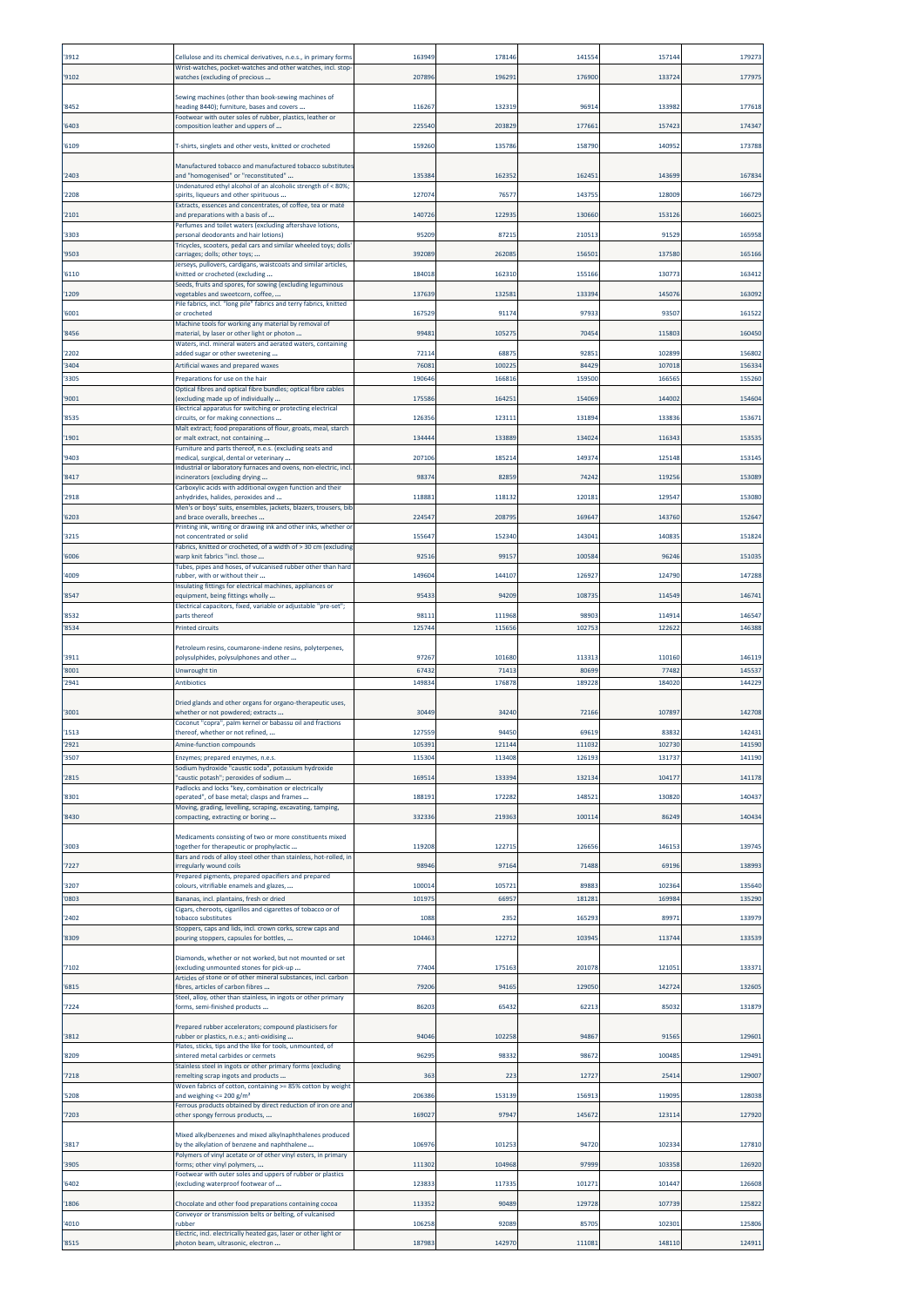| '8455          | Metal-rolling mills and rolls therefor; parts of metal-rolling<br>mills                                                                                        | 115376          | 21573          | 16032          | 11118          | 124830           |
|----------------|----------------------------------------------------------------------------------------------------------------------------------------------------------------|-----------------|----------------|----------------|----------------|------------------|
| '8487          | Machinery parts, n.e.s. in chapter 84 (excluding parts<br>containing electrical connectors, insulators,                                                        | 68498           | 8542           | 115142         | 98539          | 124038           |
|                | Oscilloscopes, spectrum analysers and other instruments and                                                                                                    |                 |                |                |                |                  |
| '9030          | apparatus for measuring or checking<br>Undenatured ethyl alcohol of an alcoholic strength of >= 80%                                                            | 122146          | 10473          | 90969          | 105497         | 120232           |
| '2207          | ethyl alcohol and other spirits,                                                                                                                               | 64508           | 6345           | 63590          | 207592         | 11863            |
| '9025          | Hydrometers, areometers and similar floating instruments,<br>thermometers, pyrometers, barometers,                                                             | 93645           | 8586           | 92576          | 162510         | 117875           |
| '9013          | Liquid crystal devices not constituting articles provided for<br>more specifically in other heading;                                                           | 345964          | 300150         | 255707         | 128659         | 11730            |
| '7508          | Articles of nickel, n.e.s. (excluding powder, flakes, bars,<br>profiles, wire, plates, sheets,<br>Electric filament or discharge lamps, incl. sealed beam lamp | 101293          | 12465          | 178933         | 96995          | 116074           |
| '8539          | units and ultraviolet or infra-red<br>Women's or girls' overcoats, car coats, capes, cloaks, anoraks,                                                          | 175949          | 150759         | 123250         | 126042         | 115799           |
| '6202          | incl. ski jackets, windcheaters,<br>Aen's or boys' overcoats, car coats, capes, cloaks, anoraks,                                                               | 159472          | 14097          | 125474         | 10403          | 11547            |
| '6201          | ncl. ski jackets, windcheaters,<br>Artificial corundum, whether or not chemically defined;                                                                     | 146474          | 15351          | 128920         | 109242         | 114830           |
| '2818<br>'7616 | aluminium oxide; aluminium hydroxide<br>Articles of aluminium, n.e.s.                                                                                          | 75862<br>94590  | 8802<br>8864   | 93352<br>10490 | 86917<br>9552  | 114398<br>11400  |
| '3006          | Pharmaceutical preparations and products of subheadings<br>3006.10.10 to 3006.60.90                                                                            | 126983          | 11628          | 125547         | 107153         | 113986           |
| '8108          | Titanium and articles thereof, n.e.s.; titanium waste and scrap<br>excluding ash and residues                                                                  | 86193           | 8876           | 158637         | 135743         | 113710           |
| '8403          | Central heating boilers, non-electric; parts thereof (excluding<br>vapour generating boilers and                                                               | 145555          | 157049         | 111519         | 130869         | 113104           |
| '0303          | Frozen fish (excluding fish fillets and other fish meat of<br>eading 0304)                                                                                     | 11544           | 92096          | 7941           | 82002          | 112489           |
| '8527          | Reception apparatus for radio-broadcasting, whether or not<br>combined, in the same housing, with                                                              | 115487          | 11867          | 109161         | 113808         | 112243           |
| '2936          | Provitamins and vitamins, natural or reproduced by synthesis<br>ncl. natural concentrates, derivatives                                                         | 101180          | 126630         | 109372         | 119404         | 111918           |
| '2903          | Halogenated derivatives of hydrocarbons<br>Wire of iron or non-alloy steel, in coils (excluding bars and                                                       | 111424          | 116765         | 119429         | 93279          | 110970           |
| '7217          | rods)                                                                                                                                                          | 64702           | 8094           | 67188          | 5827           | 109866           |
| '4407          | Wood sawn or chipped lengthwise, sliced or peeled, whether<br>or not planed, sanded or end-jointed,                                                            | 240147          | 18325          | 103432         | 11117          | 10981            |
| '3209          | Paints and varnishes, incl. enamels and lacquers, based on<br>ynthetic polymers or chemically                                                                  | 9397:           | 9004           | 90089          | 9825           | 10977            |
| '4205          | Articles of leather or composition leather (excluding saddlery<br>and harness bags; cases and                                                                  | 28234           | 2111           | 107790         | 101383         | 109123           |
| '3401          | Soap; organic surface-active products and preparations for<br>use as soap, in the form of bars,                                                                | 106352          | 10144          | 106737         | 10286          | 108209           |
| '2932          | Heterocyclic compounds with oxygen hetero-atom[s] only<br>Natural calcium phosphates and natural aluminium calcium                                             | 70598           | 8180           | 77701          | 107438         | 107285           |
| '2510          | ohosphates, natural and phosphatic<br>Gaskets and similar joints of metal sheeting combined with                                                               | 8841            | 7985           | 82503          | 86232          | 107260           |
| '8484          | other material or of two or more                                                                                                                               | 101706          | 93410          | 91863          | 104072         | 106441           |
| '5501<br>'7502 | Synthetic filament tow as specified in Note 1 to chapter 55<br>Unwrought nickel                                                                                | 125455<br>52243 | 11093<br>79462 | 93424<br>81111 | 75066<br>81017 | 10552<br>10547   |
| '7320          | Springs and leaves for springs, of iron or steel (excluding clock<br>and watch springs, springs                                                                | 83685           | 8208           | 92204          | 8570           | 10488            |
| '7409          | Plates, sheets and strip, of copper, of a thickness of > 0,15<br>mm (excluding expanded sheet                                                                  | 69647           | 81196          | 67460          | 82359          | 10441            |
| '6307          | Made-up articles of textile materials, incl. dress patterns,<br>i.e.s                                                                                          | 77432           | 7532           | 67550          | 98407          | 10435            |
| '2930          | Organo-sulphur compounds<br>Articles and equipment for general physical exercise,                                                                              | 93360           | 10348          | 92940          | 95620          | 10339            |
| '9506<br>'1804 | gymnastics, athletics, other sports,<br>Cocoa butter, fat and oil                                                                                              | 11324<br>9265   | 9695<br>7214   | 7807<br>99570  | 91470<br>8638  | 102399<br>102170 |
| '1803          | Cocoa paste, whether or not defatted<br>Compounded rubber, unvulcanised, in primary forms or in                                                                | 64320           | 6934           | 82323          | 86069          | 101706           |
| '4005          | plates, sheets or strip (excluding                                                                                                                             | 88661           | 8916           | 93628          | 86289          | 100606           |
| '2914          | Ketones and quinones, whether or not with other oxygen<br>function, and their halogenated, sulphonated,                                                        | 62651           | 6865           | 59662          | 67300          | 99728            |
| '8425          | Pulley tackle and hoists (other than skip hoists); winches and<br>apstans; jacks                                                                               | 73665           | 76580          | 74556          | 99420          | 99468            |
| '3104          | Mineral or chemical potassic fertilisers (excluding those in<br>tablets or similar forms, or in                                                                | 59882           | 7559           | 72390          | 83397          | 99421            |
| '8459          | Machine tools, incl. way-type unit head machines, for drilling,<br>boring, milling, threading<br>Aluminium wire (excluding stranded wire, cables, plaited      | 60940           | 5449           | 36938          | 50141          | 99058            |
| '7605          | bands and the like and other articles<br>Carboxyamide-function compounds; amide-function                                                                       | 90798           | 6495           | 40114          | 70797          | 9857             |
| '2924<br>'7407 | compounds of carbonic acid<br>Bars, rods and profiles, of copper, n.e.s.                                                                                       | 60408<br>34217  | 5965<br>4594   | 6970<br>5708   | 96027<br>66888 | 98433<br>9783    |
|                | Refractory bricks, blocks, tiles and similar refractory ceramic                                                                                                |                 |                |                |                |                  |
| '6902          | constructional goods (excluding<br>Millstones, grindstones, grinding wheels and the like, without                                                              | 59099           | 8501           | 10338          | 107367         | 97229            |
| '6804          | frameworks, for milling, grinding,                                                                                                                             | 68477           | 7100           | 61012          | 72820          | 96400            |
| '8509          | Electromechanical domestic appliances, with self-contained<br>electric motor; parts thereof (excluding                                                         | 41119           | 4155           | 43860          | 77530          | 95846            |
| '2931          | Separate chemically defined organo-inorganic compounds<br>excluding organo-sulphur compounds                                                                   | 64134           | 7047           | 6105           | 64440          | 92907            |
| '6911          | Tableware, kitchenware, other household articles and toilet<br>articles, of porcelain or china                                                                 | 121785          | 9341           | 73709          | 89778          | 92875            |
|                | Bread, pastry, cakes, biscuits and other bakers' wares,                                                                                                        |                 |                |                |                |                  |
| '1905          | whether or not containing cocoa; communion<br>Yarn of artificial staple fibres (excluding sewing thread and                                                    | 64569           | 5955           | 65497          | 74980          | 92698            |
| '5510          | yarn put up for retail sale)<br>Coconuts, Brazil nuts and cashew nuts, fresh or dried,                                                                         | 161389          | 144960         | 144492         | 67044          | 92527            |
| '0801          | vhether or not shelled or peeled<br>ats and oils and their fractions of fish or marine mammals,                                                                | 41890           | 5068           | 64792          | 72191          | 91602            |
| '1504<br>'3306 | whether or not refined (excluding<br>Preparations for oral or dental hygiene, incl. denture fixative<br>bastes and powders; yarn used                          | 58279<br>86880  | 82079<br>7637  | 85353<br>73595 | 88161<br>86261 | 91558<br>91123   |
| '3701          | Photographic plates and film in the flat, sensitised,<br>unexposed, of any material other than                                                                 | 82459           | 8321           | 89552          | 80257          | 91044            |
| '0804          | Dates, figs, pineapples, avocados, guavas, mangoes and<br>nangosteens, fresh or dried                                                                          | 62649           | 6213           | 6580           | 80777          | 90927            |
| '1805          | Cocoa powder, not containing added sugar or other<br>sweetening matter                                                                                         | 57727           | 5811           | 6705           | 87130          | 90265            |
| '5502          | Artificial filament tow as specified in Note 1 to chapter 55                                                                                                   | 108014          | 10358          | 96170          | 87306          | 87959            |
| '7013          | Glassware of a kind used for table, kitchen, toilet, office,<br>indoor decoration or similar purposes                                                          | 70408           | 83313          | 65539          | 80435          | 87586            |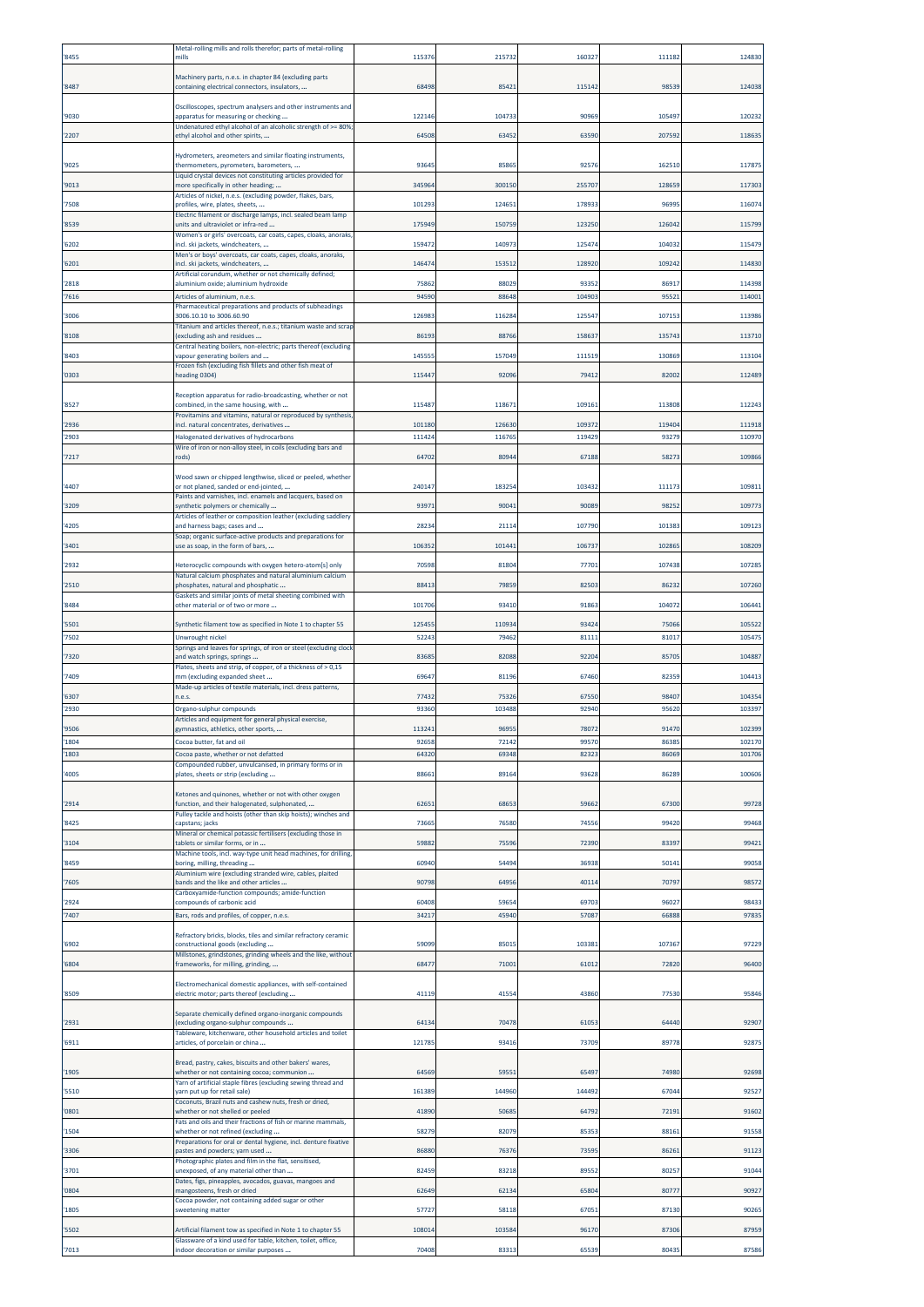| 9019          | Mechano-therapy appliances; massage apparatus;<br>psychological aptitude-testing apparatus; ozone                                                                     | 80659           | 7577           | 78048          | 138319         | 87429          |
|---------------|-----------------------------------------------------------------------------------------------------------------------------------------------------------------------|-----------------|----------------|----------------|----------------|----------------|
| 8505          | Electromagnets (excluding magnets for medical use);<br>permanent magnets and articles intended                                                                        | 72304           | 7277           | 75344          | 79266          | 87080          |
| 8460          | Machine tools for deburring, sharpening, grinding, honing,<br>apping, polishing or otherwise                                                                          | 70037           | 6626           | 61514          | 70219          | 86436          |
| 3809          | Finishing agents, dye carriers to accelerate the dyeing or<br>ixing of dyestuffs and other products                                                                   | 65543           | 7148           | 78829          | 77293          | 86322          |
| 8463          | Machine tools for working metal, sintered metal carbides or<br>cermets, without removing material                                                                     | 57113           | 6051           | 67355          | 51146          | 86089          |
| 2603          | <b>Copper ores and concentrates</b><br>Stoves, ranges, grates, cookers, incl. those with subsidiary                                                                   | 98              | 14761          | 1601           | 67930          | 8581           |
| 7321          | boilers for central heating, barbecues,<br>Industrial or laboratory electric furnaces and ovens, incl.                                                                | 48257           | 3806           | 41487          | 47339          | 8529           |
| 8514          | those functioning by induction<br>Monumental or building stone, natural (excluding slate),                                                                            | 6028            | 7488           | 61219          | 70145          | 8502           |
| 6802          | worked, and articles; mosaic cubes                                                                                                                                    | 172203          | 9950           | 76001          | 85663          | 8460           |
| 3505          | Dextrins and other modified starches, e.g. pregelatinised or<br>esterified starches; glues based                                                                      | 7634            | 7861           | 75746          | 78180          | 8353           |
| 2836          | Carbonates; peroxocarbonates "percarbonates"; commercial<br>ammonium carbonate containing ammonium<br>Machine tools, incl. machines for nailing, stapling, glueing or | 76997           | 7825           | 80895          | 77278          | 82951          |
| 8465          | otherwise assembling, for working<br>Fruit juices, incl. grape must, and vegetable juices,                                                                            | 67730           | 6149           | 50267          | 46191          | 81908          |
| 2009          | unfermented, not containing added spirit,<br>Bars and rods, of iron or non-alloy steel, not further worked                                                            | 16087           | 1438           | 58794          | 70990          | 8174           |
| 7214          | than forged, hot-rolled, hot-drawn<br>Spectacles, goggles and the like, corrective, protective or                                                                     | 62832           | 5018           | 143660         | 36977          | 81640          |
| 9004          | other (excluding spectacles for                                                                                                                                       | 140066          | 11003          | 90912          | 67931          | 81497          |
| 8533          | Electrical resistors, incl. rheostats and potentiometers<br>(excluding heating resistors); parts                                                                      | 47381           | 5616           | 57440          | 58726          | 81032          |
| 2907          | Phenols; phenol-alcohols                                                                                                                                              | 39868           | 5125           | 37825          | 34201          | 80595          |
| 8475          | Machines for assembling electric or electronic lamps, tubes or<br>valves or flashbulbs, in glass                                                                      | 4475            | 10320          | 53653          | 81197          | 7990           |
| 8472          | Office machines, e.g. hectograph or stencil duplicating<br>machines, addressing machines, automatic                                                                   | 12221           | 12475          | 87717          | 99301          | 78832          |
| 1104          | Cereal grains otherwise worked, e.g. hulled, rolled, flaked,<br>bearled, sliced or kibbled; germ                                                                      | 41428           | 3320           | 30890          | 43964          | 7849           |
| 7212          | Flat-rolled products of iron or non-alloy steel, of a width of <<br>500 mm, hot-rolled or cold-rolled                                                                 | 61730           | 5049           | 36602          | 42030          | 78431          |
| 6805          | Natural or artificial abrasive powder or grain, on a base of<br>textile material, paper, paperboard                                                                   | 52266           | 4823           | 47261          | 56938          | 7834           |
| 6103          | Men's or boys' suits, ensembles, jackets, blazers, trousers, bib<br>and brace overalls, breeches                                                                      | 44759           | 3514           | 48651          | 47914          | 78318          |
| 7312          | Stranded wire, ropes, cables, plaited bands, slings and the<br>ike, of iron or steel (excluding                                                                       | 88222           | 7793           | 80470          | 76539          | 78008          |
| 6104          | Women's or girls' suits, ensembles, jackets, blazers, dresses,<br>skirts, divided skirts, trousers,                                                                   | 77559           | 7203           | 68475          | 54860          | 77543          |
| '9607         | Slide fasteners and parts thereof<br>Fextile products and articles, for technical use, specified in                                                                   | 71921           | 6824           | 67770          | 62473          | 7637           |
| 5911          | Note 7 to chapter 59<br>Petroleum jelly, paraffin wax, micro- crystalline petroleum                                                                                   | 58100           | 5830           | 58632          | 65118          | 7602           |
| 2712          | wax, slack wax, ozokerite, lignite<br>Carboys, bottles, flasks, jars, pots, phials, ampoules and other                                                                | 39780           | 4422           | 42664          | 53616          | 7534           |
| 7010          | containers, of glass, of a<br>Wrist-watches, pocket-watches and other watches, incl. stop                                                                             | 59701           | 5848           | 62379          | 72889          | 7471           |
| 9101          | watches, with case of precious<br>Paper, paperboard, cellulose wadding and webs of cellulose                                                                          | 30122           | 4398           | 47553          | 49574          | 74618          |
| 4823          | ibres, in strips or rolls of a<br>Flat-rolled products of iron or non-alloy steel, of a width of <                                                                    | 52160           | 5129           | 51157          | 61026          | 74613          |
| 7211          | 600 mm, hot-rolled or cold-rolled                                                                                                                                     | 64050           | 6331           | 51086          | 45873          | 74337          |
| 2507          | Kaolin and other kaolinic clays, whether or not calcined<br>Machinery for preparing or making up tobacco, not specified                                               | 53568<br>20539  | 55409<br>3654  | 44597<br>22837 | 48482          | 7429<br>73919  |
| 8478<br>5403  | or included elsewhere in this chapter;<br>Artificial filament yarn, incl. artificial monofilament of < 67<br>decitex (excluding sewing thread                         | 69348           | 84590          | 80833          | 18727<br>55808 | 73814          |
| 6903          | Retorts, crucibles, mufflers, nozzles, plugs, supports, cupels,<br>tubes, pipes, sheaths, rods                                                                        | 58888           | 6287           | 54493          | 58924          | 72817          |
| 7223          | Wire of stainless steel, in coils (excluding bars and rods)                                                                                                           | 38953           | 4308           | 43193          | 51869          | 72548          |
| 8486          | Machines and apparatus of a kind used solely or principally<br>for the manufacture of semiconductor                                                                   | 26893           | 33698          | 7862           | 116626         | 71607          |
|               | <sup>9</sup> lywood, veneered panel and similar laminated wood                                                                                                        | 269012          | 99750          |                |                |                |
| 4412          | excluding sheets of compressed wood, cellular<br>Refractory cements, mortars, concretes and similar                                                                   |                 |                | 32037          | 59222          | 71355          |
| 3816          | compositions (excluding preparations based<br>Vegetable saps and extracts; pectic substances, pectinates                                                              | 50915           | 6183           | 53922          | 58284          | 70889          |
| 1302<br>'9619 | and pectates; agar-agar and other<br>Sanitary towels (pads) and tampons, napkins and napkin<br>iners for babies, and similar articles,                                | 37366<br>104563 | 4080<br>8853   | 43689<br>76611 | 52850<br>80127 | 70086<br>70003 |
| 8416          | Furnace burners for liquid fuel, for pulverised solid fuel or for<br>gas; mechanical stokers,                                                                         | 67207           | 6050           | 67792          | 60574          | 69663          |
| 4813          | Cigarette paper, whether or not cut to size or in the form of<br>booklets or tubes                                                                                    | 68855           | 7435           | 77247          | 78635          | 69550          |
| 2707          | Oils and other products of the distillation of high temperature<br>coal tar; similar products                                                                         | 54359           | 7911           | 53425          | 44923          | 69007          |
| 8450          | Household or laundry-type washing machines, incl. machines<br>which both wash and dry; parts thereof                                                                  | 122564          | 75549          | 72675          | 88655          | 68870          |
| 2804          | Hydrogen, rare gases and other non-metals                                                                                                                             | 33535           | 38996          | 30542          | 45185          | 68667          |
| '2530         | Vermiculite, perlite and other mineral substances, n.e.s.<br>Converters, ladles, ingot moulds and casting machines of a                                               | 40103           | 4884           | 41996          | 49222          | 68482          |
| 8454          | kind used in metallurgy or in metal<br>Olive oil and its fractions obtained from the fruit of the olive                                                               | 50207           | 6226           | 53876          | 52044          | 68418          |
| 1509          | tree solely by mechanical<br>Calculating machines and pocket-size "dimensions <= 170                                                                                  | 14 <sub>2</sub> | 8554           | 59035          | 70819          | 67557          |
| 8470<br>2807  | mm x 100 mm x 45 mm" data recording,<br>Sulphuric acid; oleum                                                                                                         | 80750<br>21324  | 49792<br>27632 | 85616<br>41894 | 78884<br>36369 | 67061<br>66239 |
| 3818          | Chemical elements and compounds doped for use in<br>electronics, in the form of discs, wafers,                                                                        | 2144            | 256            | 66116          | 51490          | 64501          |
| '8607         | Parts of railway or tramway locomotives or rolling stock,<br>n.e.s.                                                                                                   | 69859           | 84007          | 75334          | 81470          | 64489          |
| 8212          | Non-electric razors and razor blades of base metal, incl. razor<br>blade blanks in strips                                                                             | 67528           | 5891           | 74318          | 73664          | 63135          |
| 7315          | Chain and parts thereof, or iron or steel (excluding watch<br>chains, necklace chains and the                                                                         | 48159           | 49432          | 38943          | 47602          | 62963          |
| 5806          | Narrow woven fabrics of textile materials, with a width of <=<br>30 cm (excluding labels, badges                                                                      | 63428           | 5423           | 60853          | 52960          | 62860          |
| 9603          | Brooms, brushes, incl. brushes constituting parts of<br>machines, appliances or vehicles, hand-operated                                                               | 79559           | 6669           | 59885          | 65192          | 62841          |
| 7604          | Bars, rods and profiles, of aluminium, n.e.s.                                                                                                                         | 64156           | 6717           | 57764          | 49233          | 61847          |
| '8202         | Handsaws, with working parts of base metal (excluding power<br>operated saws); blades for saws                                                                        | 51792           | 43448          | 42062          | 49995          | 61694          |
|               |                                                                                                                                                                       |                 |                |                |                |                |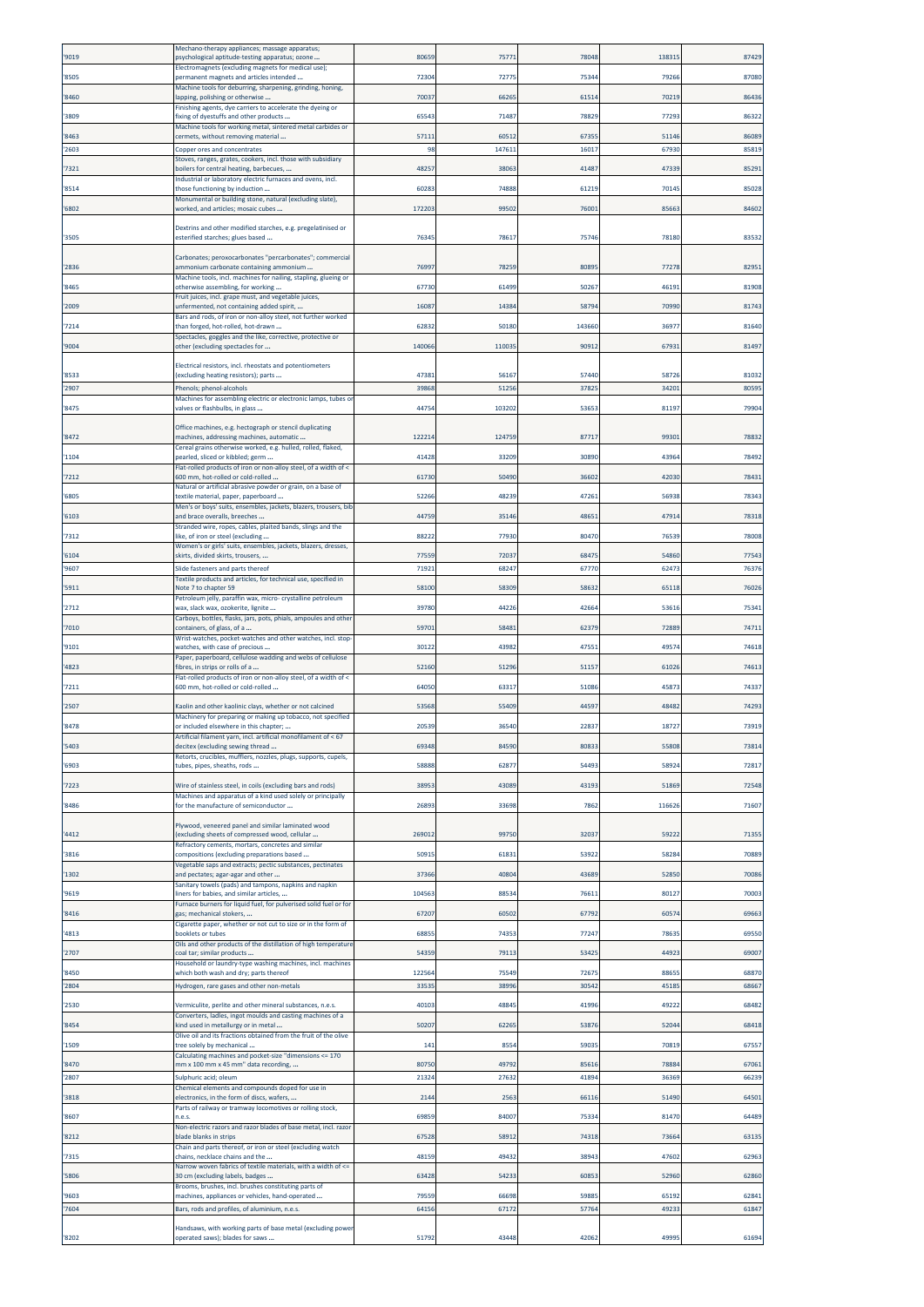| '7226          | Flat-rolled products of alloy steel other than stainless, of a<br>width of < 600 mm, hot-rolled                                                                        | 43263          | 4911           | 34513          | 43048          | 61622          |
|----------------|------------------------------------------------------------------------------------------------------------------------------------------------------------------------|----------------|----------------|----------------|----------------|----------------|
| '5105          | Wool and fine or coarse animal hair, carded or combed, incl.<br>combed wool in fragments                                                                               | 9318           | 92180          | 83459          | 59069          | 61589          |
|                | Shaving preparations, incl. pre-shave and aftershave                                                                                                                   |                |                |                |                |                |
| '3307          | products, personal deodorants, bath and<br>Tyre cord fabric of high-tenacity yarn of nylon or other                                                                    | 75325          | 74214          | 64787          | 70945          | 61390          |
| '5902<br>'2837 | polyamides, polyesters or viscose<br>Cyanides, cyanide oxides and complex cyanides                                                                                     | 47443<br>45502 | 50886<br>62459 | 49166<br>64849 | 41851<br>61041 | 60998<br>60584 |
|                | Monofilament of which any cross-sectional dimension > 1                                                                                                                |                |                |                |                |                |
| '3916          | mm, rods, sticks and profile shapes,<br>Clasps, frames with clasps, buckles, buckle-clasps, hooks,                                                                     | 57078          | 4999           | 50934          | 53319          | 60426          |
| '8308<br>'5202 | eyes, eyelets and the like, of base<br>Cotton waste, incl. yarn waste and garnetted stock                                                                              | 44202<br>2198  | 47968<br>1235  | 61931<br>11412 | 46726<br>18740 | 60343<br>60038 |
|                | Sauce and preparations therefor; mixed condiments and                                                                                                                  |                |                |                |                |                |
| '2103          | mixed seasonings; mustard flour and meal,<br>Leather further prepared after tanning or crusting "incl.                                                                 | 38672          | 4208           | 42236          | 42983          | 59808          |
| '4107          | parchment-dressed leather", of bovine<br>Primary cells and primary batteries, electrical; parts thereof                                                                | 61987          | 58070          | 56876          | 43638          | 5963           |
| '8506          | (excluding spent)                                                                                                                                                      | 52086          | 5315           | 51792          | 53015          | 59332          |
| '9015          | Surveying, incl. photogrammetrical surveying, hydrographic,<br>oceanographic, hydrological, meteorological                                                             | 6705           | 7290           | 54840          | 49886          | 5931           |
| '8464          | Machine tools for working stone, ceramics, concrete,<br>asbestos-cement or like mineral materials                                                                      | 5835           | 8548           | 29473          | 45956          | 5920           |
| '4819          | Cartons, boxes, cases, bags and other packing containers, of<br>paper, paperboard, cellulose wadding                                                                   | 5082           | 49601          | 51848          | 47460          | 58864          |
| '2811          | Inorganic acids and inorganic oxygen compounds of non-<br>metals (excluding hydrogen chloride "hydrochloric                                                            | 4673           | 4497           | 48837          | 46397          | 5846           |
| '8905          | Light-vessels, fire-floats, dredgers, floating cranes, and other<br>vessels the navigability of                                                                        | 4340           | 159880         | 322319         | 53884          | 58152          |
|                | Phosphinates "hypophosphites", phosphonates "phosphites"                                                                                                               |                |                |                |                |                |
| '2835          | and phosphates; polyphosphates, whether<br>Newsprint as specified in Note 4 to chapter 48, in rolls of a                                                               | 3981           | 4384           | 44719          | 47486          | 5778           |
| '4801          | width > 36 cm or in square or<br>Woven fabrics of combed wool or of combed fine animal hair                                                                            | 11252          | 112268         | 72921          | 50620          | 57401          |
| '5112          | lexcluding fabrics for technical<br>Knitted or crocheted fabrics, of a width > 30 cm, containing                                                                       | 7498           | 7629           | 101825         | 60975          | 57214          |
| '6004          | by weight >= 5% of elastomeric                                                                                                                                         | 96887          | 8561           | 112026         | 72908          | 56332          |
| '0407          | Birds' eggs, in shell, fresh, preserved or cooked<br>Knives and cutting blades, of base metal, for machines or for                                                     | 31865          | 39006          | 38256          | 37379          | 55936          |
| '8208          | mechanical appliances<br>Floor coverings of plastics, whether or not self-adhesive, in                                                                                 | 45507          | 44967          | 47298          | 45495          | 55427          |
| '3918          | rolls or in the form of tiles;<br>Meat and edible offal of fowls of the species Gallus                                                                                 | 88040          | 6277           | 71250          | 54311          | 55400          |
| '0207          | domesticus, ducks, geese, turkeys and<br>Rosin, resin acids and derivatives thereof; rosin spirit and                                                                  | 207            | 5780           | 41842          | 37267          | 54297          |
| '3806<br>2716  | rosin oils; run gums<br><b>Electrical energy</b>                                                                                                                       | 4517<br>8550   | 4406<br>57031  | 39695<br>40606 | 39880<br>55572 | 54211<br>54009 |
| '7009          | Glass mirrors, whether or not framed, incl. rear-view mirrors<br>(excluding optical mirrors, optically                                                                 | 6494           | 5191           | 46790          | 43328          | 53742          |
| '5404          | Synthetic monofilament of >= 67 decitex and with a cross<br>sectional dimension of <= 1 mm; strip                                                                      | 4623           | 33746          | 37173          | 42960          | 53674          |
| '2503          | Sulphur of all kinds (excluding sublimed sulphur, precipitated<br>sulphur and colloidal sulphur)                                                                       | 3249           | 5519           | 35122          | 19529          | 53650          |
| '1515          | Fixed vegetable fats and oils, incl. jojoba oil, and their<br>fractions, whether or not refined,                                                                       | 4600           | 37066          | 57826          | 49356          | 53619          |
|                |                                                                                                                                                                        |                |                |                |                |                |
| '2519          | Natural magnesium carbonate "magnesite"; fused magnesia;<br>dead-burned "sintered" magnesia, whether<br>Natural sands of all kinds, whether or not coloured (excluding | 3459           | 8372           | 63087          | 44991          | 5335           |
| '2505          | gold- and platinum-bearing sands,                                                                                                                                      | 3726           | 40489          | 46258          | 3851           | 53168          |
| '8510          | with self-contained electric                                                                                                                                           | 3589           | 3541           | 37659          | 5954           | 52700          |
| '3212          | Pigments, incl. metallic powders and flakes, dispersed in non-<br>aqueous media, in liquid or paste                                                                    | 5393           | 51583          | 48994          | 45008          | 51907          |
| '2926          | Nitrile-function compounds<br>Raw skins of sheep or lambs, fresh, or salted, dried, limed,                                                                             | 29236          | 5052           | 38315          | 38573          | 51840          |
| '4102          | pickled or otherwise preserved,                                                                                                                                        | 56845          | 70432          | 70314          | 39175          | 51387          |
| '7006          | Sheets or profiles of glass, whether or not having an<br>absorbent, reflecting or non-reflecting<br>Lenses, prisms, mirrors and other optical elements, of any         | 3239           | 35349          | 32399          | 39754          | 51260          |
| '9002          | material, mounted, being parts of                                                                                                                                      | 39450          | 40785          | 41605          | 37978          | 50096          |
| '8602          | Rail locomotives (excluding those powered from an external<br>source of electricity or by accumulators);                                                               | 2932           | 123            | 8658           | 1346           | 50091          |
| '4008          | lates, sheets, strip, rods and profile shapes, of vulcanised<br>rubber (excluding hard rubber)                                                                         | 59947          | 56479          | 51576          | 47172          | 49968          |
| '6909          | Ceramic wares for laboratory, chemical or other technical<br>uses; ceramic troughs, tubs and similar                                                                   | 3053:          | 50360          | 33544          | 37610          | 49145          |
| '3924          | Tableware, kitchenware, other household articles and toilet<br>articles, of plastics (excluding                                                                        | 60144          | 53437          | 41958          | 46117          | 49120          |
| '8702          | Motor vehicles for the transport of >= 10 persons, incl. driver                                                                                                        | 11655          | 56589          | 59506          | 98254          | 47984          |
| '4901          | Printed books, brochures and similar printed matter, whether<br>or not in single sheets (excluding                                                                     | 60053          | 45900          | 45340          | 39003          | 47915          |
| '8546          | Electrical insulators of any material (excluding insulating<br>fittings)                                                                                               | 44896          | 33801          | 27582          | 40515          | 47436          |
| '5606          | Gimped yarn, gimped strip and the like of heading 5404 or<br>5405; chenille yarn, incl. flock                                                                          | 29848          | 32186          | 30927          | 30213          | 47191          |
| '0806          | Grapes, fresh or dried                                                                                                                                                 | 5810           | 3445           | 53156          | 50227          | 47108          |
| '1516          | Animal or vegetable fats and oils and their fractions, partly or                                                                                                       | 57419          | 46786          | 43270          | 41415          | 47106          |
|                | wholly hydrogenated, inter-esterified,<br>Clays, andalusite, kyanite and sillimanite, whether or not                                                                   |                |                |                |                |                |
| '2508<br>'4408 | calcined; mullite; chamotte or dinas<br>Sheets for veneering, incl. those obtained by slicing laminated<br>wood, for plywood or for other                              | 38907<br>48752 | 35706<br>42926 | 29916<br>33924 | 32079<br>38227 | 4699<br>46633  |
| '7412          | Copper tube or pipe fittings "e.g., couplings, elbows, sleeves"                                                                                                        | 23794          | 2479           | 29876          | 36687          | 46524          |
| '5516          | Woven fabrics of artificial staple fibres                                                                                                                              | 88993          | 66733          | 79359          | 49978          | 46283          |
| '2833          | Sulphates; alums; peroxosulphates "persulphates"<br>Magnesium and articles thereof, n.e.s.; magnesium waste                                                            | 2987           | 32319          | 29188          | 33021          | 46267          |
| '8104          | and scrap (excluding ash and residues                                                                                                                                  | 33167          | 32131          | 47342          | 37250          | 46067          |
| '6005          | Warp knit fabrics "incl. those made on galloon knitting<br>machines", of a width of > 30 cm (excluding                                                                 | 146904         | 113436         | 80382          | 70298          | 45808          |
| '2935          | Sulphonamides<br>Artificial graphite; colloidal or semi-colloidal graphite;                                                                                            | 27096          | 45562          | 46253          | 45955          | 45481          |
| '3801          | preparations based on graphite or<br>Electrical signalling, safety or traffic control equipment for                                                                    | 2493:          | 26365          | 27090          | 24363          | 45356          |
| '8530          | railways, tramways, roads, inland                                                                                                                                      | 58466          | 98504          | 56672          | 51680          | 45335          |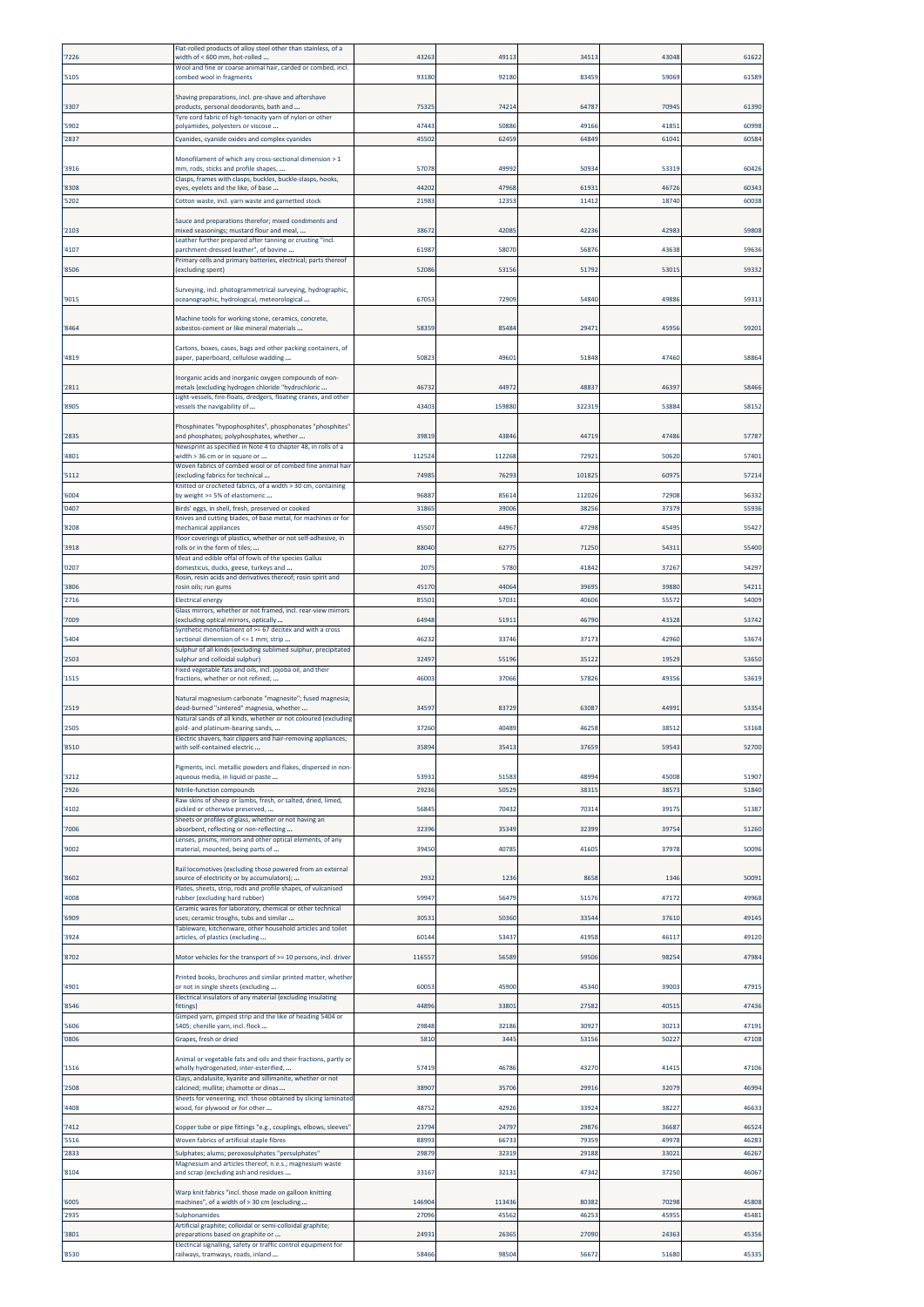| '8705          | Special purpose motor vehicles (other than those principally<br>designed for the transport of             | 125834         | 9217          | 4566           | 3079           | 44769          |
|----------------|-----------------------------------------------------------------------------------------------------------|----------------|---------------|----------------|----------------|----------------|
| '0602          | Live plants incl. their roots, cuttings and slips; mushroom<br>spawn (excluding bulbs, tubers,            | 71933          | 5078          | 35622          | 3557           | 44732          |
|                | Machine tools for planing, shaping, slotting, broaching, gear                                             |                |               |                |                |                |
| '8461<br>'5306 | utting, gear grinding or gear<br>lax yarn                                                                 | 46855<br>19869 | 3001<br>3254  | 2536<br>41860  | 35910<br>22987 | 4456<br>4440   |
| '2620          | Slag, ash and residues containing metals, arsenic or their<br>compounds (excluding those from             | 27617          | 2974          | 26380          | 2501           | 4391           |
|                | Bars and rods, of iron or non-alloy steel, cold-formed or cold-                                           |                |               |                |                |                |
| '7215          | finished, whether or not further<br>Slag-wool, rock-wool and similar mineral wools; exfoliated            | 38398          | 4148          | 30130          | 25642          | 43909          |
| '6806          | vermiculite, expanded clays, foamed                                                                       | 52392          | 5057          | 42775          | 38098          | 4390           |
| '6210          | Garments made up of felt or nonwovens, whether or not<br>impregnated, coated, covered or laminated;       | 132252         | 4088          | 29219          | 41545          | 43820          |
| '9608          | Ball-point pens; felt tipped and other porous-tipped pens and<br>markers; fountain pens, stylograph       | 64794          | 5689          | 4102           | 4720           | 4379           |
|                |                                                                                                           | 12022          | 8294          | 70502          | 10801          | 4378           |
| '1701          | Cane or beet sugar and chemically pure sucrose, in solid form                                             |                |               |                |                |                |
| '8423          | Weighing machinery, incl. weight-operated counting or<br>checking machines (excluding balances            | 29060          | 3156          | 24960          | 3527           | 43722          |
| '5601          | Wadding of textile materials and articles thereof; textile<br>fibres with a length of <= 5 mm             | 5609           | 6307          | 5363           | 45908          | 4333           |
| '7323          | Table, kitchen or other household articles, and parts thereof,<br>of iron or steel; iron or steel         | 5713           | 4286          | 31521          | 40185          | 43250          |
|                | Parts of footwear, incl. uppers whether or not attached to                                                |                |               |                |                |                |
| '6406          | soles other than outer soles; removable<br>Margarine, other edible mixtures or preparations of animal or  | 58838          | 33969         | 23636          | 34896          | 4289           |
| '1517          | vegetable fats or oils and edible<br>Containers of iron or steel, for compressed or liquefied gas         | 53234          | 4164          | 45127          | 36225          | 42662          |
| '7311          | excluding containers specifically                                                                         | 36850          | 3814          | 39792          | 37627          | 42649          |
| '6206          | Women's or girls' blouses, shirts and shirt-blouses (excluding<br>knitted or crocheted and vests)         | 11312          | 9273          | 67333          | 4345           | 4255           |
| '5107          | Yarn of combed wool (excluding that put up for retail sale)                                               | 31113          | 3567          | 37633          | 35519          | 42546          |
|                | Vegetable parchment, greaseproof papers, tracing papers                                                   |                |               |                |                |                |
| '4806<br>'0902 | and glassine and other glazed transparent<br>Tea, whether or not flavoured                                | 33438<br>59929 | 3667<br>38911 | 3308<br>4085   | 38039<br>44366 | 4218<br>41531  |
| '4911          | Printed matter, incl. printed pictures and photographs, n.e.s                                             | 53995          | 4734          | 4092           | 40442          | 41459          |
| '5309          | Woven fabrics of flax                                                                                     | 20483          | 3424          | 34546          | 27310          | 41041          |
| '0909          | Seeds of anis, badian, fennel, coriander, cumin or caraway;<br>uniper berries                             | 11596          | 1015          | 2776           | 38800          | 4090           |
| '4401          | Fuel wood, in logs, billets, twigs, faggots or similar forms;<br>wood in chips or particles; sawdust      | 198288         | 20884         | 35748          | 29851          | 4072           |
| '4821          | Paper or paperboard labels of all kinds, whether or not<br>printed                                        | 41848          | 4509          | 52010          | 41609          | 4064           |
| '5508          | Sewing thread of man-made staple fibres, whether or not put<br>up for retail sale                         | 50184          | 4487          | 45058          | 43073          | 40538          |
| '9306          | Bombs, grenades, torpedos, mines, missiles, cartridges and<br>other ammunition and projectiles            | 94952          | 17788         | 7216           | 49303          | 4045           |
| '1204          | inseed, whether or not broken                                                                             | 82802          | 1107          | 1056           | 8409           | 4025           |
| '4101          | Raw hides and skins of bovine "incl. buffalo" or equine<br>animals, fresh, or salted, dried, limed,       | 46099          | 4520          | 3153           | 40307          | 40043          |
| '8437          | Machines for cleaning, sorting or grading seed, grain or dried<br>leguminous vegetables; machinery        | 35000          | 2227          | 15645          | 16798          | 3988           |
| '9504          | Video game consoles and machines, articles for funfair, table<br>or parlour games, incl. pintables,       | 51286          | 4613          | 27333          | 27161          | 3986           |
| '6907          | Unglazed ceramic flags and paving, hearth or wall tiles;<br>unglazed ceramic mosaic cubes and             | 32683          | 1809          | 12304          | 19358          | 3966           |
|                | Structures and parts of structures "e.g., bridges and bridge-                                             | 38352          |               | 30692          | 32701          |                |
| '7610          | sections, towers, lattice masts,<br>Essential oils, whether or not terpeneless, incl. concretes and       |                | 3619          |                |                | 3934           |
| '3301          | absolutes; resinoids; extracted<br>Fish, fresh or chilled (excluding fish fillets and other fish meat     | 36394          | 3354          | 32457          | 3331           | 3909           |
| '0302          | f heading 0304)<br>Mattress supports (excluding spring interiors for seats);                              |                | 4070          |                |                |                |
| '9404          | articles of bedding and similar furnishing,<br>lormones, prostaglandins, thromboxanes and leukotrienes,   | 57701          | 47256         | 34794          | 34061          | 38913          |
| '2937          | natural or reproduced by synthesis;<br>Hydrazine and hydroxylamine and their inorganic salts;             | 28921          | 2977          | 30500          | 38333          | 38721          |
| '2825          | inorganic bases, metal oxides, hydroxides<br>Hand tools, incl. glaziers' diamonds, of base metal, n.e.s.; | 33364          | 4177          | 43754          | 29711          | 38579          |
| '8205          | blowlamps and the like; vices,                                                                            | 35566          | 3271          | 32693          | 30069          | 3811:          |
| '5512          | Woven fabrics containing >= 85% synthetic staple fibres by<br>weight                                      | 38468          | 3071          | 2839           | 29509          | 37582          |
| '9003          | Frames and mountings for spectacles, goggles or the like, and<br>parts thereof, n.e.s.                    | 47606          | 37581         | 35509          | 26187          | 37518          |
| '7314          | Cloth, incl. endless bands, grill, netting and fencing, of iron or<br>steel wire, expanded metal          | 30669          | 30460         | 23257          | 26842          | 37448          |
| '6116          | Gloves, mittens and mitts, knitted or crocheted (excluding for<br>babies                                  | 46851          | 38864         | 24816          | 30355          | 37291          |
| '2843          | Colloidal precious metals; inorganic or organic compounds of<br>precious metals, whether or not           | 19817          | 8919          | 13694          | 20160          | 37155          |
| '4012          | Retreaded or used pneumatic tyres of rubber; solid or<br>cushion tyres, tyre treads and tyre flaps,       | 43528          | 42222         | 37870          | 33234          | 36807          |
| '3603          | Safety fuses; detonating fuses; percussion or detonating caps;<br>gniters; electric detonators            | 29994          | 3821          | 27787          | 29912          | 36416          |
|                | Reservoirs, tanks, vats and similar containers, of iron or steel,                                         |                |               |                |                |                |
| '7309          | for any material "other than<br>Other sugars, incl. chemically pure lactose, maltose, glucose             | 45816          | 30065         | 21056          | 32354          | 36348          |
| '1702<br>'1107 | and fructose, in solid form;<br>Malt, whether or not roasted                                              | 29053<br>26866 | 3267<br>4327  | 34014<br>34832 | 31658<br>33342 | 36238<br>36094 |
| '5211          | Woven fabrics of cotton, containing predominantly, but <<br>85% cotton by weight, mixed principally       | 51791          | 4434          | 52948          | 38011          | 36030          |
| '5906          | Rubberised textile fabrics (excluding tyre cord fabric of high-<br>tenacity yarn of nylon or other        | 26714          | 27404         | 25666          | 28805          | 35940          |
| '1703          | Molasses resulting from the extraction or refining of sugar                                               | 40545          | 38150         | 54088          | 72330          | 35788          |
|                | Woven fabrics containing predominantly, but < 85% synthetic                                               |                |               |                |                |                |
| '5515          | staple fibres by weight, other<br>Animal products n.e.s.; dead animals of all types, unfit for            | 79445          | 69888         | 5512           | 36915          | 35747          |
| '0511          | human consumption<br>Tarpaulins, awnings and sunblinds; tents; sails for boats,                           | 24208          | 2901          | 23150          | 24993          | 35076          |
| '6306<br>'7419 | sailboards or landcraft; camping<br>Other articles of copper, n.e.s.                                      | 8199<br>41171  | 9396<br>3584  | 1341<br>42440  | 35901<br>46874 | 34569<br>3455  |
| '6813          | riction material and articles thereof, e.g., sheets, rolls, strips<br>egments, discs, washers,            | 34545          | 31850         | 28397          | 28263          | 34405          |
|                | Scent sprays and similar toilet sprays, and mounts and heads                                              |                |               |                |                |                |
| '9616<br>2834  | therefor; powder puffs and pads<br>Nitrites; nitrates                                                     | 31764<br>33719 | 34420<br>2593 | 40003<br>3521  | 39154<br>40527 | 34374<br>34299 |
| '9028          | Gas, liquid or electricity supply or production meters, incl.<br>calibrating meters therefor              | 35607          | 3227          | 29604          | 29116          | 34043          |
|                | Fruits, nuts and other edible parts of plants, prepared or                                                |                |               |                |                |                |
| '2008          | preserved, whether or not containing                                                                      | 30421          | 23267         | 25364          | 33498          | 33864          |
| '3925          | Builders' ware of plastics, n.e.s.                                                                        | 41429          | 36869         | 26703          | 28458          | 33825          |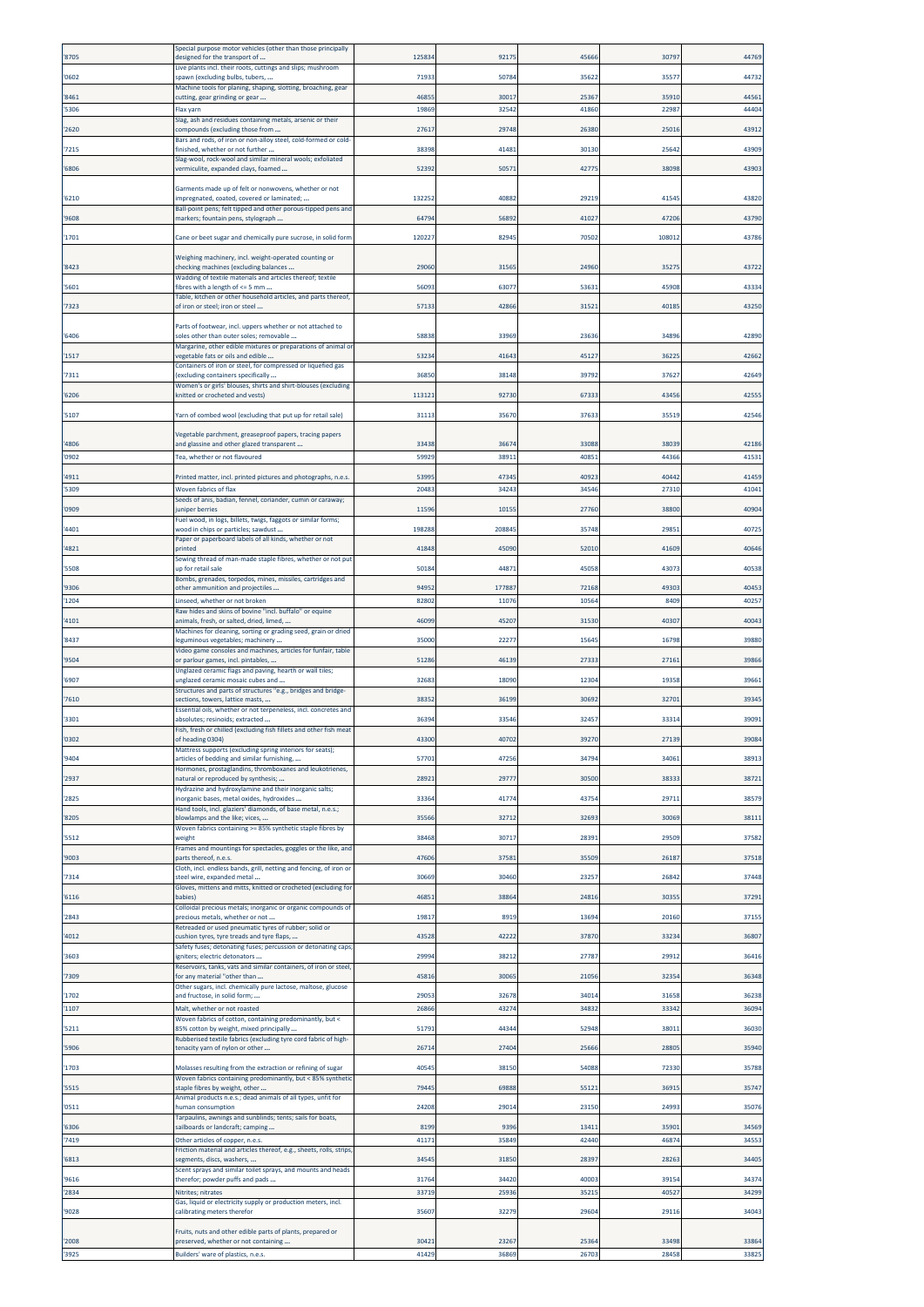| '9606          | Buttons, press-fasteners, snap-fasteners and press studs,<br>button moulds and other parts of                                    | 27216          | 3157           | 3437         | 2311           | 33578          |
|----------------|----------------------------------------------------------------------------------------------------------------------------------|----------------|----------------|--------------|----------------|----------------|
| '8605          | Railway or tramway passenger coaches, luggage vans, post<br>office coaches and other special purpose                             | 2372           | 36             | 1663         | 140612         | 33382          |
| '7608          | Aluminium tubes and pipes (excluding hollow profiles)                                                                            | 41157          | 41372          | 3323         | 26195          | 33086          |
| '9024          | Machines and appliances for testing the hardness, strength,<br>compressibility, elasticity or                                    | 34567          | 38915          | 4397         | 35456          | 33047          |
| '0406<br>'0805 | Cheese and curd<br>Citrus fruit, fresh or dried                                                                                  | 37578<br>20578 | 34708<br>20560 | 4255<br>2288 | 34740<br>32686 | 33025<br>32614 |
| '3802          | Activated carbon; activated natural mineral products; animal                                                                     | 28717          | 31714          | 28030        | 25631          | 32555          |
|                | black, whether or not spent<br>Vatural polymers, e.g. alginic acid, and modified natural                                         |                |                |              |                |                |
| '3913<br>'2610 | olymers, e.g. hardened proteins,<br>Chromium ores and concentrates                                                               | 2203<br>52532  | 24544<br>52728 | 2451<br>3881 | 27242<br>27269 | 32535<br>32355 |
| '7117          | mitation jewellery                                                                                                               | 6367           | 52348          | 48024        | 22548          | 32311          |
| '4421          | Other articles of wood, n.e.s.<br>Paints and varnishes, incl. enamels, lacquers and distempers                                   | 24437          | 23780          | 36094        | 30837          | 32303          |
| '3210          | excluding those based on synthetic<br>Wire of alloy steel other than stainless, in coils (excluding bars                         | 24782          | 29186          | 2185         | 2527           | 32246          |
| '7229          | and rods)<br>Men's or boys' shirts (excluding knitted or crocheted,                                                              | 20182          | 2521           | 2076         | 18567          | 31913          |
| '6205          | ightshirts, singlets and other vests)<br>elt, whether or not impregnated, coated, covered or                                     | 91119          | 52106          | 5205         | 4241           | 31364          |
| '5602          | aminated, n.e.s.<br>Self-propelled railway or tramway coaches, vans and trucks                                                   | 27459          | 21793          | 2491         | 27826          | 31177          |
| '8603          | excluding those of heading 8604)                                                                                                 | 31170          | 68244          | 6341         | 185920         | 31140          |
| '1109<br>'2849 | Wheat gluten, whether or not dried<br>Carbides, whether or not chemically defined                                                | 17429<br>2073  | 19295<br>2042  | 1655<br>2040 | 2488<br>24694  | 31029<br>30794 |
|                | Quaternary ammonium salts and hydroxides; lecithins and                                                                          |                |                |              |                |                |
| '2923          | other phosphoaminolipids, whether or                                                                                             | 22357          | 18410          | 2144         | 23834          | 30722          |
| '4418          | Builders' joinery and carpentry, of wood, incl. cellular wood<br>panels, assembled flooring panels,                              | 65653          | 41314          | 1870         | 22455          | 30560          |
| '2827          | Chlorides, chloride oxides and chloride hydroxides; bromides<br>and bromide oxides; iodides and                                  | 20024          | 19620          | 19339        | 21550          | 30553          |
| '4403          | Nood in the rough, whether or not stripped of bark or<br>apwood, or roughly squared (excluding                                   | 33431          | 30894          | 2272         | 2102           | 29846          |
| '7205          | Granules and powders of pig iron, spiegeleisen, iron or steel<br>excluding granules and powders                                  | 1634           | 19949          | 24008        | 24482          | 29485          |
|                | Phosphoric esters and their salts, incl. lactophosphates; their                                                                  |                |                |              |                |                |
| '2919          | alogenated, sulphonated, nitrated<br>Video recording or reproducing apparatus, whether or not                                    | 18858          | 15903          | 1750         | 17308          | 29467          |
| '8521          | ncorporating a video tuner (excluding<br>Binoculars, monoculars, astronomical and other optical                                  | 28307          | 2753           | 20260        | 22110          | 29409          |
| '9005          | elescopes, and mountings therefor;                                                                                               | 938            | 14797          | 2758         | 2225           | 29197          |
| '8307          | Flexible tubing of base metal, with or without fittings                                                                          | 2660           | 27384          | 24100        | 27498          | 29030          |
| '3707          | Chemical preparations for photographic uses (excluding<br>varnishes, glues, adhesives and similar                                | 38184          | 30624          | 33760        | 28910          | 28999          |
| '3820          | Anti-freezing preparations and prepared de-icing fluids<br>excluding prepared additives for mineral                              | 2187           | 19038          | 19207        | 17358          | 28985          |
| '5111          | Noven fabrics of carded wool or of carded fine animal hair<br>excluding fabrics for technical                                    | 30382          | 34241          | 3000         | 25846          | 28916          |
| '4004          | Waste, parings and scrap of soft rubber and powders and<br>tranules obtained therefrom                                           | 529            | 7119           | 870          | 11259          | 28396          |
| '6211          | Tracksuits, ski suits, swimwear and other garments, n.e.s.<br>excluding knitted or crocheted)                                    | 43540          | 27427          | 2470         | 19731          | 28376          |
|                |                                                                                                                                  |                |                |              |                |                |
|                |                                                                                                                                  |                |                |              |                |                |
| '5607          | Twine, cordage, ropes and cables, whether or not plaited or<br>braided and whether or not impregnated,                           | 16118          | 16516          | 1907         | 23043          | 2818           |
| '8311          | Wire, rods, tubes, plates, electrodes and similar products, of<br>ase metal or of metal carbides,                                | 28272          | 26714          | 2272         | 2362           | 28087          |
| '2831          | Dithionites and sulfoxylates                                                                                                     | 2303           | 28100          | 3306         | 2537           | 28016          |
| 5309           | Worn clothing and clothing accessories, blankets and<br>avelling rugs, household linen and articles                              |                |                |              | 2643           | 2791           |
| '2939          | /egetable alkaloids, natural or reproduced by synthesis, and<br>their salts, ethers, esters and                                  | 46859          | 48407          | 4215         | 40729          | 27844          |
| '7310          | Tanks, casks, drums, cans, boxes and similar containers, of<br>iron or steel, for any material                                   | 2195           | 26004          | 2267         | 21846          | 27836          |
| '8420          | Calendering or other rolling machines (other than for metals<br>or glass) and cylinders therefor;                                | 13719          | 17791          | 11198        | 19625          | 27828          |
| '2925          | Carboxyimide-function compounds, incl. saccharin and its<br>alts, and imine-function compounds                                   | 22428          | 14772          | 1690         | 20916          | 27773          |
| '5703          | Carpets and other textile floor coverings, tufted "needle<br>punched", whether or not made up                                    | 31145          | 28160          | 29206        | 22185          | 27728          |
| '9402          | Medical, surgical, dental or veterinary furniture, e.g.<br>operating tables, examination tables,                                 | 24502          | 22252          | 20410        | 19442          | 27416          |
| '2844          | Radioactive chemical elements and radioactive isotopes, incl.<br>their fissile or fertile chemical                               | 21194          | 22739          | 22200        | 21261          | 27400          |
| '7612          | Casks, drums, cans, boxes and similar containers, incl. rigid or<br>collapsible tubular containers,                              | 33526          | 52132          | 20939        | 26128          | 27338          |
| '9613          | Cigarette lighters and other lighters, whether or not<br>mechanical or electrical and parts thereof,                             | 27607          | 27839          | 25659        | 26864          | 27216          |
| '5206          | Cotton yarn containing predominantly, but < 85% cotton by                                                                        |                |                |              |                |                |
|                | weight (excluding sewing thread and<br>Particle board, oriented strand board "OSB" and similar board                             | 77014          | 69375          | 4623         | 28879          | 27208          |
| '4410          | 'e.g. waferboard" of wood or<br>Containers, incl. containers for the transport of fluids,                                        | 61430          | 57250          | 42502        | 27126          | 27184          |
| '8609          | specially designed and equipped for<br>Oried apricots, prunes, apples, peaches, pears, papaws                                    | 14089          | 14438          | 15039        | 13745          | 27175          |
| '0813          | papayas", tamarinds and other edible<br>Fibreboard of wood or other ligneous materials, whether or                               | 7200           | 8741           | 17867        | 18465          | 27113          |
| '4411          | not agglomerated with resins or                                                                                                  | 8914           | 44172          | 22110        | 38381          | 26679          |
| '3005          | Wadding, gauze, bandages and the like, e.g. dressings,<br>adhesive plasters, poultices, impregnated                              | 23460          | 21472          | 19129        | 23519          | 26281          |
| '6212          | Brassieres, girdles, corsets, braces, suspenders, garters and<br>similar articles and parts thereof,                             | 5671           | 41521          | 26818        | 26344          | 26134          |
| '9305          | arts and accessories for weapons and the like of heading<br>301 to 9304, n.e.s.                                                  | 10787          | 13773          | 24599        | 17557          | 26042          |
| '9033          | Parts and accessories for machines, appliances, instruments<br>or other apparatus in chapter 90,                                 | 28606          | 21214          | 22157        | 20345          | 25371          |
|                | Drawing, marking-out or mathematical calculating                                                                                 |                |                |              |                |                |
| '9017          | instruments, e.g. drafting machines, pantographs,<br>Baths, shower-baths, sinks, washbasins, bidets, lavatory pans,              | 27518          | 23403          | 1902         | 19323          | 25314          |
| '3922          | seats and covers, flushing cisterns                                                                                              | 42393          | 25809          | 19379        | 18159          | 25163          |
| '2529          | Feldspar; leucite, nepheline and nepheline syenite; fluorspar<br>Wine of fresh grapes, incl. fortified wines; grape must, partly | 22842          | 23773          | 14058        | 18783          | 25013          |
| '2204          | fermented and of an actual<br>Vessels, incl. warships and lifeboats (excluding rowing boats                                      | 809            | 8758           | 20819        | 12197          | 24775          |
| '8906          | and other vessels of heading<br>Nuclear reactors; fuel elements "cartridges", non-irradiated,                                    | 107889         | 2050           | 1227         | 7528           | 24771          |
| '8401          | for nuclear reactors; machinery<br>Sugar confectionery not containing cocoa, incl. white                                         |                |                |              | 16039          | 24701<br>24678 |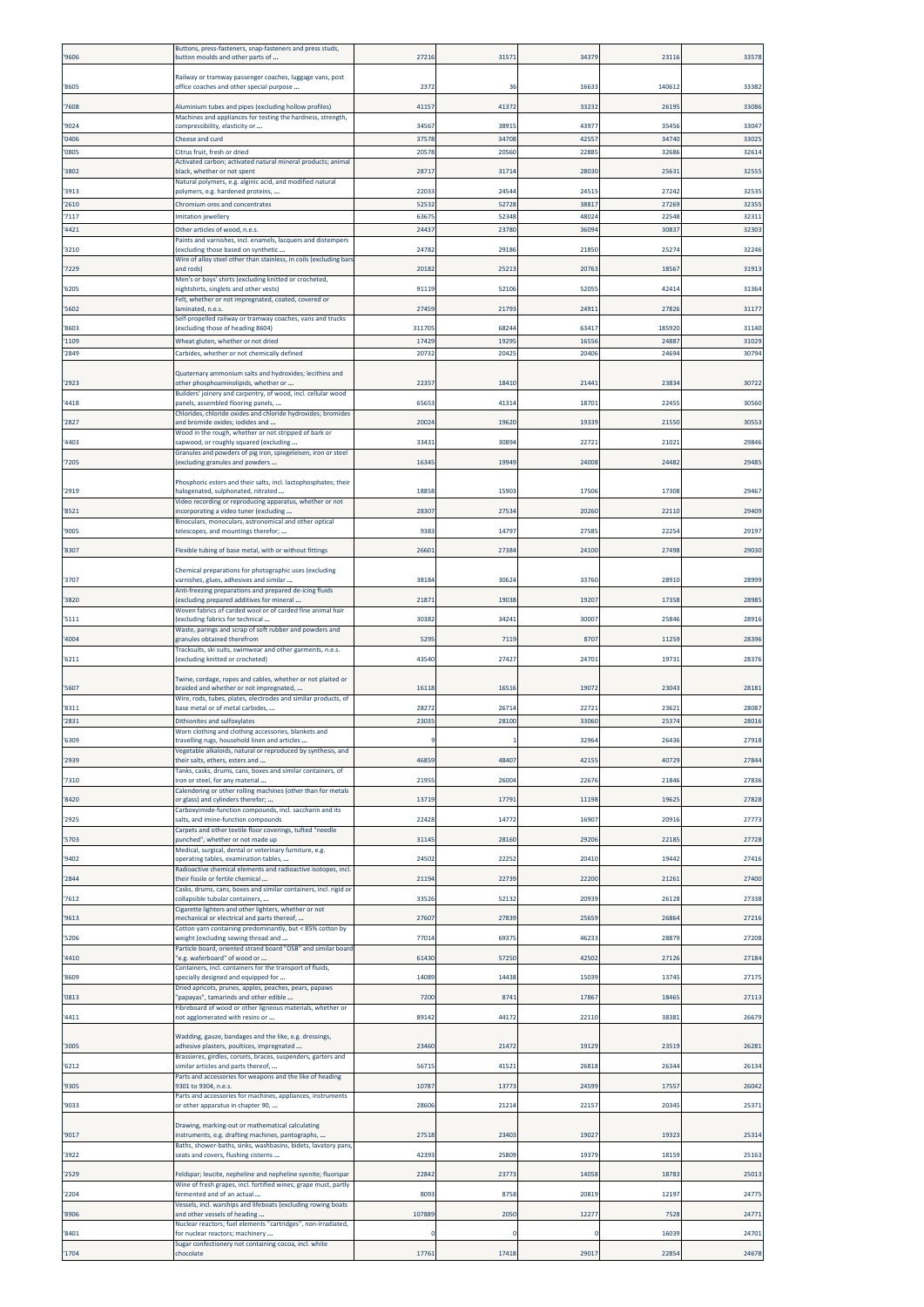| '8436          | Agricultural, horticultural, forestry, poultry-keeping or bee-<br>keeping machinery, incl. germination                      | 4905         | 25234          | 18034          | 25371          | 24665          |
|----------------|-----------------------------------------------------------------------------------------------------------------------------|--------------|----------------|----------------|----------------|----------------|
| '3821          | Prepared culture media for the development or maintenance<br>of micro-organisms "incl. viruses                              | 1909         | 2029           | 20273          | 20251          | 24358          |
| '2102          | Yeasts, active or inactive; other dead single-cell micro-<br>organisms, prepared baking powders                             | 20752        | 19985          | 19791          | 21364          | 24313          |
| '1212          | ocust beans, seaweeds and other algae, sugar beet and<br>ugar cane, fresh, chilled, frozen or                               | 23950        | 1246           | 17672          | 19068          | 24078          |
| '0504          | Guts, bladders and stomachs of animals (other than fish),<br>whole and pieces thereof, fresh,                               | 24293        | 24473          | 25742          | 19662          | 23888          |
| '0904          | Pepper of the genus Piper; dried or crushed or ground fruits<br>of the genus Capsicum or of the                             | 3267         | 1200           | 29612          | 21649          | 23829          |
| '7615          | Table, kitchen or other household articles, sanitary ware, and                                                              | 1334         | 1452           | 21147          | 21940          | 23767          |
|                | parts thereof, of aluminium,<br>Woven fabrics of artificial filament yarn, incl. monofilament o                             |              |                |                |                |                |
| '5408          | = 67 decitex and a maximum<br>Time switches with clock or watch movement or with                                            | 28700        | 2816           | 37639          | 23428          | 23634          |
| '9107          | synchronous motor<br>Organic composite solvents and thinners, n.e.s.; prepared                                              | 2165         | 15227          | 16007          | 19383          | 23482          |
| '3814          | paint or varnish removers (excluding<br>Aldehydes, whether or not with other oxygen function; cyclic                        | 1947         | 1962           | 17137          | 19062          | 23382          |
| '2912          | polymers of aldehydes; parafo<br>Machinery, apparatus and equipment (other than the                                         | 1430         | 17131          | 19528          | 22057          | 23165          |
| '8442          | machine-tools of headings 8456 to 8465)                                                                                     | 2397         | 2490           | 22245          | 23083          | 2298           |
| '3202          | Synthetic organic tanning substances; inorganic tanning<br>substances; tanning preparations, whether                        | 17656        | 20519          | 20107          | 17504          | 22972          |
| '3810          | Pickling preparations for metal surfaces; fluxes and other<br>auxiliary preparations for soldering,                         | 1662         | 17415          | 16841          | 19182          | 22949          |
| '7020          | Articles of glass, n.e.s.<br>Woven pile fabrics and chenille fabrics (excluding terry                                       | 19811        | 22334          | 19705          | 20113          | 22829          |
| '5801          | towelling and similar woven terry<br>Used or new rags, scrap twine, cordage, rope and cables and                            | 3165         | 26836          | 34600          | 20104          | 22697          |
| '6310          | worn-out articles thereof, of textile<br>Cermets and articles thereof, n.e.s.; waste and scrap of                           | 1476         | 13007          | 11477          | 12004          | 22680          |
| '8113          | cermets (excluding ash and residues                                                                                         | 1239         | 18788          | 18561          | 14036          | 22619          |
| 5807           | abels, badges and similar articles, of textile materials, in the<br>piece, in strips or cut to                              | 18598        | 1895           | 22660          | 17410          | 2252           |
| '0910          | Ginger, saffron, turmeric "curcuma", thyme, bay leaves, curry<br>and other spices (excluding pepper                         | 1611         | 13719          | 18513          | 22018          | 22488          |
| '5810          | Embroidery on a textile fabric ground, in the piece, in strips or<br>in motifs                                              | 7612         | 7913:          | 95078          | 26414          | 2232           |
| '4908          | Transfers "decalcomanias"<br>Tanned or crust hides and skins of bovine "incl. buffalo" or                                   | 14321        | 1507           | 17460          | 15838          | 22244          |
| '4104          | equine animals, without hair on,<br>lon-exchangers based on polymers of heading 3901 to 3913,                               | 31017        | 29389          | 23491          | 23534          | 21992          |
| '3914          | in primary forms<br>Prefabricated buildings, whether or not complete or already                                             | 1560         | 1547           | 14321          | 13782          | 21780          |
| '9406          | assembled<br>Copper foil "whether or not printed or backed with paper,                                                      | 16993        | 1179           | 8384           | 27248          | 21516          |
| '7410          | paperboard, plastics or similar backing<br>Radiators for central heating, non-electrically heated, and                      | 1739         | 1425           | 13349          | 15035          | 21429          |
| '7322          | parts thereof, of iron or steel;<br>Wood charcoal, incl. shell or nut charcoal, whether or not                              | 1767         | 16799          | 14465          | 18405          | 2055           |
| '4402          | agglomerated (excluding wood charcoal                                                                                       | 3948         | 36469          | 33585          | 26900          | 2043           |
| '4704          | Chemical wood pulp, sulphite (excluding dissolving grades)                                                                  | 14789        | 2465           | 19902          | 19158          | 20396          |
| '2606<br>'2901 | Aluminium ores and concentrates<br>Acyclic hydrocarbons                                                                     | 1698<br>1552 | 1772<br>3985   | 15627<br>18677 | 15860<br>16602 | 2029<br>2019   |
| '9207          | Musical instruments, the sound of which is produced, or must<br>be amplified, electrically, e.g.                            | 1420         | 1544           | 17403          | 16904          | 19872          |
| '0307          | Molluscs, fit for human consumption, even smoked, whether<br>in shell or not, live, fresh, chilled,                         | 1558         | 1688           | 20243          | 12143          | 19846          |
| '4013          | Inner tubes, of rubber                                                                                                      | 1632         | 14150          | 11766          | 14646          | 19814          |
| '6506          | Headgear, whether or not lined or trimmed, n.e.s.<br>Men's or boys' shirts, knitted or crocheted (excluding                 | 24353        | 14613          | 9900           | 14221          | 19809          |
| '6105<br>'7325 | nightshirts, T-shirts, singlets and<br>Articles of iron or steel, cast, n.e.s.                                              | 2680<br>1068 | 25501<br>10128 | 25950<br>12085 | 21682<br>13048 | 19734<br>19610 |
| '3203          | olouring matter of veget<br>extracts (excluding animal black),                                                              | 15238        | 15483          | 14958          | 16459          | 19601          |
|                | Articles of apparel and clothing accessories, of leather or<br>composition leather (excluding                               | 4308         |                |                | 17729          | 19582          |
| '4203<br>'2614 | <b>Titanium ores and concentrates</b>                                                                                       | 6365         | 22790<br>11591 | 19520<br>12246 | 20215          | 19465          |
| '4301          | Raw furskins, incl. heads, tails, paws and other pieces or<br>cuttings suitable for use in furriery                         | 7417         | 949            | 17335          | 11490          | 19410          |
| '2847          | Hydrogen peroxide, whether or not solidified with urea                                                                      | 7953         | 12625          | 20093          | 15578          | 19344          |
| '0711          | Vegetables provisionally preserved, e.g. by sulphur dioxide<br>gas, in brine, in sulphur water                              | 10604        | 8470           | 11644          | 11754          | 19333          |
| '5210          | Woven fabrics of cotton, containing predominantly, but <<br>85% cotton by weight, mixed principally                         | 27618        | 19283          | 17755          | 11712          | 19296          |
| '6807          | Articles of asphalt or of similar materials, e.g. petroleum<br>bitumen or coal tar pitch                                    | 15833        | 1534           | 12500          | 14546          | 19233          |
|                | Breathing appliances and gas masks (excluding protective                                                                    |              |                |                |                |                |
| '9020          | masks having neither mechanical parts<br>Cobalt mattes and other intermediate products of cobalt                            | 18297        | 13650          | 16460          | 15726          | 18978          |
| '8105          | metallurgy; cobalt and articles thereof,<br>Crustaceans, whether in shell or not, live, fresh, chilled,                     | 11822        | 16920          | 15702          | 12869          | 18864          |
| '0306          | frozen, dried, salted or in brine,<br>Hats and other headgear, knitted or crocheted, or made up                             | 5220         | 6539           | 9244           | 5849           | 18858          |
| '6505          | from lace, felt or other textile<br>Tanned or dressed furskins, incl. heads, tails, paws and other                          | 29870        | 21601          | 14865          | 14757          | 1885           |
| '4302          | pieces, scraps and remnants,                                                                                                | 30627        | 30456          | 25818          | 12044          | 18762          |
| '2839          | Silicates; commercial alkali metal silicates (excluding inorganic<br>or organic compounds of mercury)                       | 14662        | 19222          | 16003          | 15791          | 18758          |
| '6102          | Women's or girls' overcoats, car coats, capes, cloaks, anoraks,<br>incl. ski jackets, windcheaters,                         | 17356        | 15607          | 17845          | 13163          | 17929          |
|                |                                                                                                                             |              |                |                |                |                |
| '7613          | Aluminium containers for compressed or liquefied gas<br>Articles for interior furnishing, of all types of textile materials | 7534         | 11402          | 14964          | 12232          | 17889          |
| '6304          | (excluding blankets and<br>Sewing thread of man-made filaments, whether or not put up                                       | 49468        | 36616          | 25231          | 22142          | 17814          |
| '5401          | for retail sale<br>Synthetic staple fibres, carded, combed or otherwise                                                     | 12763        | 13617          | 15487          | 13348          | 17710          |
| '5506          | processed for spinning<br>Shoe polish, furniture wax and floor waxes, polishes and                                          | 18645        | 17408          | 17332          | 1311           | 17623          |
| '3405          | creams for coachwork, glass or metal,<br>Cyclic alcohols and their halogenated, sulphonated, nitrated                       | 1450         | 14830          | 12308          | 16259          | 17621          |
| '2906          | or nitrosated derivatives<br>Pantyhose, tights, stockings, socks and other hosiery, incl.                                   | 12552        | 18158          | 16231          | 16634          | 17354          |
| '6115          | graduated compression hosiery<br>Babies' garments and clothing accessories, knitted or                                      | 33357        | 21078          | 18182          | 15629          | 17334          |
| '6111          | crocheted (excluding hats)<br>Articles of precious metal or of metal clad with precious                                     | 32568        | 17726          | 14044          | 12465          | 17294          |
| '7115          | metal, n.e.s.<br>Vacuum flasks and other vacuum vessels, and parts thereof                                                  | 3404         | 11746          | 3864           | 10205          | 17274          |
| '9617          | excluding glass inners)<br>Special garments for professional, sporting or other purposes,                                   | 19420        | 12954          | 6166           | 10726          | 17222          |
| '6114          | n.e.s., knitted or crocheted                                                                                                | 10867        | 9836           | 10462          | 11592          | 17148          |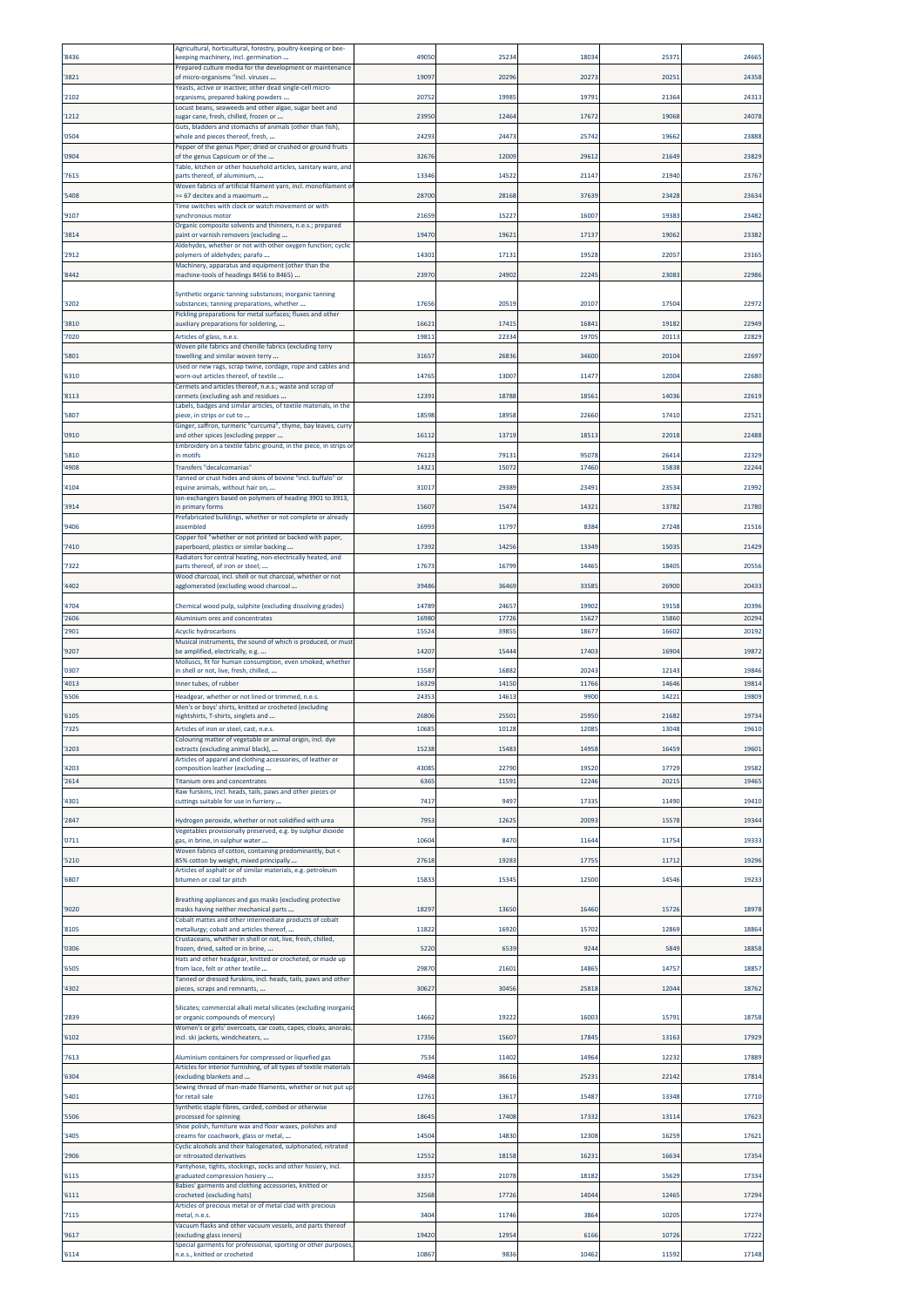| '9612          | lypewriter or similar ribbons, inked or otherwise prepared<br>for giving impressions, whether                      | 20170          | 1933          | 1708          | 1517           | 1713           |
|----------------|--------------------------------------------------------------------------------------------------------------------|----------------|---------------|---------------|----------------|----------------|
| '2821          | Iron oxides and hydroxides; earth colours containing >= 70%<br>by weight of combined iron evaluated                | 13791          | 1267          | 11613         | 12943          | 17088          |
| '2920          | Esters of other inorganic acids of non-metals and their salts;<br>their halogenated, sulphonated,                  | 9941           | 1067          | 10877         | 11003          | 1701           |
| '2703          | Peat, incl. peat litter, whether or not agglomerated                                                               | 1687           | 1298          | 12949         | 1561           | 16958          |
| '2927          | Diazo-, azo- or azoxy-compounds                                                                                    | 13989          | 1367          | 11469         | 11935          | 1691           |
| '9011          | Optical microscopes, incl. those for photomicrography,<br>cinephotomicrography or microprojection                  | 20762          | 18969         | 19792         | 11976          | 1689           |
| '2940          | Sugars, chemically pure (excluding sucrose, lactose, maltose,<br>glucose and fructose); sugar                      | 17723          | 1852          | 13828         | 16580          | 1678           |
| '5702          | arpets and other textile floor coverings, woven, not tufted<br>or flocked, whether or not made                     | 13753          | 1353          | 16610         | 11019          | 16658          |
| '8453          | Machinery for preparing, tanning or working hides, skins or<br>leather or for making or repairing                  | 16127          | 1461          | 13999         | 15409          | 1654           |
|                | Salts of inorganic acids or peroxoacids, incl. aluminosilicates                                                    |                |               |               |                |                |
| '2842          | whether or not chemically defined<br>Glass beads, imitation pearls, imitation precious or semi-                    | 14693          | 1604          | 12573         | 12592          | 1651           |
| '7018          | precious stones and similar glass<br>Stranded wire, cables, plaited bands and the like, of copper                  | 24782          | 2215          | 1701          | 14297          | 1650           |
| '7413          | excluding electrically insulated<br>Worked vegetable or mineral carving material and articles of                   | 6549           | 548           | 649           | 13804          | 16464          |
| '9602          | these materials n.e.s; moulded<br>Sulphonated, nitrated or nitrosated derivatives of                               | 14017          | 15420         | 1502          | 1561           | 1634           |
| '2904          | hydrocarbons, whether or not halogenated<br>iles, rasps, pliers, incl. cutting pliers, pincers and tweezers        | 8577           | 1295          | 1111          | 1151           | 16320          |
| '8203          | or non-medical use, metal-cutting<br>ishing rods, fish-hooks and other line fishing tackle n.e.s; fish             | 16088          | 1360          | 10194         | 13329          | 16250          |
| '9507          | anding nets, butterfly<br>Nails, tacks, drawing pins, staples and similar articles, of                             | 17324          | 1535          | 12498         | 15688          | 1623           |
| '7415          | copper or with shafts of iron                                                                                      | 10830          | 1269          | 1431          | 12246          | 16150          |
| '1520          | Glycerol, crude; glycerol waters and glycerol lyes<br>Men's or boys' overcoats, car coats, capes, cloaks, anoraks, | 5300           | 8699          | 5061          | 7364           | 1612           |
| '6101          | incl. ski jackets, windcheaters,                                                                                   | 14791          | 1461          | 1479          | 14410          | 1606           |
| '8204          | Hand-operated spanners and wrenches, incl. torque meter<br>wrenches (excluding tap wrenches),                      | 24417          | 1623          | 12633         | 13823          | 15992          |
| '8211          | Knives with cutting blades, serrated or not, incl. pruning<br>cnives, and blades therefor, of                      | 18214          | 1319          | 9727          | 11950          | 1597           |
| '8805          | Aircraft launching gear (excluding motor winches for<br>launching gliders); deck-arrestor or similar               | 40315          | 31402         | 89530         | 20791          | 15852          |
| '4014          | Hygienic or pharmaceutical articles, incl. teats, of vulcanised<br>ubber (excluding hard rubber),                  | 12501          | 1130          | 11532         | 13192          | 1578           |
| '7603          | Powder and flakes, of aluminium (excluding pellets of<br>aluminium, and spangles)                                  | 12705          | 1587          | 12484         | 11424          | 15768          |
| '7002          | Glass in balls, rods or tubes, unworked (excluding glass<br>microspheres <= 1 mm in diameter,                      | 9640           | 1044          | 12159         | 11303          | 15618          |
| '7505          | Bars, rods, profiles and wire, of nickel (excluding electrically<br>insulated products)                            | 9170           | 985           | 20118         | 18910          | 15614          |
| '8707          | Bodies, incl. cabs, for tractors, motor vehicles for the<br>transport of ten or more persons,                      | 7596           | 1130          | 6410          | 632            | 15610          |
| '5910          | Transmission or conveyor belts or belting, of textile material,<br>whether or not impregnated,                     | 10540          | 1122          | 13282         | 13937          | 1560           |
| '1108          | Starches; inulin                                                                                                   | 15472          | 1640          | 16725         | 16759          | 1551:          |
| '6912          | Tableware, kitchenware, other household articles and toilet<br>articles, of ceramics other than                    | 15024          | 14600         | 967           | 11395          | 15340          |
| '4818          | Toilet paper and similar paper, cellulose wadding or webs of<br>:ellulose fibres, of a kind used                   | 17186          | 1870          | 1608          | 17535          | 15259          |
| '4007          | Vulcanised rubber thread and cord (excluding ungimped<br>single thread with a diameter of > 5                      | 9907           | 948           | 11565         | 13489          | 1525           |
| '1211          | Plants and parts of plants, incl. seeds and fruits, of a kind<br>used primarily in perfumery,                      | 996            | 940           | 12503         | 1251:          | 15222          |
| '7114          | Articles of goldsmiths' or silversmiths' wares and parts<br>thereof, of precious metal or of metal                 | 1383           | 3169          | 5969          | 847            | 1518           |
| '6810          | Articles of cement, concrete or artificial stone, whether or not                                                   |                | 1512          | 980           |                | 1511           |
| '2841          | Salts of oxometallic or peroxometallic acids<br>Impregnated, coated or covered textile fabrics; painted            | 9776           | 1827          | 893           | 9104           | 15021          |
| '5907          | canvas being theatrical scenery, studio<br>Composite paper and paperboard "made by sticking flat                   | 15854          | 17686         | 19910         | 15259          | 15012          |
| '4807<br>'2203 | layers of paper or paperboard together<br>Beer made from malt                                                      | 13850<br>10121 | 12092<br>1449 | 9109<br>1296  | 12017<br>12274 | 14992<br>14991 |
|                | Groundnuts, whether or not shelled or broken (excluding                                                            |                |               |               |                |                |
| '1202          | oasted or otherwise cooked)<br>ruit and nuts, uncooked or cooked by steaming or boiling in                         | 23405          | 1558          | 1811          | 24365          | 14952          |
| '0811<br>'2823 | water, frozen, whether or not<br><b>Titanium oxides</b>                                                            | 6843<br>13483  | 6628<br>1066  | 9986<br>8570  | 9977<br>11498  | 14926<br>14841 |
| '6112          | Track-suits, ski-suits and swimwear, knitted or crocheted                                                          | 29170          | 27955         | 18025         | 14816          | 14806          |
| '6702          | Artificial flowers, foliage and fruit and parts thereof, and<br>articles made of artificial flowers,               | 23781          | 18046         | 14919         | 12636          | 14751          |
| '8519          | Sound recording or sound reproducing apparatus<br>Spoons, forks, ladles, skimmers, cake-servers, fish-knives,      | 8940           | 8065          | 9016          | 12053          | 14417          |
| '8215          | butter-knives, sugar tongs and                                                                                     | 26016          | 17440         | 14067         | 15978          | 14398          |
| '2928          | Organic derivatives of hydrazine or of hydroxylamine<br>Aluminium tube or pipe fittings "e.g., couplings, elbows,  | 7787           | 1105          | 8385          | 13808          | 14328          |
| '7609          | sleeves'<br>Dried vegetables, whole, cut, sliced, broken or in powder, but                                         | 10811          | 1143          | 8555          | 9984           | 14301          |
| '0712          | not further prepared<br>Bedlinen, table linen, toilet linen and kitchen linen of all types                         | 20140          | 12173         | 11379         | 16558          | 14224          |
| '6302          | of textile materials (excluding<br>Hydraulic brake fluids and other prepared liquids for                           | 16754          | 13611         | 15691         | 10604          | 14139          |
| '3819          | hydraulic transmission not containing                                                                              | 17261          | 1413          | 13204         | 11948          | 14027          |
| '5007          | Woven fabrics of silk or of silk waste<br>Bicycles and other cycles, incl. delivery tricycles, not                 | 29675          | 28819         | 25279         | 16585          | 13918          |
| '8712          | motorised<br>Residual lyes from the manufacture of wood pulp, whether or                                           | 20928          | 1289          | 7488          | 11341          | 13909          |
| '3804          | not concentrated, desugared or<br>Agricultural, horticultural or forestry machinery for soil                       | 2014:          | 1642          | 11707         | 14095          | 13905          |
| '8432          | preparation or cultivation (excluding<br>Acorns, horse-chestnuts, marc and other vegetable materials               | 19847          | 14663         | 6833          | 13910          | 13849          |
| '2308          | and vegetable waste, vegetable<br>Fluorides; fluorosilicates, fluoroaluminates and other complex                   | 11410          | 6748          | 6949          | 17591          | 13793          |
| '2826          | fluorine salts (excluding inorganic<br>Glycosides, natural or reproduced by synthesis, and their                   | 6786           | 1034          | 10059         | 12408          | 1372:          |
| '2938<br>'1404 | salts, ethers, esters and other<br>Vegetable products, n.e.s.                                                      | 9929<br>10459  | 17908<br>8320 | 16235<br>9019 | 15155<br>12327 | 13420<br>13318 |
| '2504          | Natural graphite                                                                                                   | 11331          | 11840         | 9455          | 9970           | 13194          |
| '5505          | Waste of man-made staple fibres, incl. noils, yarn waste and<br>garnetted stock                                    | 9535           | 1207          | 12295         | 8268           | 13173          |
| '2007          | Jams, fruit jellies, marmalades, fruit or nut purée and fruit or<br>nut pastes, obtained by cooking,               | 8355           | 8903          | 8014          | 13931          | 12995          |
| '5513          | Woven fabrics containing predominantly, but < 85% synthetic<br>staple fibres by weight, mixed                      | 30112          | 17158         | 16512         | 10988          | 12889          |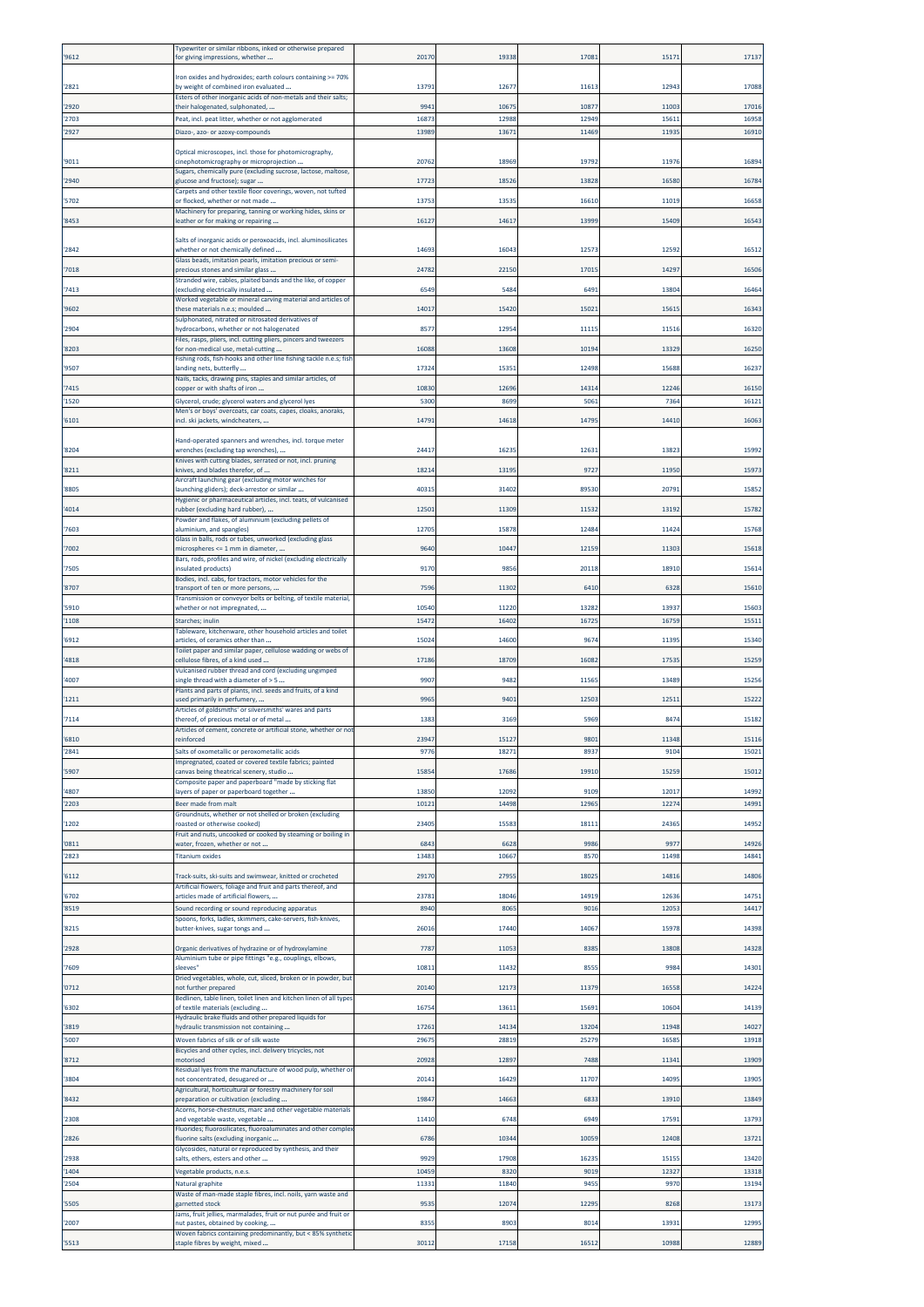| '5106          | Carded wool yarn (excluding that put up for retail sale)                                                                        | 980            | 794           | 684            | 845           | 1288          |
|----------------|---------------------------------------------------------------------------------------------------------------------------------|----------------|---------------|----------------|---------------|---------------|
| '6108          | Women's or girls' slips, petticoats, briefs, panties,<br>nightdresses, pyjamas, négligés, bathrobes,                            | 18245          | 1393          | 12606          | 11021         | 1280          |
|                | Railway or tramway track construction material of iron or                                                                       |                |               |                |               |               |
| '7302          | steel, the following : rails, check-rails<br>Carbon paper, self-copy paper and other copying or transfer                        | 54681          | 35089         | 2294           | 1766          | 1267          |
| '4809          | papers, incl. coated or impregnated<br>Prepared or preserved fish; caviar and caviar substitutes                                | 36424          | 3417          | 24425          | 11834         | 12652         |
| '1604          | orepared from fish eggs                                                                                                         | 3916           | 212           | 6321           | 1199          | 1259          |
| '4808          | Corrugated paper and paperboard "with or without glued flat<br>surface sheets", creped, crinkled,                               | 7288           | 815           | 7267           | 8087          | 1230          |
|                | Laboratory, hygienic or pharmaceutical glassware, whether or                                                                    |                |               |                |               |               |
| '7017<br>'0701 | not graduated or calibrated (excluding<br>Potatoes, fresh or chilled                                                            | 10263<br>11285 | 939<br>1485   | 1014<br>5597   | 1097<br>17194 | 1224<br>1211  |
|                | Other vegetables prepared or preserved otherwise than by                                                                        |                |               |                |               |               |
| '2005<br>'8715 | vinegar or acetic acid, not frozen<br>Baby carriages and parts thereof, n.e.s.                                                  | 16717<br>33755 | 1663<br>2758  | 1713<br>1845   | 1049<br>20448 | 1207<br>1204  |
|                | Machinery and apparatus for soldering, brazing or welding,                                                                      |                |               | 8619           |               |               |
| '8468          | whether or not capable of cutting<br>Sanitary ware, and parts thereof, of iron or steel (excluding                              | 10472          | 606           |                | 10495         | 11979         |
| '7324          | cans, boxes and similar containers                                                                                              | 12257          | 1037          | 765            | 8779          | 1193          |
| '3503          | Gelatin, whether or not in square or rectangular sheets,<br>whether or not surface-worked or coloured,                          | 13050          | 7703          | 1517           | 1713:         | 1185          |
| '7305          | Tubes and pipes, having circular cross-sections and an<br>external diameter of > 406,4 mm, of                                   | 80446          | 11371         | 47182          | 9579          | 1183          |
|                | Portable electric lamps designed to function by their own                                                                       |                |               |                |               |               |
| '8513          | source of energy, e.g. dry batteries,<br>Thermionic, cold cathode or photo-cathode valves and tubes                             | 11135          | 886           | 995            | 884           | 11792         |
| '8540          | .g. vacuum or vapour or gas filled<br>Fittings for loose-leaf binders or files, letter clips, letter                            | 15263          | 3043          | 23188          | 14056         | 11778         |
| '8305          | corners, paper clips, indexing                                                                                                  | 12182          | 1252          | 1085           | 1001          | 11742         |
| '3101          | Animal or vegetable fertilisers, whether or not mixed<br>ogether or chemically treated; fertilisers                             | 6643           | 737           | 827            | 6955          | 1171          |
| '8713          | Carriages for disabled persons, whether or not motorised or<br>otherwise mechanically propelled                                 | 17029          | 1624          | 1247           | 12328         | 1168          |
| '4105          | Tanned or crust skins of sheep or lambs, without wool on,<br>whether or not split (excluding further                            | 11860          | 1443          | 16348          | 16910         | 11461         |
|                | Tanning extracts of vegetable origin; tannins and their salts,                                                                  |                |               |                |               |               |
| '3201          | ethers, esters and other derivatives<br>Wood, incl. strips and friezes for parquet flooring, not                                | 10205          | 829           | 1092           | 7460          | 1142          |
| '4409          | assembled, continuously shaped "tongued,<br>Packing cases, boxes, crates, drums and similar packings, of                        | 17899          | 16630         | 9763           | 7289          | 11400         |
| '4415          | wood; cable-drums of wood; pallets,<br>Basketwork, wickerwork and other articles, made directly to                              | 8206           | 8730          | 11155          | 7698          | 11389         |
| '4602          | shape from plaiting materials or                                                                                                | 7146           | 712           | 7475           | 8997          | 11193         |
| '7506          | Plates, sheets, strip and foil, of nickel (excluding expanded<br>plates, sheets or strip)                                       | 4987           | 9504          | 10942          | 14380         | 11057         |
| '6910          | Ceramic sinks, washbasins, washbasin pedestals, baths,<br>oidets, water closet pans, flushing                                   | 7164           | 6299          | 4824           | 6453          | 10938         |
| '2526          | Natural steatite, whether or not roughly trimmed or merely<br>cut, by sawing or otherwise, into                                 | 10825          | 9721          | 8863           | 10000         | 10893         |
| '7902          | Zinc waste and scrap (excluding ash and residues from zinc                                                                      | 1339           | 171           | 3429           | 3866          | 10870         |
| '5101          | oroduction "heading 2620", ingots<br>Wool, neither carded nor combed                                                            | 28144          | 3269          | 11891          | 8968          | 1085          |
| '1514          | Rape, colza or mustard oil and fractions thereof, whether or<br>not refined, but not chemically                                 | 536            | 1588          | 219            | 369           | 10769         |
| '4419          | Tableware and kitchenware, of wood (excluding interior                                                                          | 11479          | 12276         | 7240           | 9372          | 10753         |
|                | ittings, ornaments, cooperage products,<br>Producer gas or water gas generators, with or without their                          |                |               |                |               |               |
| '8405<br>'4701 | purifiers; acetylene gas generators<br>Mechanical wood pulp, not chemically treated                                             | 25370<br>6741  | 23688<br>9094 | 12105<br>11629 | 17765<br>7485 | 1073<br>10641 |
|                | Tungsten "wolfram" and articles thereof, n.e.s.; tungsten                                                                       |                |               |                |               |               |
| '8101          | waste and scrap (excluding ash and<br>Travel sets for personal toilet, sewing or shoe or clothes                                | 7252           | 9488          | 11078          | 8386          | 10608         |
| '9605          | cleaning (excluding manicure sets)<br>Flax, raw or processed, but not spun; flax tow and waste, incl.                           | 479            | 302           | 35307          | 9647          | 10593         |
| 5301           | arn waste and garnetted stock<br>Modelling pastes, incl. those put up for children's                                            | 41U            | 493           |                | 133.          | 1054          |
| '3407          | amusement; preparations known as "dental                                                                                        | 14784          | 9090          | 7983           | 7571          | 10479         |
| '2817          | Zinc oxide; zinc peroxide<br>Works trucks, self-propelled, not fitted with lifting or handling                                  | 12033          | 655           | 625            | 7931          | 10390         |
| '8709          | equipment, of the type used<br>Knitted or crocheted fabrics, of a width <= 30 cm, containing                                    | 10119          | 13707         | 13407          | 10836         | 10135         |
| '6002          | by weight >= 5% of elastomeric                                                                                                  | 6946           | 799           | 8438           | 8584          | 9963          |
| '2615          | Niobium, tantalum, vanadium or zirconium ores and<br>concentrates                                                               | 8388           | 1020          | 7844           | 9791          | 9854          |
| '9023          | Instruments, apparatus and models designed for<br>demonstrational purposes, e.g. in education                                   | 16454          | 1594          | 14570          | 11566         | 9814          |
| '1205          | Rape or colza seeds, whether or not broken                                                                                      | 28426          | 1063          | 5881           | 14928         | 9754          |
| '0104          | Live sheep and goats<br>Mineral or chemical phosphatic fertilisers (excluding those in                                          | 37313          | 6253          | 13686          | 14038         | 9602          |
| '3103          | tablets or similar forms, or<br>Pasta, whether or not cooked or stuffed with meat or other                                      | 4963           | 9421          |                | 9856          | 9528          |
| '1902          |                                                                                                                                 |                |               | 2713           |               |               |
|                | substances or otherwise prepared,                                                                                               | 9004           | $763-$        | 10309          | 864           | 9430          |
| '0405          | Butter, incl. dehydrated butter and ghee, and other fats and<br>bils derived from milk; dairy                                   | 46248          | 47803         | 57490          | 3547          | 9340          |
| '3602          | Prepared explosives (excluding propellent powders)                                                                              | 1453           | 4982          | 7086           | 2657          | 9336          |
|                | Knotted netting of twine, cordage or rope, by the piece or                                                                      |                |               |                |               |               |
| '5608          | metre; made-up fishing nets and<br>Fish fillets and other fish meat, whether or not minced, fresh,                              | 11324          | 788           | 7237           | 7272          | 9265          |
| '0304          | chilled or frozen                                                                                                               | 30218          | 20388         | 29467          | 17712         | 9137          |
| '7110          | Platinum, incl. palladium, rhodium, iridium, osmium and<br>ruthenium, unwrought or in semi-manufactured                         | 367            | 452           | 4280           | 6141          | 9089          |
| '2830          |                                                                                                                                 | 10638          | 1069          |                | 9663          | 9070          |
|                | Sulphides; polysulphides, whether or not chemically defined<br>Shawls, scarves, mufflers, mantillas, veils and similar articles |                |               | 12037          |               |               |
| '6214<br>'3601 | (excluding knitted or crocheted)<br>Propellent powders                                                                          | 26361<br>8903  | 17490<br>7493 | 15015<br>5225  | 9099<br>5837  | 8839<br>8829  |
|                | Auxiliary plant for use with boilers of heading 8402 or 8403,                                                                   |                |               |                |               |               |
| '8404          | e.g. economizers, superheaters,<br>Waste and scrap of precious metal or of metal clad with                                      | 1351           | 9929          | 5166           | 10251         | 8751          |
| '7112<br>'7907 | precious metal; other waste and scrap<br>Articles of zinc, n.e.s.                                                               | 255<br>9726    | 1537<br>7908  | 1638<br>8372   | 4165<br>7347  | 8713<br>8705  |
|                | Powders and flakes, of copper (excluding grains of copper                                                                       |                |               |                |               |               |
| '7406          | and spangles of heading 8308)<br>Manganese and articles thereof, n.e.s.; manganese waste and                                    | 4626           | 4728          | 4522           | 4958          | 8660          |
| '8111          | scrap (excluding ash and residues<br>Milking machines and dairy machinery (excluding                                            | 5526           | 5149          | 7586           | 4450          | 8660          |
| '8434          | efrigerating or heat treatment equipment,<br>Pencils, crayons, pencil leads, pastels, drawing charcoals,                        | 13229          | 1687          | 5980           | 6879          | 8647          |
| '9609          | writing or drawing chalks and tailors'                                                                                          | 30433          | 1623          | 9409           | 10739         | 8600          |
| '0202          | Meat of bovine animals, frozen<br>Bookbinding machinery, incl. book-sewing machines                                             | 39594          | 7648          | 16405          | 5452          | 8566          |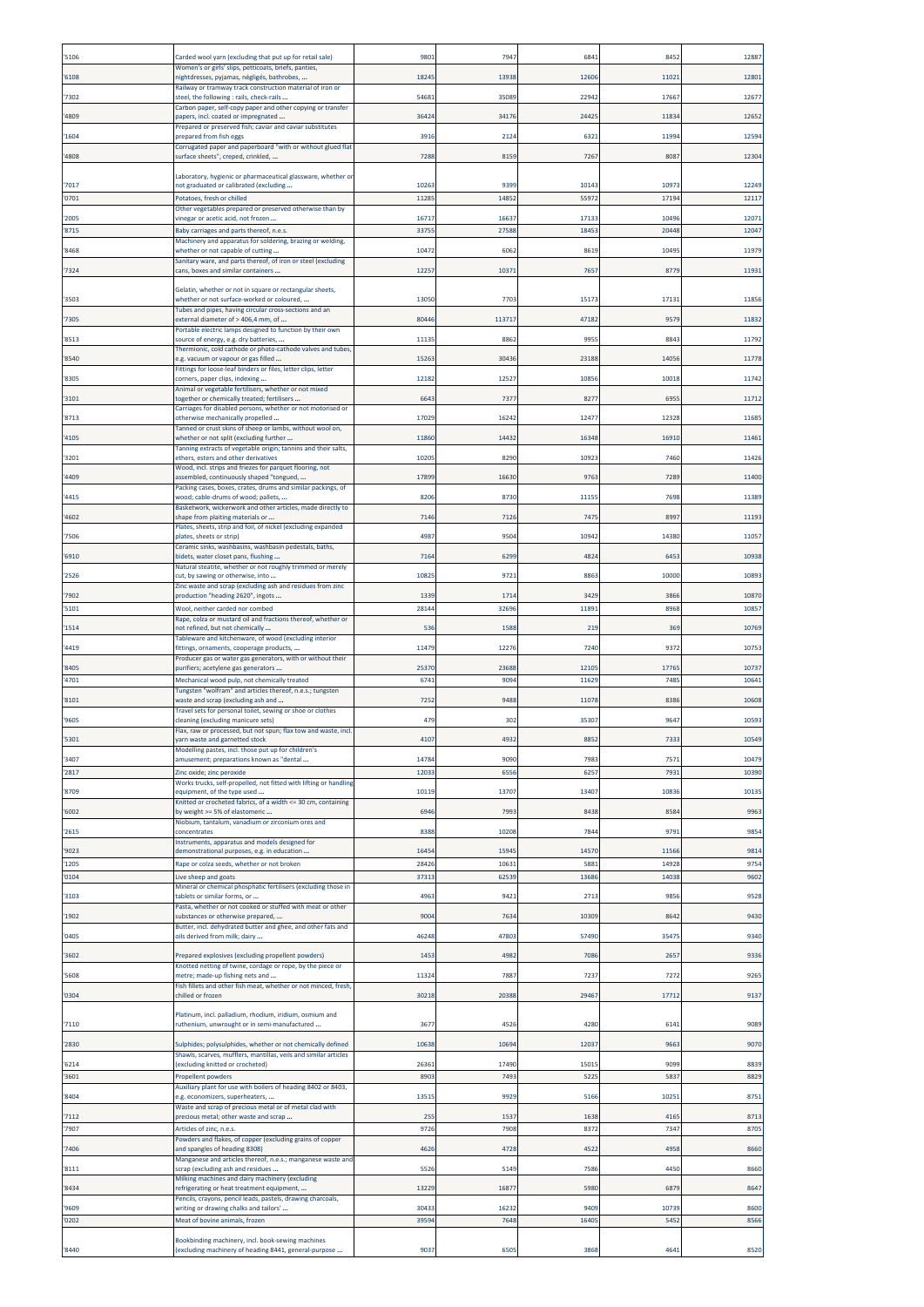| 4803         | Toilet or facial tissue stock, towel or napkin stock and similar<br>paper for household or sanitary                         | 5020          | 550            | 3747         | 630           | 8441         |
|--------------|-----------------------------------------------------------------------------------------------------------------------------|---------------|----------------|--------------|---------------|--------------|
| 2910         | Epoxides, epoxyalcohols, epoxyphenols and epoxyethers,<br>with a three-membered ring, and their                             | 4150          | 3954           | 3954         | 5392          | 8388         |
| 6217         | Made-up clothing accessories and parts of garments or<br>clothing accessories, of all types of                              | 12408         | 8706           | 8950         | 692           | 8385         |
|              | Live poultry, "fowls of the species Gallus domesticus, ducks,                                                               |               |                |              |               |              |
| '0105        | geese, turkeys and guinea fowls"<br>Buckwheat, millet, canary seed and other cereals (excluding                             | 10054         | 8983           | 9688         | 8800          | 8325         |
| 1008         | wheat and meslin, rye, barley,<br>Photographic cameras, photographic flashlight apparatus and                               | 3218          | 2220           | 6513         | 8807          | 8324         |
| 9006         | flashbulbs (excluding discharge<br>Prepared foods obtained by the swelling or roasting of                                   | 8527          | 700            | 6642         | 689           | 8253         |
| 1904         | cereals or cereal products, e.g. corn                                                                                       | 9574          | 10018          | 929          | 11450         | 8194         |
| 7405         | Master alloys of copper (excluding phosphorus-copper<br>compounds "copper phosphide" containing                             | 3748          | 4239           | 427          | 437           | 8077         |
| 6106         | Women's or girls' blouses, shirts and shirt-blouses, knitted or<br>crocheted (excluding T-shirts                            | 15236         | 10260          | 11531        | 6679          | 8059         |
| 1301         | Lac; natural gums, resins, gum-resins, balsams and other<br>natural oleoresins                                              | 6495          | 10950          | 715          | 715           | 8020         |
| 4816         | Carbon paper, self-copy paper and other copying or transfer<br>papers, in rolls of a width of                               | 16475         | 1958:          | 13221        | 6880          | 8020         |
| 7105         | Dust and powder of natural or synthetic precious or semi-<br>precious stones                                                | 4524          | 4201           | 4002         | 4612          | 7996         |
| 8310         | Sign-plates, nameplates, address-plates and similar plates,<br>numbers, letters and other symbols,                          | 7407          | 8518           | 881          | 688           | 7978         |
| 9016         | Balances of a sensitivity of 50 mg or better, with or without<br>weights                                                    | 5644          | 576            | 4928         | 5007          | 7872         |
| 7317         | Nails, tacks, drawing pins, corrugated nails, staples and<br>similar articles of iron or steel,                             | 11061         | 891            | 7282         | 6067          | 7800         |
| 9701         | Paintings, e.g. oil paintings, watercolours and pastels, and<br>drawings executed entirely by                               | 21427         | 1600           | 612          | 3078          | 7781         |
| 4702         | Chemical wood pulp, dissolving grades                                                                                       | 465           | 123            | 760          | 1313          | 7779         |
| 6814         | Worked mica and articles of mica, incl. agglomerated or<br>reconstituted mica, whether or not                               | 7574          | 6833           | 689          | 7730          | 7682         |
| 6107         | Men's or boys' underpants, briefs, nightshirts, pyjamas,<br>bathrobes, dressing gowns and similar                           | 8755          | 7347           | 6982         | 5888          | 7615         |
|              | Made-up clothing accessories, knitted or crocheted; knitted                                                                 |               |                |              |               |              |
| 6117         | or crocheted parts of garments                                                                                              | 11132         | 8416           | 6170         | 501           | 7589         |
| 3502         | Albumins, incl. concentrates of two or more whey proteins<br>containing by weight > 80% whey proteins,                      | 4788          | 4800           | 5203         | 6007          | 7572         |
| 2523         | Cement, incl. cement clinkers, whether or not coloured<br>Hydraulic turbines, water wheels, and regulators therefor         | 11259         | 6835           | 699          | 9235          | 7409         |
| 8410         | (excluding hydraulic power engines<br>Cast glass and rolled glass, in sheets or profiles, whether or                        | 18916         | 8871           | 39586        | 25883         | 7353         |
| 7003         | not having an absorbent, reflecting<br>Braids of textile materials, in the piece; ornamental trimmings                      | 2897          | 2557           | 2242         | 3027          | 7330         |
| 5808         | of textile materials, in the<br>Onions, shallots, garlic, leeks and other alliaceous vegetables,                            | 8154          | 7042           | 7243         | 6262          | 7314         |
| 0703         | resh or chilled<br>Presses, crushers and similar machinery used in the                                                      | 1365          | 699            | 41114        | 21639         | 7276         |
| 8435<br>0201 | manufacture of wine, cider, fruit juices<br>Meat of bovine animals, fresh or chilled                                        | 3862<br>45688 | 4956<br>252459 | 2973<br>2226 | 4831<br>26717 | 7262<br>7209 |
| 4112         | Leather further prepared after tanning or crusting "incl.<br>parchment-dressed leather", of sheep                           | 22238         | 20242          | 9734         | 5192          | 7165         |
| 8210         | Hand-operated mechanical devices, of base metal, weighing<br><= 10 kg, used in the preparation,                             | 7754          | 5735           | 4981         | 6626          | 7163         |
|              | Umbrellas and sun umbrellas, incl. walking-stick umbrellas,                                                                 |               |                |              |               |              |
| 6601<br>2819 | earden umbrellas and similar umbrellas<br>Chromium oxides and hydroxides                                                    | 21160<br>5543 | 8159<br>5205   | 8723<br>5529 | 9300<br>5719  | 7078<br>6948 |
| '9615        | Combs, hair-slides and the like; hairpins; curling pins, curling<br>grips, hair-curlers and the                             | 17207         | 10519          | 1061         | 6170          | 6915         |
| 1002         | Rye<br>Fats of bovine animals, sheep or goats (excluding oil and                                                            |               | C              |              | 0             | 6879         |
| 1502         | oleostearin)<br>Compounds, inorganic or organic, of rare-earth metals, of                                                   | 15684         | 13192          | 9232         | 11800         | 6799         |
| 2846         | yttrium or of scandium or of mixtures                                                                                       | 1525          | 2477           | 9053         | 19718         | 6749         |
| 6913         | Statuettes and other ornamental ceramic articles, n.e.s.<br>Sacks and bags, of a kind used for the packing of goods, of all | 8579          | 7186           | 4675         | 4608          | 6676         |
| 6305         | types of textile materials<br>Carpets and other textile floor coverings, whether or not                                     | 6539          | 4401           | 5502         | 5068          | 6617         |
| 5705         | made up (excluding knotted, woven<br>Tomatoes, prepared or preserved otherwise than by vinegar                              | 4007          | 2800           | 2418         | 4696          | 6612         |
| '2002        | or acetic acid<br>Chlorates and perchlorates; bromates and perbromates;<br>odates and periodates                            | 669           | 982            | 35474        | 15884         | 6586         |
| 2829<br>8907 | Rafts, tanks, coffer-dams, landing stages, buoys, beacons and<br>other floating structures (excluding                       | 5373<br>4990  | 5464<br>4292   | 5300<br>702  | 5861<br>704   | 6495<br>6447 |
| 3504         | Peptones and their derivatives; other protein substances and<br>their derivatives, n.e.s.; hide                             | 3828          | 3308           | 419          | 4786          | 6440         |
| '1105        | Flour, meal, powder, flakes, granules and pellets of potatoes                                                               | 3326          | 4395           | 4142         | 5682          | 6415         |
| 4113         | Leather further prepared after tanning or crusting "incl.<br>parchment-dressed leather", of goats                           | 11781         | 10834          | 10370        | 7143          | 6385         |
| 3703         | Photographic paper, paperboard and textiles, sensitised,<br>unexposed                                                       | 10323         | 9940           | 10243        | 4808          | 6362         |
| 8003         | Tin bars, rods, profiles and wire, n.e.s.<br>Metallised wood and other densified wood in blocks, plates,                    | 1531          | 1294           | 5094         | 5181          | 6323         |
| 4413         | strips or profile shapes                                                                                                    | 11173         | 9093           | 5174         | 5732          | 6293         |
| 1518         | Animal or vegetable fats and oils and their fractions, boiled,<br>oxidised, dehydrated, sulphurised,                        | 8529          | 6656           | 5880         | 4978          | 6223         |
| 2805         | Alkali or alkaline-earth metals; rare-earth metals, scandium<br>and yttrium, whether or not intermixed                      | 419           | 3147           | 4949         | 4251          | 6089         |
| 6914         | Ceramic articles, n.e.s.<br>Bells, gongs and the like, non-electric, of base metal                                          | 3950          | 2762           | 3434         | 5321          | 6086         |
| 8306         | (excluding musical instruments); statuettes<br>Marble, travertine, ecaussine and other calcareous                           | 9471          | 10621          | 6557         | 8533          | 6085         |
| 2515         | monumental or building stone of an apparent<br>Articles of cutlery, n.e.s., e.g. hair clippers, butchers' or                | 2765          | 3071           | 5953         | 5160          | 6034         |
| 8214         | kitchen cleavers, choppers and<br>Textile-covered rubber thread and cord; textile yarn, strip and                           | 8162          | 8495           | 551          | 6923          | 6020         |
| 5604         | the like of heading 5404 and<br>Pulps of fibres derived from recovered "waste and scrap'                                    | 4615          | 4756           | 4469         | 5681          | 6007         |
| 4706<br>3406 | paper or paperboard or of other fibrous<br>Candles, tapers and the like                                                     | 2686<br>7072  | 3798<br>6693   | 4318<br>5604 | 3421<br>5286  | 5960<br>5878 |
| 6113         | Garments, knitted or crocheted, rubberised or impregnated,<br>coated or covered with plastics                               | 4919          | 4880           | 5052         | 6744          | 5751         |
| 8201         | Hand tools, the following: spades, shovels, mattocks, picks,<br>hoes, forks and rakes, of base                              | 6135          | 4554           | 4136         | 4067          | 5732         |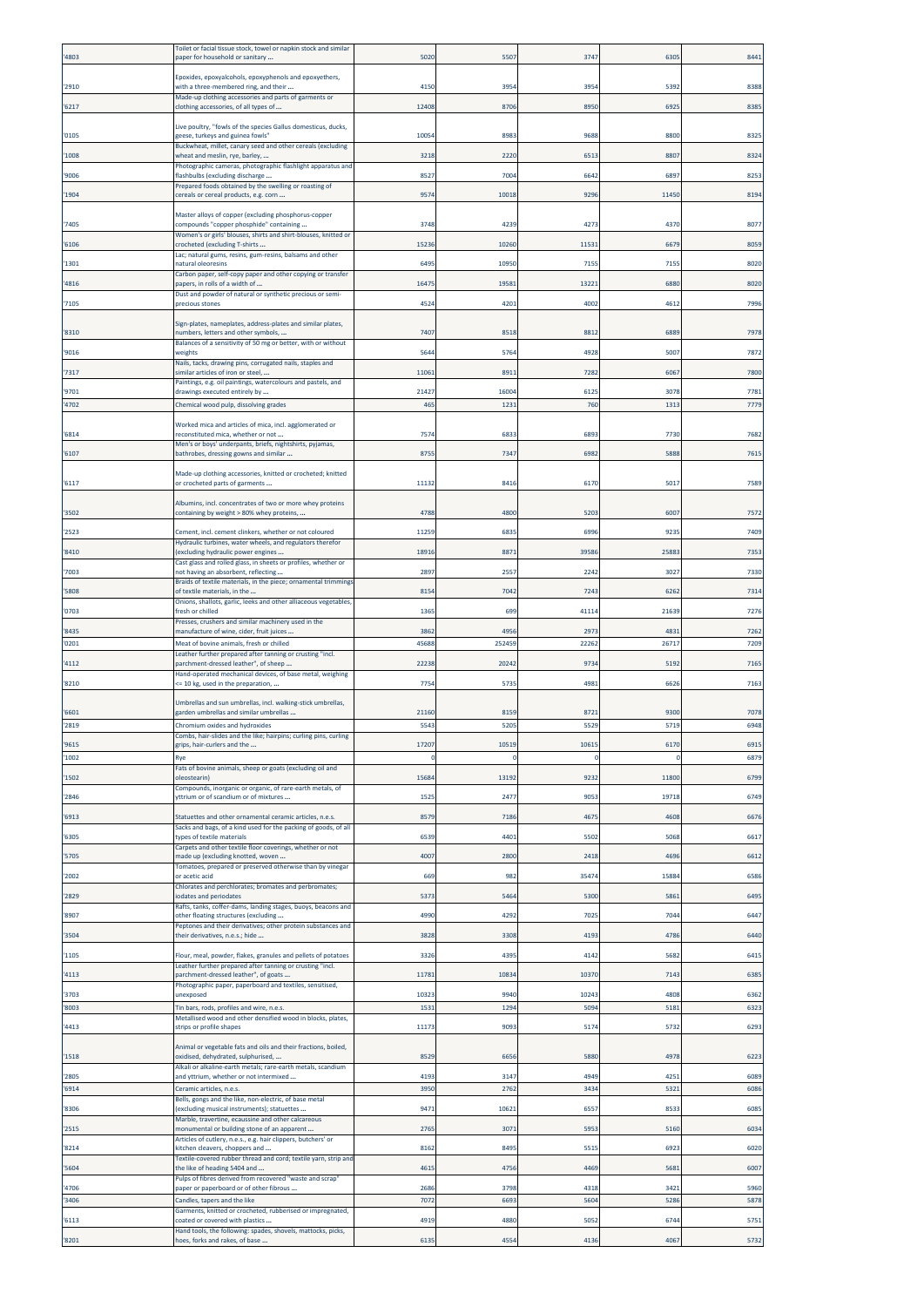| 6303         | Curtains, incl. drapes, and interior blinds; curtain or bed<br>valances of all types of textile                                | 9342          | 782           | 622          | 547           | 5729         |
|--------------|--------------------------------------------------------------------------------------------------------------------------------|---------------|---------------|--------------|---------------|--------------|
| 6809         | Articles of plaster or of compositions based on plaster<br>(excluding plaster bandages for straightening                       | 7659          | 11384         | 5717         | 3490          | 5679         |
| 5609         | Articles of yarn, strip or the like of heading 5404 or 5405, or<br>of twine, cordage, ropes or                                 | 2898          | 4470          | 3283         | 4078          | 5647         |
| 4814         | Wallpaper and similar wallcoverings of paper; window<br>ransparencies of paper                                                 | 16270         | 8655          | 5576         | 521           | 5620         |
| 0502         | Pigs', hogs' or boars' bristles and hair; badger hair and other<br>brush making hair; waste of                                 | 7424          | 3495          | 344          | 3461          | 5612         |
| 0301         | Live fish<br>Scissors, tailors' shears and similar shears, and blades                                                          | 12697         | 7552          | 10370        | 3548          | 5611         |
| 8213         | therefor, of base metal (excluding                                                                                             | 7137          | 6060          | 462          | 5713          | 5527         |
| 2824         | ead oxides; red lead and orange lead<br>Festival, carnival or other entertainment articles, incl.                              | 6564          | 7951          | 642          | 541           | 5503         |
| 9505         | conjuring tricks and novelty jokes,<br>Woven fabrics of cotton, containing predominantly, but <                                | 24524         | 9209          | 5593         | 4194          | 5406         |
| 5212         | 85% cotton by weight, other than those<br>Photographic film in rolls, sensitised, unexposed, of any                            | 5008          | 6498          | 689          | 3938          | 5387         |
| 3702         | material other than paper, paperboard<br>Metallised yarn, whether or not gimped, being textile yarn, or                        | 4490          | 3798          | 416          | 4390          | 5370         |
| 5605<br>7504 | strip or the like of heading                                                                                                   | 7755<br>3009  | 5685<br>2971  | 8668<br>4021 | 6256<br>4123  | 5302<br>5271 |
| 9202         | Powders and flakes, of nickel (excluding nickel oxide sinters)<br>String musical instruments, e.g. guitars, violins, and harps | 5454          | 5764          | 5599         | 6973          | 5263         |
| 2942         | (excluding with keyboard)<br>Separate chemically defined organic compounds, n.e.s.                                             | 4731          | 4714          | 5725         | 4268          | 5237         |
| 5308         | Yarn of vegetable textile fibres; paper yarn (excluding flax<br>yarn, yarn of jute or of other                                 | 1439          | 1065          | 170          | 2306          | 5234         |
| 4705         | Wood pulp obtained by a combination of mechanical and<br>chemical pulping processes                                            | 894           | 4164          | 4594         | 4391          | 5135         |
| 7103         | Precious stones and semi-precious stones, whether or not<br>worked or graded, but not strung,                                  | 2484          | 3870          | 5578         | 372           | 5106         |
| 7418         | Table, kitchen or other household articles, sanitary ware, and<br>parts thereof, of copper; pot                                | 5036          | 3918          | 3591         | 3666          | 5040         |
| 0906         | Cinnamon and cinnamon-tree flowers                                                                                             | 3396          | 1901          | 3741         | 4956          | 5019         |
| '0810        | Fresh strawberries, raspberries, blackberries, back, white or<br>red currants, gooseberries and                                | 6754          | 3597          | 3879         | 3054          | 5003         |
| 2511         | Natural barium sulphate "barytes"; natural barium carbonate<br>'witherite", whether or not calcined                            | 2425          | 2533          | 2907         | 3430          | 4922         |
| 2822         | Cobalt oxides and hydroxides; commercial cobalt oxides                                                                         | 11046         | 11405         | 11473        | 8719          | 4882         |
| 7903         | Zinc dust, powders and flakes (excluding grains of zinc, and<br>spangles of heading 8308)                                      | 4906          | 3643          | 4129         | 459           | 4880         |
| 2908         | Halogenated, sulphonated, nitrated or nitrosated derivatives<br>of phenols or phenol-alcohols                                  | 4002          | 3751          | 4387         | 4325          | 4872         |
| 7905<br>1101 | Zinc plates, sheets, strip and foil<br>Wheat or meslin flour                                                                   | 7147<br>33218 | 6684<br>4555  | 9008<br>470  | 3908<br>4000  | 4850<br>4844 |
| 0505         | Skins and other parts of birds, with their feathers or down,<br>feathers and parts of feathers,                                | 2010          | 1798          | 283          | 414           | 4815         |
| 9113         | Watch straps, watch bands and watch bracelets, and parts<br>thereof, n.e.s.                                                    | 2424          | 2490          | 1953         | 2343          | 4775         |
| 9703         | Original sculptures and statuary, in any material                                                                              | 6944          | 5371          | 2434         | 2105          | 4713         |
| 0404         | Whey, whether or not concentrated or containing added<br>sugar or other sweetening matter; products                            | 2269          | 2114          | 861          | 2275          | 4635         |
| 7116         | Articles of natural or cultured pearls, precious or semi-<br>precious stones "natural, synthetic                               | 1668          | 1331          | 1729         | 288           | 4609         |
| 6209         | Babies' garments and clothing accessories of textile materials<br>excluding knitted or crocheted                               | 16465         | 9240          | 7015         | 4755          | 4593         |
| 5108         | Carded or combed yarn of fine animal hair (excluding that of<br>wool or that put up for retail                                 | 3293          | 3742          | 4329         | 355           | 4587         |
| 7008         | Multiple-walled insulating units of glass<br>Cases for wrist-watches, pocket-watches and other watches,                        | 1671          | 1545          | 11454        | 10200         | 4545         |
| 9111<br>4003 | incl. stop-watches, of heading 9101<br>Reclaimed rubber in primary forms or in plates, sheets or<br>strip                      | 3663<br>602   | 3322<br>6659  | 339<br>4350  | 5170<br>2837  | 4433<br>4380 |
| 9620         | Monopods, bipods, tripods and similar articles                                                                                 | 4261          | 4133          | 5401         | 522           | 4293         |
| 2520         | Gypsum; anhydrite; plasters consisting of calcined gypsum or<br>calcium sulphate, whether or not                               | 6793          | 6613          | 3806         | 3300          | 4274         |
|              | Agglomerated cork, with or without a binding substance, and                                                                    | 3559          |               | 359          | 333           |              |
| 4504<br>7806 | articles of agglomerated cork (excluding<br>Articles of lead, n.e.s.                                                           | 3711          | 3610<br>3702  | 3476         | 3362          | 4241<br>4229 |
| 4820         | Registers, account books, notebooks, order books, receipt<br>books, letter pads, memorandum pads,                              | 16873         | 14808         | 1023         | 3355          | 4227         |
| 5811         | Quilted textile products in the piece, composed of one or<br>more layers of textile materials                                  | 5573          | 2984          | 4789         | 4134          | 4173         |
| 0601         | Bulbs, tubers, tuberous roots, corms, crowns and rhizomes,<br>dormant, in growth or in flower,                                 | 6844          | 5477          | 2741         | 2557          | 4122         |
| 9105         | Clocks (excluding wrist-watches, pocket-watches and other<br>watches of heading 9101 or 9102,                                  | 6773          | 5744          | 4012         | 2787          | 4117         |
| '6703        | Human hair, dressed, thinned, bleached or otherwise<br>worked; wool, other animal hair or other                                | 3175          | 3298          | 4587         | 355           | 4113         |
| 4822         | Bobbins, spools, cops and similar supports of paper pulp,<br>paper or paperboard, whether or not                               | 2700          | 3017          | 1979         | 2657          | 4063         |
| '0101        | Live horses, asses, mules and hinnies<br>Blankets and travelling rugs of all types of textile materials                        | 1618          | 1400          | 2889         | 11322         | 4053         |
| 6301         | excluding table covers, bedspreads<br>Women's or girls' singlets and other vests, slips, petticoats,                           | 2629          | 2084          | 3404         | 4442          | 4035         |
| 6208         | briefs, panties, nightdresses,<br>Woven fabrics containing predominantly, but < 85% synthetic                                  | 4711          | 4035          | 3152         | 281           | 4015         |
| 5514         | staple fibres by weight, mixed<br>Knitted or crocheted fabrics, of a width <= 30 cm (excluding                                 | 6987          | 5925          | 6366         | 5365          | 4011         |
| 6003         | those containing by weight >=<br>Hydroxide and peroxide of magnesium; oxides, hydroxides                                       | 3563          | 4953          | 4577         | 3108          | 4004         |
| 2816         | and peroxides, of strontium or barium<br>Plaits and similar products of plaiting materials, whether or                         | 2243          | 3245          | 2255         | 3641          | 4000         |
| 4601         | not assembled into strips; plaiting<br>Composition leather with a basis of leather or leather fibre, in                        | 1445          | 1407          | 1794         | 2277          | 3998         |
| 4115         | slabs, sheets or strip, whether<br>Yarn of man-made staple fibres, put up for retail sale                                      | 3363          | 3019          | 3277         | 2641          | 3987         |
| 5511         | (excluding sewing thread)<br>Signalling glassware and optical elements of glass, not                                           | 336           | 5106          | 3451         | 3228          | 3953         |
| 7014         | optically worked (excluding clock or<br>Railway or tramway track fixtures and fittings (excluding                              | 2790          | 2665          | 3166         | 3070          | 3928         |
| 8608<br>2616 | sleepers of wood, concrete or steel,<br>Precious-metal ores and concentrates                                                   | 11324<br>523  | 11888<br>8176 | 10774<br>610 | 17889<br>5929 | 3923<br>3849 |
|              | Wood marquetry and inlaid wood; caskets and cases for                                                                          |               |               |              |               |              |
| 4420         | jewellery or cutlery, and similar articles,<br>Carpets and other textile floor coverings, of textile materials,                | 5360          | 4824          | 3069         | 2876          | 3824         |
| 5701         | knotted, whether or not made<br>Waterproof footwear with outer soles and uppers of rubber                                      | 5393          | 4956          | 7745         | 4441          | 3807         |
| 6401<br>3803 | or of plastics, the uppers of which<br>Tall oil, whether or not refined                                                        | 5621<br>2552  | 2027<br>2772  | 1861<br>3077 | 1487<br>2744  | 3786<br>3767 |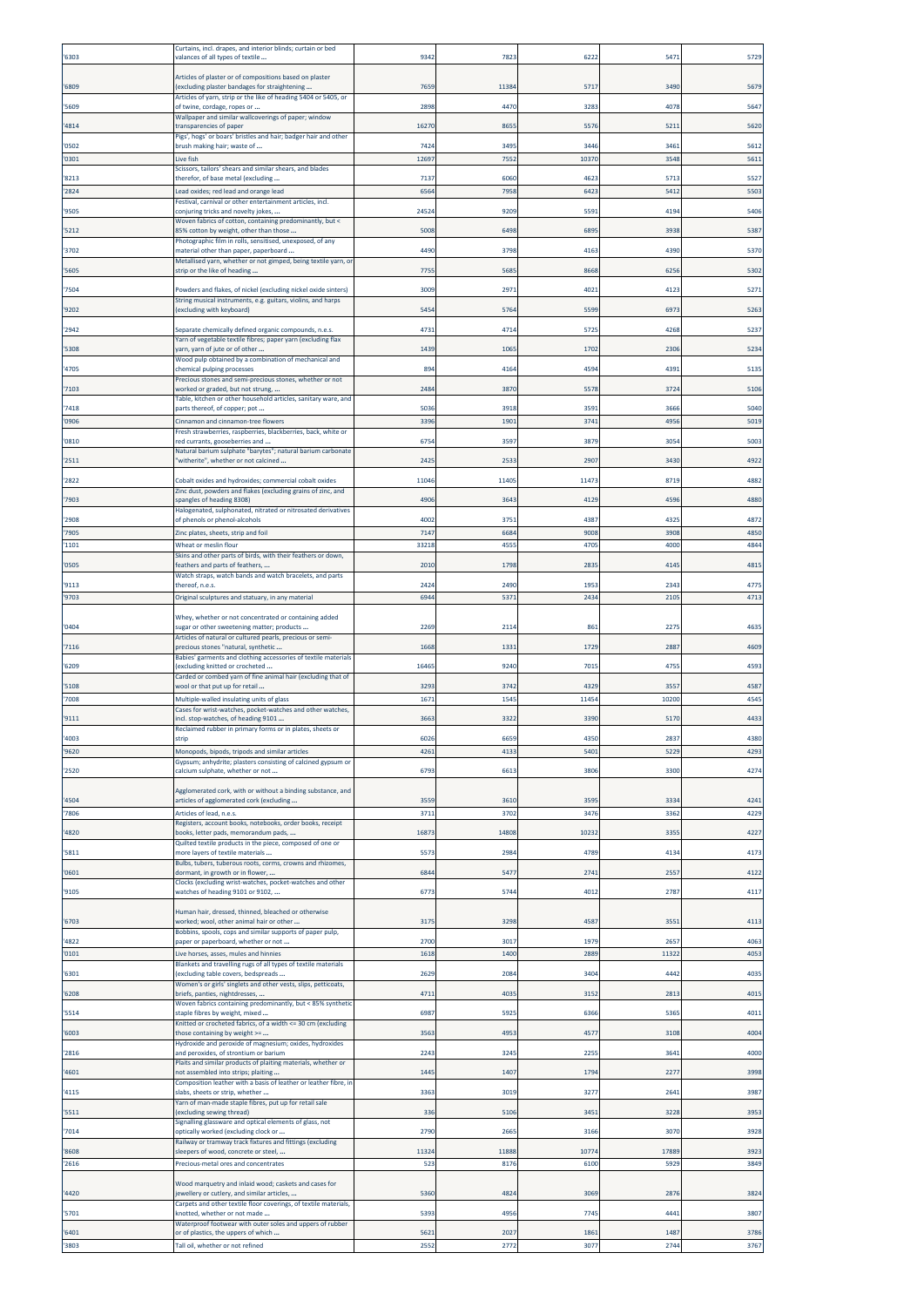| '6207          | Men's or boys' singlets and other vests, underpants, briefs,<br>nightshirts, pyjamas, bathrobes,                         | 106              | 863               | 824          | 640          | 375C         |
|----------------|--------------------------------------------------------------------------------------------------------------------------|------------------|-------------------|--------------|--------------|--------------|
| '4006          | Rods, bars, tubes, profiles and other forms of unvulcanised<br>ubber, incl. mixed rubber, and                            | 5806             | 5269              | 408          | 4153         | 3736         |
| '4812          | ilter blocks, slabs and plates, of paper pulp                                                                            | 2265             | 2104              | 2642         | 2963         | 3724         |
| '5310          | Woven fabrics of jute or of other textile bast fibres of heading<br>5303                                                 | 3008             | 3045              | 3270         | 2335         | 3682         |
| '3213          | Artist's, student's or signboard painter's colours, modifying<br>tints, amusement colours and                            | 4333             | 4142              | 269          | 3963         | 3597         |
| '2708          | Pitch and pitch coke, obtained from coal tar or from other<br>mineral tars                                               | 1071             | 3146              | 9171         | 4601         | 3552         |
|                | Automatic goods-vending machines, e.g. postage stamp,                                                                    |                  |                   |              |              |              |
| '8476          | cigarette, food or beverage machines,<br>Saddlery and harness for any animal, incl. traces, leads, knee                  | 901              | 6646              | 2924         | 231          | 3526         |
| '4201          | pads, muzzles, saddle cloths,<br>Fine or coarse animal hair, neither carded nor combed                                   | 2006             | 1780              | 1620         | 1548         | 3520         |
| '5102          | excluding wool, hair and bristles used<br>anned or crust hides and skins of goats or kids, pigs, reptiles                | 1021             | 1659              | 2743         | 1364         | 3487         |
| '4106<br>'2608 | ind other animals, without<br>Zinc ores and concentrates                                                                 | 8409<br>120      | 8817<br>1696      | 564<br>969   | 3411<br>1353 | 3486<br>3476 |
|                | Crustaceans, molluscs and other aquatic invertebrates,                                                                   |                  |                   |              |              |              |
| '1605          | prepared or preserved (excluding smoked)                                                                                 | 3034             | 1983              | 220          | 2439         | 3465         |
| '6704          | Wigs, false beards, eyebrows and eyelashes, switches and the<br>like, of human or animal hair                            | 5259             | 5169              | 391          | 2747         | 3453         |
| '7507          | Tubes, pipes and tube or pipe fittings "e.g., couplings, elbows,<br>sleeves", of nickel                                  | 161              | 2229              | 3098         | 2344         | 3449         |
| '9108          | Watch movements, complete and assembled<br>Other raw hides and skins, fresh, or salted, dried, limed,                    | 2673             | 2650              | 2707         | 3134         | 3386         |
| '4103          | bickled or otherwise preserved,<br>Electron microscopes, proton microscopes and diffraction                              | 2479             | 3174              | 322          | 1824         | 3374         |
| '9012          | apparatus                                                                                                                | 6236             | 5673              | 7160         | 6535         | 3369         |
| '0908          | Nutmeg, mace and cardamoms<br>Cut flowers and flower buds of a kind suitable for bouquets or                             | 1109             | 929               | 213          | 4237         | 3335         |
| '0603          | for ornamental purposes, fresh,<br>Antimony and articles thereof, n.e.s.; antimony waste and                             | 3529             | 3261              | 397          | 2865         | 3313         |
| '8110          | crap (excluding ash and residues<br>/egetables, uncooked or cooked by steaming or boiling in                             | 1667             | 423               | 103          | 1538         | 3288         |
| '0710'         | water, frozen                                                                                                            | 4599             | 4241              | 5802         | 3558         | 3282         |
| '5207          | Cotton yarn put up for retail sale (excluding sewing thread)<br>Parts and accessories for musical instruments, e.g.      | 298              | 2513              | 258          | 3040         | 3275         |
| '9209          | mechanisms for musical boxes, cards, discs<br>Gloves, mittens and mitts, of all types of textile materials               | 341              | 3067              | 309          | 2753         | 3241         |
| '6216          | excluding knitted or crocheted                                                                                           | 6140             | 3589              | 346          | 2799         | 3221         |
| '7303          | Tubes, pipes and hollow profiles, of cast iron<br>alts, incl. table salt and denatured salt, and pure sodium             | 16092            | 6572              | 256          | 2180         | 3221         |
| '2501          | chloride, whether or not in aqueous                                                                                      | 2242             | 2546              | 3000         | 2964         | 3219         |
| '0807          | Melons, incl. watermelons, and papaws (papayas), fresh<br>Preparations and charges for fire-extinguishers; charged fire- | 5720             | 5816              | 6719         | 4915         | 3179         |
| '3813          | extinguishing grenades (excluding<br>Armoured or reinforced safes, strongboxes and doors and                             | 4735             | 5153              | 320          | 4260         | 3171         |
| '8303          | safe deposit lockers for strongrooms,                                                                                    | 353              | 3195              | 2223         | 2556         | 3126         |
| '3205          | Colour lakes (other than Chinese or Japanese lacquer and<br>paints); preparations based on colour                        | 222              | 2146              | 295          | 2578         | 3037         |
| '1507          | Soya-bean oil and its fractions, whether or not refined<br>(excluding chemically modified)                               | 94               | 106               | 153          | 283          | 2997         |
|                | ootwear with outer soles of rubber or plastics, with uppers                                                              |                  |                   |              |              |              |
| '6405          | other than rubber, plastics, leather<br>Chassis fitted with engines, for tractors, motor vehicles for                    | 3573             | 2944              | 3112         | 1968         | 2996         |
| '8706<br>'2812 | the transport of ten or more<br>lalides and halide oxides of non-metals                                                  | 3830<br>1874     | 5688<br>1736      | 2520<br>154  | 807<br>1835  | 2962<br>2951 |
|                | Molybdenum and articles thereof, n.e.s.; molybdenum waste                                                                |                  |                   |              |              |              |
| '8102          | and scrap (excluding ash and residues                                                                                    | 1364             | 1282              | 159          | 2706         | 2946         |
| '3807          | Wood tar; wood tar oils; wood creosote; wood naphtha;<br>regetable pitch; brewer's pitch and similar                     | 720              | 3170              | 2382         | 2831         | 2933         |
| '1106          | lour, meal and powder of peas, beans, lentils and other<br>dried leguminous vegetables of heading                        | 2798             | 1912              | 1062         | 2589         | 2902         |
|                | Revolvers and pistols (excluding those of heading 9303 or<br>9304 and sub-machine guns for military                      |                  |                   |              |              |              |
| '9302<br>'0203 | Meat of swine, fresh, chilled or frozen                                                                                  | 500<br>-C        | 2124<br>$\Omega$  | 962<br>244   | 1536<br>2668 | 2901<br>2859 |
| '2105          | Ice cream and other edible ice, whether or not containing<br>cocoa                                                       | 1880             | 2249              | 238          | 2458         | 2851         |
| '7904          | Zinc bars, rods, profiles and wire, n.e.s.                                                                               | 2778             | 3509              | 2614         | 2458         | 2820         |
| '8206          | Sets of two or more tools of heading 8202 to 8205, put up in<br>ets for retail sale                                      | 5958             | 3050              | 292          | 3052         | 2811         |
| '9618          | Tailors' dummies and other lay figures, automata and other<br>animated displays used for shop                            | 4649             | 4523              | 251          | 1752         | 2800         |
|                | Beryllium, chromium, germanium, vanadium, gallium,                                                                       |                  |                   |              |              |              |
| '8112          | nafnium "celtium", indium, niobium "columbium",<br>/egetable materials of a kind used primarily for plaiting, e.g.       | 4030             | 5328              | 2890         | 3369         | 2782         |
| '1401          | bamboos, rattans, reeds, rushes,<br>Smoking pipes, incl. pipe bowls, cigar or cigarette holders,                         | 1678             | 1346              | 1163         | 1624         | 2701         |
| '9614<br>'0903 | and parts thereof, n.e.s.<br>Mate                                                                                        | 2934<br>2048     | 2636<br>1552      | 253<br>2699  | 3058<br>2664 | 2696<br>2692 |
| '5804          | Tulles and other net fabrics (excluding woven, knitted or<br>crocheted fabrics); lace in the piece,                      | 475              | 4069              | 332          | 3075         | 2677         |
|                | Paving blocks, slabs, bricks, squares, tiles and other articles of                                                       |                  |                   |              |              |              |
| '7016          | pressed or moulded glass,<br>lydrides, nitrides, azides, silicides and borides, whether or                               | 5593             | 3907              | 1741         | 2976         | 2673         |
| '2850          | not chemically defined (excluding<br>erro-cerium and other pyrophoric alloys in all forms;                               | 1378             | 1613              | 1972         | 1313         | 2672         |
| '3606          | metaldehyde, hexamethylenetetramine                                                                                      | 3260             | 2819              | 1852         | 1989         | 2663         |
| '7402<br>'0204 | Copper, unrefined; copper anodes for electrolytic refining<br>Meat of sheep or goats, fresh, chilled or frozen           | 78<br>$\epsilon$ | 84<br>$\mathbf 0$ | 3434<br>4284 | 2056<br>1610 | 2657<br>2633 |
| '4303          | Articles of apparel, clothing accessories and other furskin<br>articles (excluding gloves made                           | 5382             | 3709              | 3819         | 2704         | 2630         |
| '7401          |                                                                                                                          | 30               | $\Omega$          | 13           | 1001         | 2630         |
|                | Copper mattes; cement copper "precipitated copper"<br>Parts and accessories suitable for use solely or principally       |                  |                   |              |              |              |
| '8522          | vith sound reproducing and recording<br>Ailk and cream, not concentrated nor containing added sugar                      | 8301             | 4699              | 479          | 3202         | 2627         |
| '0401          | or other sweetening matter<br>Yarn spun from silk waste (excluding that put up for retail                                | 1788             | 2818              | 597          | 3599         | 2546         |
| '5005          | sale)                                                                                                                    | 799              | 1251              | 2714         | 2028         | 2532         |
| '2715          | Bituminous mastics, cut-backs and other bituminous mixtures<br>based on natural asphalt, on natural                      | 3159             | 3728              | 4700         | 2619         | 2495         |
| '4903          | Children's picture, drawing or colouring books                                                                           | 4159             | 3462              | 2044         | 3741         | 2468         |
| '0106          | Live animals (excluding horses, asses, mules, hinnies, bovine<br>animals, swine, sheep, goats,                           | 3333             | 2640              | 1969         | 1993         | 2463         |
| '2828          | lypochlorites; commercial calcium hypochlorite; chlorites;<br><b>ypobromites</b>                                         | 1779             | 1917              | 2328         | 2008         | 2459         |
| '9706          | Antiques of > 100 years old                                                                                              | 3496             | 2392              | 812          | 1713         | 2415         |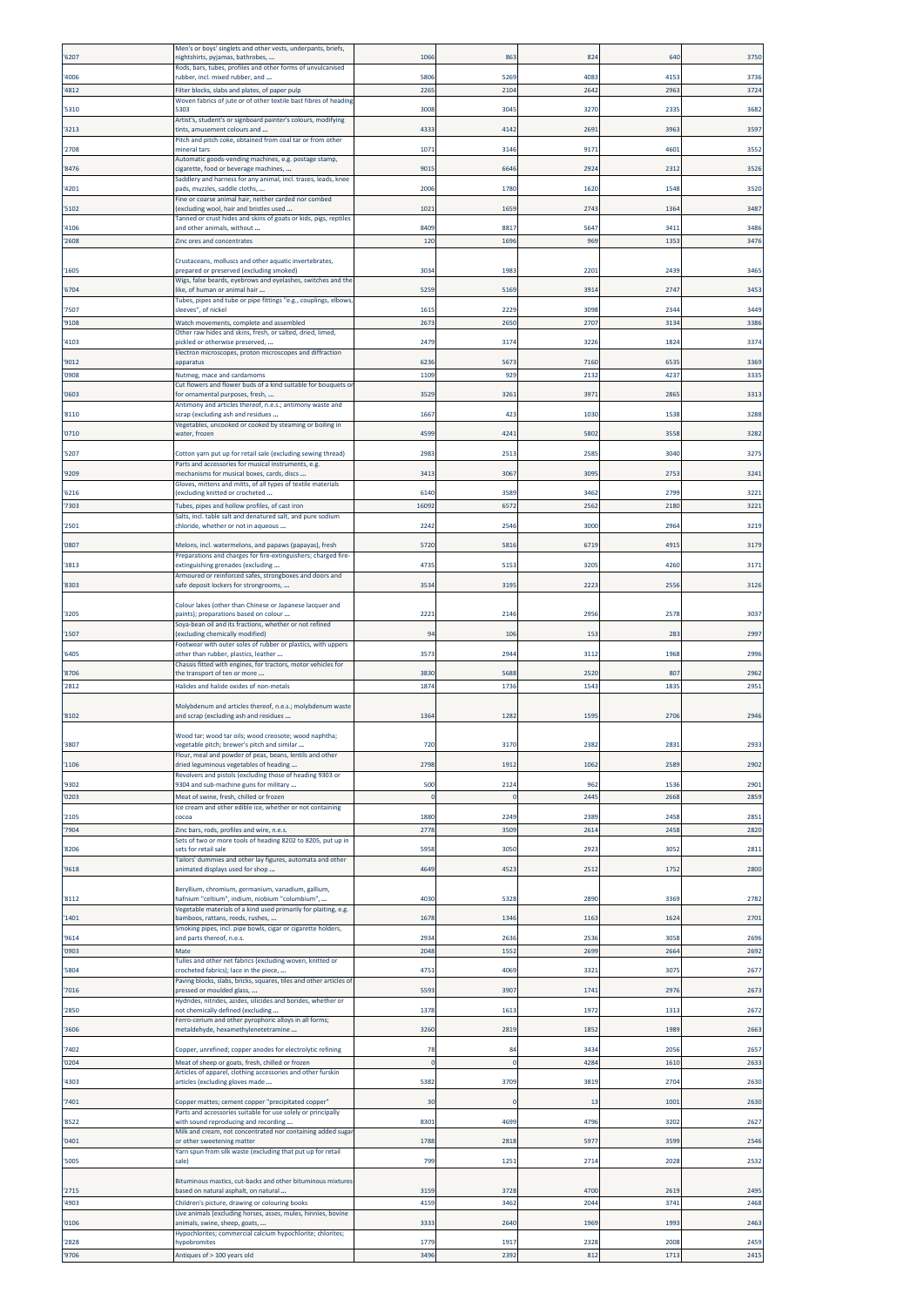| '3501          | Casein, caseinates and other casein derivatives; casein glues<br>(excluding those packaged as                            | 5662         | 4554        | 1634         | 129         | 2392         |
|----------------|--------------------------------------------------------------------------------------------------------------------------|--------------|-------------|--------------|-------------|--------------|
| '7319          | Sewing needles, knitting needles, bodkins, crochet hoods,<br>embroidery stilettos and similar                            | 2438         | 2114        | 1785         | 2131        | 2388         |
| '0402          | Milk and cream, concentrated or containing added sugar or                                                                | 539          | 644         | 2893         | 6544        | 2361         |
|                | other sweetening matter                                                                                                  |              |             |              |             |              |
| '0709          | Other vegetables, fresh or chilled (excluding potatoes,<br>tomatoes, alliaceous vegetables, edible                       | 1315         | 1555        | 1524         | 1442        | 2344         |
| '2512          | Siliceous fossil meals, e.g. kieselguhr, tripolite and diatomite,<br>and similar siliceous earths,                       | 2254         | 2086        | 1444         | 2086        | 2299         |
| '2832          | Sulphites; thiosulphates<br>Bars and rods of stainless steel, hot-rolled, in irregularly                                 | 1259         | 1273        | 1276         | 1794        | 2269         |
| '7221          | wound coils                                                                                                              | 245          | 244         | 331          | 597         | 2252         |
| '9303          | Firearms and similar devices which operate by the firing of an<br>explosive charge, e.g. sporting                        | 3232         | 1886        | 1608         | 3537        | 2250         |
| '2104          | Soups and broths and preparations therefor; food<br>oreparations consisting of finely homogenised                        | 3649         | 2991        | 2542         | 2014        | 2239         |
| '7001          | Cullet and other waste and scrap of glass; glass in the mass<br>excluding glass in the form of                           | 730          | 864         | 1851         | 2428        | 2231         |
| '4416          | Casks, barrels, vats, tubs and other coopers' products parts<br>thereof, of wood, incl. staves                           | 1577         | 1167        | 1243         | 1685        | 2205         |
| '6504          | Hats and other headgear, plaited or made by assembling<br>strips of any material, whether or not                         | 3352         | 3096        | 2337         | 2532        | 2192         |
|                |                                                                                                                          |              |             |              |             |              |
| '5204          | Cotton sewing thread, whether or not put up for retail sale<br>Carpets and other floor coverings, of felt, not tufted or | 2206         | 2138        | 1416         | 1022        | 2102         |
| '5704          | flocked, whether or not made up<br>Fireworks, signalling flares, rain rockets, fog signals and other                     | 4707         | 3624        | 2253         | 1341        | 2071         |
| '3604          | pyrotechnic articles (excluding<br>Iron and non-alloy steel in ingots or other primary forms                             | 7353         | 3934        | 2908         | 2318        | 1983         |
| '7206          | excluding remelting scrap ingots,<br>Precious and semi-precious stones, synthetic or                                     | 520          | 1045        | 826          | 929         | 1952         |
| '7104          | reconstructed, whether or not worked or graded<br>Vegetable waxes, beeswax, other insect waxes and                       | 2535         | 2084        | 1884         | 1507        | 1929         |
| '1521          | spermaceti, whether or not refined or coloured                                                                           | 2487         | 2902        | 2254         | 1768        | 1928         |
| '2001          | Vegetables, fruit, nuts and other edible parts of plants,<br>prepared or preserved by vinegar                            | 703          | 430         | 1941         | 2157        | 1879         |
| '9106          | Time of day recording apparatus and apparatus for<br>measuring, recording or otherwise indicating                        | 1727         | 1942        | 1843         | 1716        | 1846         |
| '9201          | Pianos, incl. automatic; harpsichords and other keyboard<br>stringed instruments                                         | 2247         | 1805        | 1903         | 1600        | 1845         |
| '5302          | True hemp "Cannabis sativa L.", raw or processed, but not<br>spun; tow and waste of true hemp,                           | 69           | 151         | 158          | 632         | 1828         |
| '9205          | Wind musical instruments "e.g. clarinets, trumpets, bagpipes,<br>keyboard pipe organs, harmoniums                        | 6652         | 5831        | 3233         | 4018        | 181          |
|                | Other oils and their fractions, obtained solely from olives,                                                             |              |             |              |             |              |
| '1510<br>'1004 | whether or not refined, but not<br>Oats                                                                                  | 36           | 155         | 782          | 107<br>٩    | 177<br>1712  |
| '1501          | Pig fat, incl. lard, and poultry fat, rendered or otherwise<br>extracted (excluding lard stearin                         | 1529         | 932         | 850          | 145         | 1709         |
|                | Hand-operated date, sealing or numbering stamps, and the                                                                 |              |             |              |             |              |
| '9611          | ike; hand-operated composing sticks<br>Inorganic compounds, incl. distilled or conductivity water and                    | 1718         | 1170        | 1001         | 923         | 1687         |
| '2853          | water of similar purity, n.e.s.;                                                                                         | 1628         | 1097        | 1403         | 1641        | 1675         |
| '9010          | Apparatus and equipment for photographic or<br>cinematographic laboratories, not elsewhere specified                     | 2866         | 3025        | 1762         | 1444        | 167          |
| '7301          | Sheet piling of iron or steel, whether or not drilled, punched<br>or made from assembled elements;                       | 4377         | 2738        | 946          | 6105        | 1657         |
| '5909          | Textile hosepiping and similar textile tubing, whether or not<br>impregnated or coated, with or                          | 1259         | 1922        | 1572         | 1120        | 1656         |
|                | Vinegar, fermented vinegar and substitutes for vinegar                                                                   |              |             |              |             |              |
| '2209          | obtained from acetic acid<br>Clock movements, complete and assembled (excluding watch                                    | 436          | 499         | 785          | 1405        | 1651         |
| '9109          | movements)<br>Wool grease and fatty substances derived therefrom, incl.                                                  | 2122         | 1854        | 1537         | 1183        | 1649         |
| '1505          | lanolin<br>Waters, incl. natural or artificial mineral waters and aerated                                                | 1161         | 1511        | 1029         | 1432        | 1596         |
| '2201          | waters, not containing added                                                                                             | 2063         | 1306        | 2346         | 1435        | 1590         |
| '2607<br>'9114 | Lead ores and concentrates<br>Clock or watch parts, n.e.s.                                                               | 20<br>1522   | 108<br>1238 | 873<br>904   | 235<br>1103 | 1590<br>1587 |
| '4414          | Wooden frames for paintings, photographs, mirrors or similar<br>objects                                                  | 3001         | 2967        | 2401         | 1644        | 1577         |
|                | Chamois leather, incl. combination chamois leather                                                                       |              |             |              |             |              |
| '4114          | (excluding glacé-tanned leather subsequently<br>Sheets of glass, drawn or blown, whether or not having an                | 3436         | 1850        | 1090         | 834         | 1577         |
| '7004          | absorbent, reflecting or non-reflecting                                                                                  | 1583         | 1309        | 1219         | 960         | 1552         |
| '7107          | Base metals clad with silver, not further worked than semi-<br>manufactured                                              | 1535         | 1078        | 1599         | 1732        | 1520         |
| '0702          | Tomatoes, fresh or chilled<br>Acetals and hemiacetals, whether or not with other oxygen                                  | 450          | 845         | 1238         | 4346        | 1503         |
| '2911          | function, and their halogenated,<br>Hop cones, fresh or dried, whether or not ground, powdered                           | 768          | 757         | 917          | 1193        | 1498         |
| '1210          | or in the form of pellets; lupulin                                                                                       | 1604         | 2219        | 2353         | 1664        | 1491         |
| '6904          | Ceramic building bricks, flooring blocks, support or filler tiles<br>and the like (excluding those                       | 902          | 787         | 782          | 793         | 1468         |
| '2820          | Manganese oxides                                                                                                         | 1158         | 987         | 1245         | 1525        | 1455         |
| '8604          | Railway or tramway maintenance or service vehicles, whether<br>or not self-propelled, e.g., workshops,                   | 3324         | 3832        | 13234        | 1467        | 1454         |
|                |                                                                                                                          |              |             |              |             |              |
| '2845          | Non-radioactive isotopes; inorganic or organic compounds of<br>such isotopes, whether or not chemically                  | 1760         | 1139        | 1437         | 859         | 1408         |
| '4817          | Envelopes, letter cards, plain postcards and correspondence<br>cards, of paper or paperboard;                            | 682          | 805         | 1122         | 1447        | 1388         |
| '8801          | Balloons and dirigibles; gliders, hang gliders and other non-<br>powered aircraft                                        | 444          | 1971        | 4900         | 2866        | 1377         |
| '2714          | Bitumen and asphalt, natural; bituminous or oil-shale and tar<br>sands; asphaltites and asphaltic                        | 1244         | 117         | 353          | 510         | 1345         |
| '9508          | Roundabouts, swings, shooting galleries and other fairground<br>amusements; travelling circuses                          | 10584        | 29625       | 2822         | 4899        | 1334         |
|                | Clock or watch glasses and similar glasses, glasses for non-                                                             |              |             |              |             |              |
| '7015<br>'2840 | corrective or corrective spectacles,<br>Borates; peroxoborates "perborates"                                              | 1009<br>1088 | 994<br>1077 | 466<br>2748  | 537<br>1106 | 1332<br>1303 |
| '5003          | Silk waste, incl. cocoons unsuitable for reeling, yarn waste<br>and garnetted stock                                      | 410          | 572         | 1382         | 990         | 1267         |
|                | Instrument panel clocks and clocks of a similar type for                                                                 |              | 2742        |              |             |              |
| '9104          | vehicles, aircraft, vessels and other<br>Ties, bow ties and cravats of textile materials (excluding                      | 2952         |             | 1660         | 1303        | 1264         |
| '6215          | knitted or crocheted)<br>Vegetables prepared or preserved otherwise than by vinegar                                      | 4583         | 3466        | 3160         | 1917        | 1262         |
| '2004<br>'3211 | or acetic acid, frozen (excluding<br><b>Prepared driers</b>                                                              | 1788<br>839  | 1084<br>987 | 1197<br>1625 | 551<br>1048 | 1254<br>1225 |
| '0907          | Cloves, whole fruit, cloves and stems                                                                                    | 726          | 483         | 1186         | 1842        | 1189         |
| '5311          | Woven fabrics of other vegetable textile fibres; woven fabrics<br>of paper yarn (excluding those                         | 3917         | 2750        | 2592         | 1426        | 1184         |
| '7011          | Glass envelopes, incl. bulbs and tubes, open, and glass parts<br>thereof, without fittings, for                          | 682          | 435         | 406          | 678         | 1179         |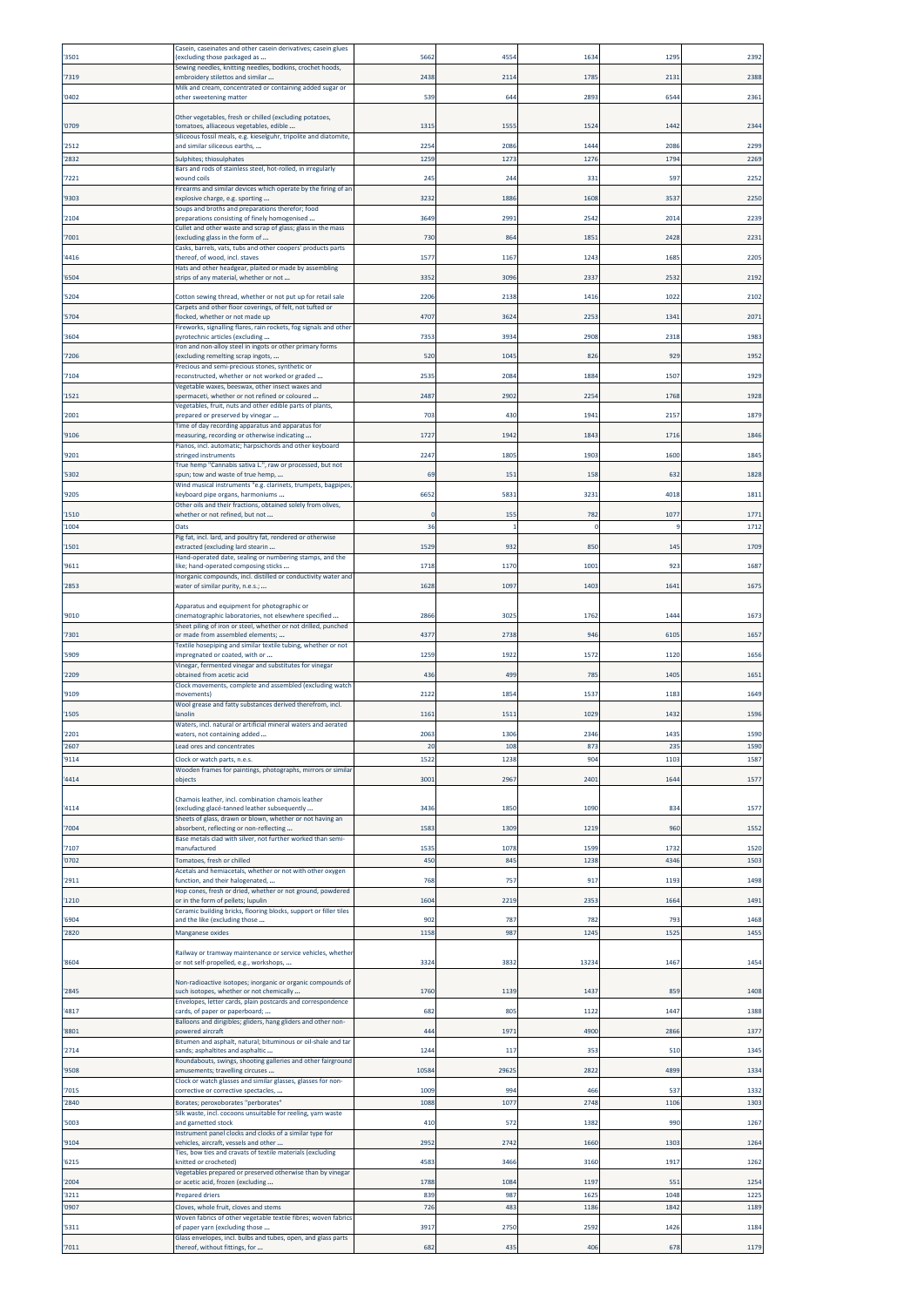| 2522         | Quicklime, slaked lime and hydraulic lime (excluding pure<br>calcium oxide and calcium hydroxide)                                                                         | 1544       | 1345       | 853         | 634         | 1179         |
|--------------|---------------------------------------------------------------------------------------------------------------------------------------------------------------------------|------------|------------|-------------|-------------|--------------|
| 4503         | Articles of natural cork (excluding cork in square or<br>rectangular blocks, plates, sheets or                                                                            | 1245       | 1675       | 1113        | 1340        | 1174         |
| 6811         | Articles of asbestos-cement, cellulose fibre-cement or the lik                                                                                                            | 2053       | 1064       | 692         | 323         | 1155         |
| 8304         | Filing cabinets, card-index cabinets, paper trays, paper rests,<br>pen trays, office-stamp stands                                                                         | 1088       | 1222       | 749         | 636         | 1155         |
| 8106         | Bismuth and articles thereof, n.e.s.; bismuth waste and scrap<br>(excluding ash and residues containing                                                                   | 131        | 220        | 134         | 615         | 1145         |
| 2205         | Vermouth and other wine of fresh grapes, flavoured with<br>plants or aromatic substances                                                                                  | 349        | 587        | 1334        | 503         | 1144         |
| 9304         | Spring, air or gas guns and pistols, truncheons and other non-<br>firearms (excluding swords, cutlasses,                                                                  | 3697       | 3437       | 2270        | 1339        | 1133         |
| 4902         | Newspapers, journals and periodicals, whether or not<br>illustrated or containing advertising                                                                             | 4568       | 3867       | 2609        | 1147        | 1120         |
| 5507         | Artificial staple fibres, carded, combed or otherwise<br>processed for spinning                                                                                           | 899        | 887        | 764         | 680         | 1105         |
|              | Railway or tramway goods vans and wagons (excluding self-                                                                                                                 |            |            |             |             |              |
| 8606         | propelled and luggage vans and post                                                                                                                                       | 1442       | 792        | 14          | 458         | 1099         |
| 2808         | Nitric acid; sulphonitric acids<br>Foliage, branches and other parts of plants, without flowers                                                                           | 474        | 464        | 469         | 712         | 1067         |
| 0604         | or flower buds, and grasses, mosses<br>Sausages and similar products, of meat, offal or blood; food                                                                       | 713        | 969        | <b>700</b>  | 501         | 1055         |
| 1601<br>2806 | preparations based on these products                                                                                                                                      | 98<br>839  | 192<br>810 | 610<br>917  | 760<br>827  | 1047<br>1028 |
|              | Hydrogen chloride "hydrochloric acid"; chlorosulphuric acid                                                                                                               |            |            |             |             |              |
| 8804         | Parachutes, incl. dirigible parachutes and paragliders, and<br>rotochutes; parts thereof and accessories<br>Dolomite, whether or not calcined or sintered, incl. dolomite | 569        | 1921       | 635         | 2091        | 1023         |
| 2518         | roughly trimmed or merely cut,                                                                                                                                            | 1463       | 1866       | 1215        | 125         | 1000         |
| 0403         | Buttermilk, curdled milk and cream, yogurt, kephir and other<br>fermented or acidified milk and                                                                           | 303        | 397        | 318         | 219         | 971          |
| '0308        | Aquatic invertebrates other than crustaceans and molluscs,<br>ive, fresh, chilled, frozen, dried,<br>Tools, tool bodies, tool handles, broom or brush bodies and          | 114        | 57         | 113         | 349         | 970          |
| 4417         | handles, of wood; boot or shoe                                                                                                                                            | 2300       | 1817       | 1485        | 115         | 970          |
| 7316         | Anchors, grapnels and parts thereof, of iron or steel<br>Hoopwood; split poles; piles, pickets and stakes of wood,                                                        | 345        | 425        | 359         | 546         | 950          |
| 4404         | pointed but not sawn lengthwise;<br>Prepared or preserved meat, offal or blood (excluding                                                                                 | 1762       | 1183       | 737         | 1081        | 944          |
| 1602         | sausages and similar products, and meat                                                                                                                                   | 387        | 504        | 1095        | 923         | 935          |
| 6803         | Worked slate and articles of slate or of agglomerated slate<br>(excluding slate granules, chippings                                                                       | 454        | 929        | 555         | 712         | 864          |
| 2602         | Manganese ores and concentrates, incl. ferruginous<br>manganese ores and concentrates, with a                                                                             | 335        | 620        | 1291        | 1197        | 845          |
| '0305        | Fish, fit for human consumption, dried, salted or in brine;<br>smoked fish, fit for human consumption,                                                                    | 579        | 593        | 2590        | 691         | 824          |
| 2525         | Mica, whether or not rifted into sheets or splittings; mica<br>waste                                                                                                      | 550        | 660        | 546         | 526         | 761          |
| 1522         | Degras; residues resulting from the treatment of fatty<br>substances or animal or vegetable waxes                                                                         | 1669       | 985        | 915         | 856         | 743          |
| 3805         | Gum, wood or sulphate turpentine and other terpenic oils<br>produced by the distillation or other                                                                         | 558        | 367        | 575         | 812         | 742          |
| '0809        | Apricots, cherries, peaches incl. nectarines, plums and sloes,<br>fresh                                                                                                   | 226        | 271        | 665         | 699         | 734          |
| 5802         | Terry towelling and similar woven terry fabrics, tufted textile<br>fabrics (excluding narrow woven                                                                        | 449        | 573        | 184         | 588         | 726          |
| 2621         | Slag and ash, incl. seaweed ash "kelp"; ash and residues from<br>the incineration of municipal                                                                            | 555        | 122        | 162         | 389         | 724          |
| 2006         | Vegetables, fruit, nuts, fruit-peel and other edible parts of<br>plants, preserved by sugar "drained,                                                                     | 1017       | 505        | 705         | 1037        | 721          |
| 9007         | Cinematographic cameras and projectors, whether or not<br>incorporating sound recording or reproducing                                                                    | 825        | 558        | 465         | 239         | 721          |
| '7503        | Waste and scrap, of nickel (excluding ingots or other similar<br>unwrought shapes, of remelted                                                                            | 298        | 630        | 507         | 302         | 698          |
| 9206         | Percussion musical instruments, e.g. drums, xylophones,<br>cymbals, castanets, maracas                                                                                    | 1080       | 1126       | 1095        | 1012        | 692          |
| 2613         | Molybdenum ores and concentrates                                                                                                                                          | 12         | 18         | 1059        | 3588        | 679          |
| 8007         | Articles of tin, n.e.s.<br>Zirconium and articles thereof, n.e.s.; zirconium waste and                                                                                    | 137        | 126        | 110         | 194         | 678          |
| 8109         | scrap (excluding ash and residues<br>Pumice stone; emery; natural corundum, natural garnet and                                                                            | 1169       | 699        | 618         | 900         | 665          |
| 2513<br>5001 | other natural abrasives, whether<br>Silkworm cocoons suitable for reeling                                                                                                 | 1416       | 1295       | 1166        | 1172<br>499 | 657<br>653   |
| 5904         | Linoleum, whether or not cut to shape; floor coverings<br>consisting of a coating or covering                                                                             | 1050       | 1155       | 669         | 673         | 634          |
| 5905         | <b>Textile wallcoverings</b><br>Hard rubber, e.g. ebonite, in all forms, incl. waste and scrap;                                                                           | 844        | 563        | 740         | 545         | 624          |
| 4017         | articles of hard rubber, n.e.s.<br>Turtles' eggs, birds' nests and other edible products of animal                                                                        | 1273       | 901        | 490         | 317         | 621          |
| '0410        | origin, n.e.s.<br>Pebbles, gravel, broken or crushed stone, for concrete                                                                                                  | 336        | 667        | 692         | 1099        | 619          |
| 2517         | aggregates, for road metalling or for                                                                                                                                     | 502        | 512        | 328         | 54          | 585          |
| 5203         | Cotton, carded or combed                                                                                                                                                  | 333        | 463        | 100         | 754         | 575          |
| 5109         | Yarn of wool or fine animal hair, put up for retail sale<br>Lead plates, sheets, strip and foil; lead powders and flakes                                                  | 312        | 209        | 180         | 174         | 567          |
| 7804<br>5002 | (excluding grains of lead, and<br>Raw silk "non-thrown"                                                                                                                   | 317<br>614 | 386<br>748 | 592<br>1362 | 2574<br>394 | 562<br>547   |
| 0808         | Apples, pears and quinces, fresh                                                                                                                                          | 661        | 672        | 1017        | 790         | 540          |
| 4501         | Natural cork, raw or merely surface-worked or otherwise<br>cleaned; cork waste; crushed, powdered                                                                         | 384        | 253        | 391         | 411         | 539          |
| '0714        | Roots and tubers of manioc, arrowroot, salep, Jerusalem<br>artichokes, sweet potatoes and similar                                                                         | 35148      | 5027       | 7518        | 393         | 514          |
| 7614         | Stranded wire, cables, plaited bands and the like, of<br>aluminium (excluding such products electrically                                                                  | 9576       | 9560       | 613         | 281         | 507          |
| 6507         | Headbands, linings, covers, hat foundations, hat frames,<br>peaks and chinstraps, for headgear                                                                            | 3114       | 1311       | 551         | 490         | 488          |
| 7109         | Base metals or silver, clad with gold, not further worked than<br>semi-manufactured                                                                                       |            |            | 128         | 205         | 485          |
| 3826         | Biodiesel and mixtures thereof, not containing or containing <<br>70 % by weight of petroleum                                                                             | 1047       | 873        | 349         | 372         | 457          |
| 5004         | Silk yarn (excluding that spun from silk waste and that put up<br>for retail sale)                                                                                        | 1308       | 1332       | 496         | 372         | 451          |
| 5103         | Waste of wool or of fine or coarse animal hair, incl. yarn<br>waste (excluding garnetted stock,                                                                           | 445        | 230        | 336         | 17          | 448          |
| 1802<br>2502 | Cocoa shells, husks, skins and other cocoa waste<br>Unroasted iron pyrites                                                                                                | 78<br>279  | 273<br>325 | 1121<br>269 | 637<br>327  | 438<br>436   |
| 6901         | Bricks, blocks, tiles and other ceramic goods of siliceous fossil<br>meals, e.g. kieselguhr, tripolite                                                                    | 363        | 339        | 422         | 229         | 429          |
|              |                                                                                                                                                                           |            |            |             |             |              |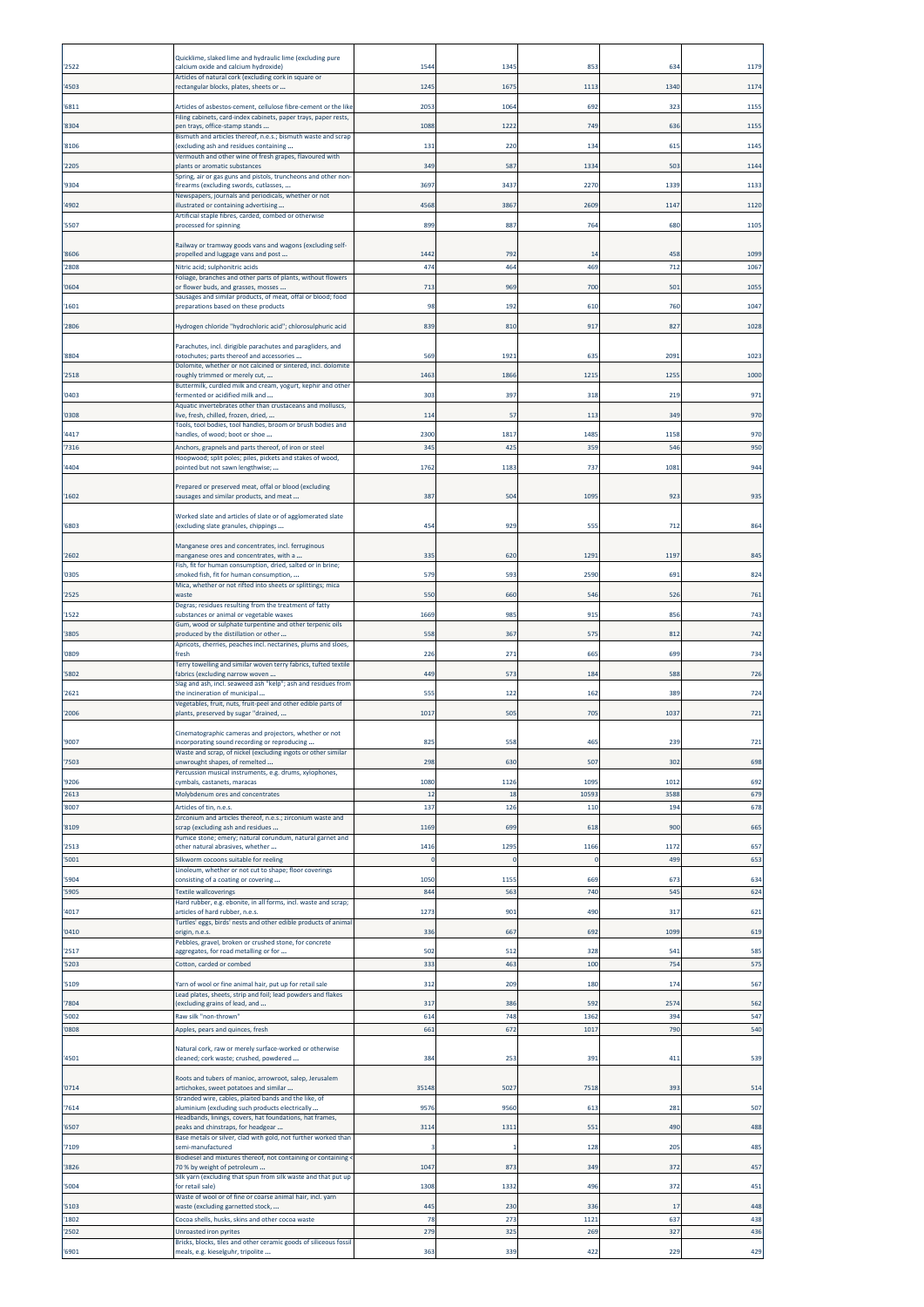| 2516          | Granite, porphyry, basalt, sandstone and other monumental<br>or building stone, whether or not            | 2395                   | 484         | 499         | 313        | 404        |
|---------------|-----------------------------------------------------------------------------------------------------------|------------------------|-------------|-------------|------------|------------|
| 9208          | Musical boxes, fairground organs, mechanical street organs,<br>mechanical singing birds, musical          | 1219                   | 781         | 377         | 476        | 396        |
| 9705          | Collections and collector's pieces of zoological, botanical,<br>mineralogical, anatomical, historical,    | 469                    | 815         | 573         | 545        | 395        |
| 4910          | Calendars of any kinds, printed, incl. calendars blocks                                                   | 714                    | 574         | 944         | 345        | 393        |
| 4906          | Plans and drawings for architectural, engineering, industrial,<br>commercial, topographical or            | 2433                   | 1080        | 246         | 230        | 383        |
|               |                                                                                                           |                        |             |             |            |            |
| 2206          | Cider, perry, mead and other fermented beverages and<br>mixtures of fermented beverages and non-alcoholic | 160                    | 353         | 378         | 181        | 381        |
| 0409          | Natural honey<br>Skins and other parts of birds with their feathers or down,                              |                        | 76          | 221         | 294        | 378        |
| 6701          | feathers, parts of feathers, down<br>Garnetted stock of wool or of fine or coarse animal hair,            | 518                    | 351         | 611         | 809        | 377        |
| 5104          | neither carded nor combed<br>Edible offal of bovine animals, swine, sheep, goats, horses,                 |                        | 82          | 271         | 259        | 369        |
| 0206          | asses, mules or hinnies, fresh,<br>Quartz (excluding natural sands); quartzite, whether or not            |                        |             | 254         | 280        | 368        |
| 2506          | roughly trimmed or merely cut,                                                                            | 758                    | 1498        | 2003        | 935        | 357        |
| 2801          | Fluorine, chlorine, bromine and iodine<br>Textile fabrics coated with gum or amylaceous substances, of    | 273                    | 248         | 8587        | 801        | 356        |
| 5901          | a kind used for the outer covers<br>Worked ivory, bone, tortoiseshell, horn, antlers, coral,              | 1399                   | 1225        | 754         | 621        | 354        |
| 9601          | mother-of-pearl and other animal carving<br>Walking sticks, seat-sticks, whips, riding-crops and the like | 626                    | 857         | 505         | 307        | 316        |
| 6602          | [excluding measure walking sticks,<br>Meat and edible offal, salted, in brine, dried or smoked;           | 378                    | 240         | 268         | 228        | 313        |
| 0210          | edible flours and meals of meat or<br>Panels, boards, tiles, blocks and similar articles of vegetable     | n                      |             | 184         | 293        | 313        |
| 6808          | fibre, of straw or of shavings,<br>Tantalum and articles thereof, n.e.s.; tantalum waste and              | 693                    | 1341        | 112         | 183        | 310        |
| 8103          | scrap (excluding ash and residues<br>Halogenated, sulphonated, nitrated or nitrosated derivatives         | 69                     | 344         | 268         | 141        | 293        |
| 2913          | of cyclic polymers of aldehydes<br>Slates and boards, with writing or drawing surfaces, whether           | 157                    | 265         | 157         | 236        | 291        |
| '9610         | or not framed<br>Parts, trimmings and accessories for umbrellas and sun                                   | 1016                   | 913         | 660         | 673        | 282        |
| 6603          | umbrellas of heading 6601 or for walking                                                                  | 1104                   | 107         | 155         | 223        | 275        |
| '0905         | Vanilla<br>Other animal fats and oils and their fractions, whether or not                                 | 180                    | 60          | 267         | 342        | 256        |
| 1506          | refined, but not chemically<br>Swedes, mangolds, fodder roots, hay, alfalfa, clover, sainfoin,            | 757                    | 750         | 579         | 256        | 255        |
| '1214<br>1102 | forage kale, lupines, vetches<br>Cereal flours (excluding wheat or meslin)                                | 3533<br>120            | 1608<br>130 | 1165<br>132 | 972<br>173 | 253<br>250 |
| 9702          | Original engravings, prints and lithographs                                                               | 122                    | 196         | 59          | 54         | 246        |
| 2706          | Tar distilled from coal, from lignite or from peat, and other<br>mineral tars, whether or not             | 231                    | 294         | 226         | 180        | 239        |
| 6905          | Roofing tiles, chimney pots, cowls, chimney liners,<br>architectural ornaments and other ceramic          | 473                    | 341         | 304         | 139        | 239        |
| 6213          | Handkerchiefs, of which no side exceeds 60 cm (excluding<br>knitted or crocheted)                         | 788                    | 942         | 662         | 322        | 233        |
| 1103          | Cereal groats, meal and pellets                                                                           | 341                    | 293         | 1593        | 297        | 229        |
|               | Printed or illustrated postcards; printed cards bearing                                                   |                        |             |             |            |            |
| 4909<br>9604  | personal greetings, messages or announcements,<br>Hand sieves and hand riddles (excluding colanders)      | 25 <sub>1</sub><br>225 | 216<br>186  | 144<br>127  | 300<br>146 | 228<br>228 |
| 9112          | Clock and watch cases and parts thereof, n.e.s. (excluding for<br>wrist-watches, pocket-watches           | 105                    | 196         | 120         | 137        | 228        |
| 4405          | Wood wool; wood flour "wood powder able to pass through a<br>fine", 0,63 mm mesh, sieve with a            | 96                     | 340         | 324         | 232        | 222        |
| 4304          | Artificial fur and articles thereof (excluding gloves made of<br>leather and artificial fur, footware     | 529                    | 125         | 110         | 103        | 221        |
| 7101          | Pearls, natural or cultured, whether or not worked or graded,<br>but not strung, mounted or set,          | 255                    | 255         | 236         | 222        | 215        |
| 4905          | Maps and hydrographic or similar charts of all kinds, incl.<br>atlases, wall maps, topographical          | 316                    | 97          | 32          | 320        | 213        |
|               | Coral and similar materials, shells of molluscs, crustaceans or                                           |                        |             |             |            |            |
| '0508         | echinoderms, cuttle-bone, powder<br>Reservoirs, tanks, vats and similar containers, of aluminium,         | 370                    | 706         | 415         | 228        | 207        |
| 7611          | for any material (other than<br>Mushrooms and truffles, prepared or preserved otherwise                   | 2230                   | 83          | 174         | 331        | 194        |
| 2003          | than by vinegar or acetic acid<br>Slate, whether or not roughly trimmed or merely cut, by                 | 93                     | 410         | 535         | 580        | 190        |
| 2514          | sawing or otherwise, into blocks or                                                                       | 179                    | 147         | 206         | 211        | 160        |
| 7313          | Barbed wire of iron or steel; twisted hoop or single flat wire,<br>barbed or not, and loosely             | 346                    | 290         | 147         | 209        | 157        |
| 9008          | Image projectors, and photographic enlargers and reducers<br>(excluding cinematographic)                  | 106                    | 66          | 38          | 151        | 145        |
| 7501          | Nickel mattes, nickel oxide sinters and other intermediate<br>products of nickel metallurgy :             | 21                     | 17          | 966         | 279        | 144        |
| 1208          | Flours and meals of oil seeds or oleaginous fruits (excluding<br>mustard)                                 | 3093                   | 153         | 31          | 76         | 142        |
|               | Clocks with watch movements (excluding wrist-watches,                                                     |                        |             |             |            |            |
| 9103<br>2810  | pocket-watches and other watches of heading<br>Oxides of boron; boric acids                               | 199<br>131             | 255<br>183  | 170<br>133  | 45<br>102  | 138<br>137 |
|               | Compounds, inorganic or organic, of mercury, whether or not                                               |                        |             |             |            |            |
| 2852          | chemically defined (excluding amalgams)<br>Sets consisting of woven fabric and yarn, whether or not with  | 124                    | 107         | 136         | 124        | 134        |
| 6308          | accessories, for making up into                                                                           | 192                    | 101         | 121         | 173        | 131        |
| 1508          | Groundnut oil and its fractions, whether or not refined, but<br>not chemically modified                   | 52                     | 82          | 88          | 58         | 125        |
| 9110          | Complete, unassembled or partly assembled watch or clock<br>movements or movement sets; incomplete        | 61                     | 56          | 76          | 79         | 124        |
| '0208         | Meat and edible offal of rabbits, hares, pigeons and other<br>animals, fresh, chilled or frozen           |                        | $\Omega$    |             |            | 119        |
| 0408          | Birds' eggs, not in shell, and egg yolks, fresh, dried, cooked by<br>steaming or by boiling in            | 280                    | 175         | 274         | 271        | 109        |
| '0814         | Peel of citrus fruit or melons, incl. watermelons, fresh, frozen,<br>dried or provisionally preserved     | 198                    | 40          | -15         | 26         | 102        |
| 3605          | Matches (excluding pyrotechnic articles of heading 3604)                                                  | 251                    | 112         | 59          | 129        | 100        |
| 5908          | Textile wicks, woven, plaited or knitted, for lamps, stoves,<br>lighters, candles or the like;            | 59                     | 47          | 44          | 52         | 98         |
| 5305          | Coconut, abaca "Manila hemp or Musa textilis Nee", ramie,<br>agave and other vegetable textile            | 189                    | 122         | 113         | 80         | 97         |
| 6906          | Ceramic pipes, conduits, guttering and pipe fittings (excluding<br>of siliceous fossil meals or           | 386                    | 564         | 174         | 210        | 97         |
| 5803          | Gauze (excluding narrow woven fabrics of heading 5806)                                                    | 34                     | 98          | 29          | 34         | 95         |
| 1007          | Grain sorghum                                                                                             | $\Omega$               | -C          | $\epsilon$  | $\Omega$   | 89         |
| 2813          | Sulphides of non-metals; commercial phosphorus trisulphide                                                | 60                     | 58          | 41          | 52         | 88         |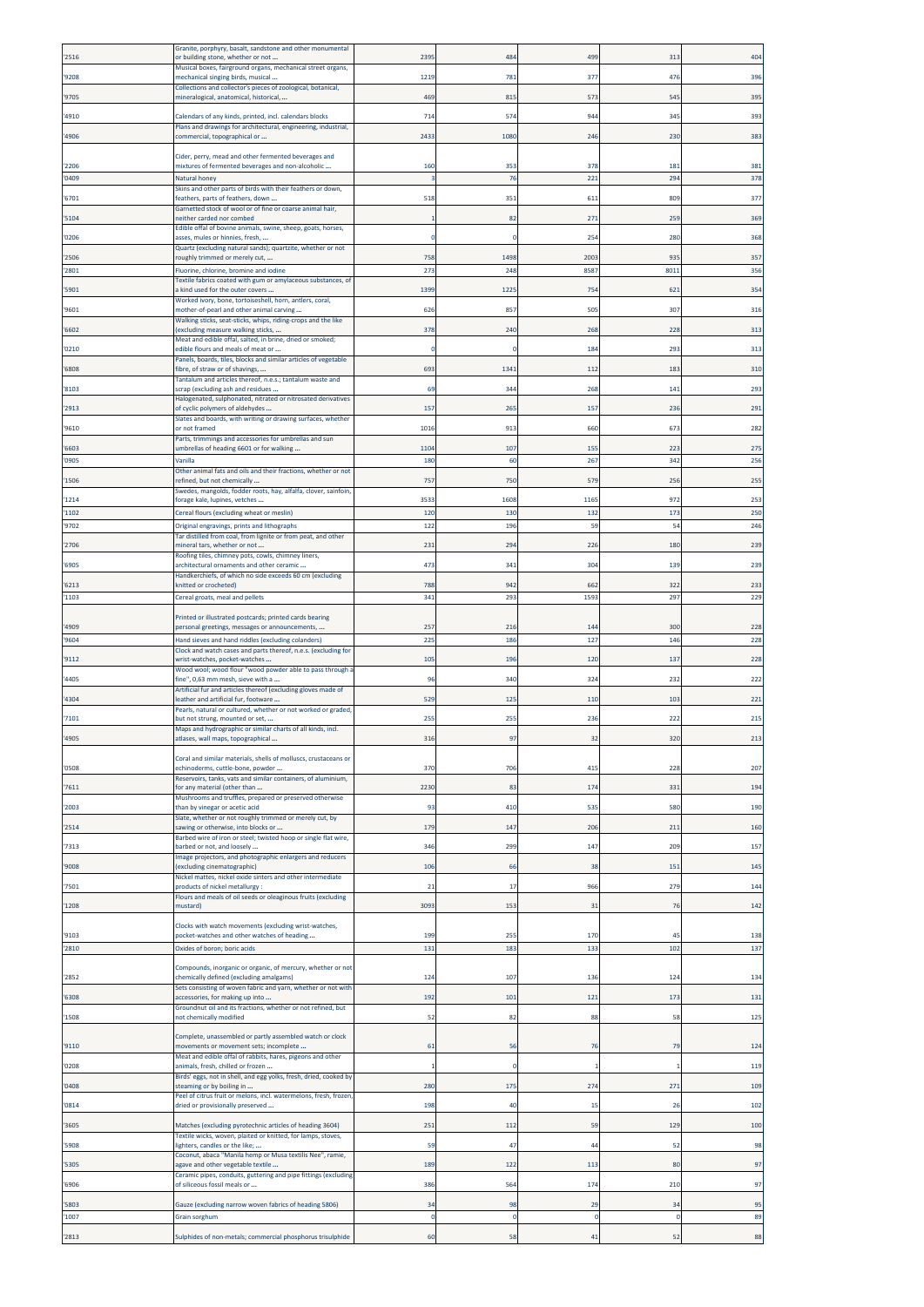|                | Photographic plates and film, exposed and developed                                                                     |      |                |     |          |                |
|----------------|-------------------------------------------------------------------------------------------------------------------------|------|----------------|-----|----------|----------------|
| '3705          | (excluding products made of paper, paperboard<br>Music, printed or in manuscript, whether or not bound or               | 424  | 442            | 174 | 49       |                |
| '4904          | illustrated<br>Ores and concentrates (excluding iron, manganese, copper,                                                | 152  | 118            | 136 | 67       | 78             |
| '2617          | nickel, cobalt, aluminium, lead,                                                                                        | 1430 | 266            | 86  | 47       | 78             |
| '5805          | Hand-woven tapestries of the type Gobelin, Flanders,<br>Aubusson, Beauvais and the like, and needle-worked              | 12(  | 105            | 36  | 81       |                |
| '0706          | Carrots, turnips, salad beetroot, salsify, celeriac, radishes and<br>similar edible roots, fresh                        |      |                | 89  |          |                |
| '5113          | Woven fabrics of coarse animal hair or of horsehair<br>(excluding fabrics for technical uses of                         | 172  | 160            | 120 | 51       |                |
| '8601          | Rail locomotives powered from an external source of<br>electricity or by electric accumulators                          | 1218 | 519            | 16  | 27       |                |
| '2521          | Limestone flux; limestone and other calcareous stone, of a<br>kind used for the manufacture of                          | 25   | 3              | -63 |          | <b>60</b>      |
| '5406          | Man-made filament yarn, put up for retail sale (excluding<br>sewing thread)                                             | 117  | 43             | 173 | 125      |                |
| '0705          | Lettuce "Lactuca sativa" and chicory "Cichorium spp.", fresh<br>or chilled                                              | 180  | 40             | 304 | 82       | 58             |
| '6801          | Setts, curbstones and flagstones, of natural stone (excluding<br>slate)                                                 | 2616 | 831            | 460 | 932      |                |
|                |                                                                                                                         |      |                |     |          |                |
| '8107          | Cadmium and articles thereof, n.e.s.; cadmium waste and<br>scrap (excluding ash and residues containing                 | 34   | 32             | -57 | 69       |                |
| '5405          | Artificial monofilament of >= 67 decitex and with a cross<br>sectional dimension of <= 1 mm; strip                      | 20   |                |     | 14       |                |
| '6812          | Fabricated asbestos fibres; mixtures with a basis of asbestos<br>or with a basis of asbestos and                        |      | $\Omega$       | 16  |          |                |
| '1213          | Cereal straw and husks, unprepared, whether or not<br>chopped, ground, pressed or in the form                           | 3818 | 931            |     | 591      |                |
| '1503          | Lard stearin, lard oil, oleostearin, oleo-oil and tallow oil<br>(excluding emulsified, mixed or                         | 60   | 9              | 25  | 21       | 36             |
| '2307          | Wine lees; argol<br>Yarn of coarse animal hair or of horsehair, incl. gimped                                            |      | $\mathbf 0$    | 11  | 17       | 32             |
| '5110          | horsehair yarn, whether or not put<br>Extracts and juices of meat, fish or crustaceans, molluscs and                    | 91   | ٠q             |     | 20       | 28             |
| '1603          | other aquatic invertebrates<br>Woven fabrics of metal thread and woven fabrics of                                       | 17   | 23             | 14  | 28       |                |
| '5809          | metallised yarn of heading 5605, of a kind<br>Silk yarn and yarn spun from silk waste, put up for retail sale;          | 306  | 169            | 212 | 53       | 22             |
| '5006          | silkworm gut<br>Hat-forms, hat bodies and hoods of felt, neither blocked to                                             | 89   | 94             | 38  | 49       |                |
| '6501          | shape nor with made brims; plateaux                                                                                     | 189  |                |     |          | <b>20</b>      |
| '2509          | Chalk<br>Photographic plates, film, paper, paperboard and textiles,                                                     | 132  | 136            | 85  | 99       |                |
| '3704          | exposed but not developed<br>Postage or revenue stamps, stamp-postmarks, first-day                                      | 283  | 61             | 28  | 15       | -18            |
| '9704          | covers, postal stationery, stamped paper<br>Jute and other textile bast fibres, raw or processed, but not               | 10   | $\mathbf 0$    | 11  | 12       |                |
| '5303          | spun; tow and waste of such fibres,<br>Articles of gut, goldbeater's skin, bladders or tendons                          | 14   | 15             | 37  | 25       |                |
| '4206          | (excluding silkworm gut, sterile catgut,                                                                                | 11   | 16             |     |          |                |
| '9307          | Swords, cutlasses, bayonets, lances and similar arms and<br>parts thereof, and scabbards and sheaths                    |      | 195            | 75  |          | 16             |
| '0704          | Cabbages, cauliflowers, kohlrabi, kale and similar edible<br>brassicas, fresh or chilled                                | 27   | 64             | 201 | 14       | 1 <sup>2</sup> |
| '0707          | Cucumbers and gherkins, fresh or chilled                                                                                |      | 25             | 93  | 20       | 12             |
| '4907          | Unused postage, revenue or similar stamps of current or new<br>issue in the country in which they                       |      | $\mathbf 0$    |     | C        |                |
| '0708          | Leguminous vegetables, shelled or unshelled, fresh or chilled                                                           | 33   | $\mathbf 0$    |     | 13       | 10             |
| '2605          | Cobalt ores and concentrates<br>Tapioca and substitutes therefor prepared from starch, in the                           | 65   | 7              | 65  | 8        | 10             |
| '1903<br>'2802 | form of flakes, grains, pearls,<br>Sulphur, sublimed or precipitated; colloidal sulphur                                 | 1019 | $\Omega$<br>18 | 19  | 33       |                |
| '0507          | Ivory, tortoiseshell, whalebone and whalebone hair, horns,                                                              |      | 36             | 26  |          |                |
| '2604          | antlers, hooves, nails, claws and<br>Nickel ores and concentrates                                                       |      | $^{\circ}$     |     | 0        |                |
| '2618          | Granulated slag "slag sand" from the manufacture of iron or<br>steel                                                    |      |                |     |          |                |
|                | Ambergris, castoreum, civet and musk; cantharides; bile,                                                                |      |                |     |          |                |
| '0510          | whether or not dried; glands and other<br>Natural cork, debacked or roughly squared, or in square or                    |      |                |     |          |                |
| '4502          | rectangular blocks, plates, sheets<br>Hat-shapes, plaited or made by assembling strips of any                           | 20   |                |     |          |                |
| '6502          | material (excluding blocked to shape,<br>Coin, incl. legal tender (excluding medals, jewellery made                     | 22   |                |     |          |                |
| '7118          | from coins, collectors' items of<br>Base metals, silver or gold, clad with platinum, not further                        |      |                |     | 4665     |                |
| '7111          | worked than semi-manufactured<br>Felt hats and other felt headgear, made from the hat bodies,                           |      | 21             |     |          |                |
| '6503          | hoods or plateaux of heading 6501,<br>Glazed ceramic flags and paving, hearth or wall tiles; glazed                     |      | $\mathbf 0$    |     |          |                |
| '6908          | ceramic mosaic cubes and the                                                                                            |      | $\Omega$       |     |          |                |
| '7012          | Glass inners for vacuum flasks or for other vacuum vessels<br>Sisal and other textile fibres of the genus Agave, raw or |      | $\overline{0}$ |     |          |                |
| '5304          | processed, but not spun; tow and                                                                                        |      | $^{\circ}$     |     | O        |                |
| '7416          | Copper springs (excluding clock and watch springs, spring<br>washers and other lock washers)                            |      | $\overline{0}$ |     |          |                |
| '7417          | Cooking or heating apparatus of a kind used for domestic<br>purposes, non-electric, and parts                           |      | $\Omega$       |     |          |                |
| '7414          | Cloth "incl. endless bands", grill and netting, of copper wire,<br>and expanded metal, of copper                        |      | $\overline{0}$ |     |          |                |
| '7805          | Lead tubes, pipes and tube or pipe fittings "e.g., couplings,<br>elbows, sleeves"                                       |      | $\Omega$       |     |          |                |
|                | Lead waste and scrap (excluding ashes and residues from lead                                                            |      |                |     |          |                |
| '7802<br>'7803 | production "heading No 2620",<br>Lead bars, rods, profiles and wire, n.e.s.                                             |      | $\mathbf 0$    |     | $\Omega$ |                |
| '8002          | Tin waste and scrap (excluding ash and residues from the<br>manufacture of tin of heading 2620,                         | 33   |                |     |          |                |
| '8004          | Tin plates, sheets and strip, of a thickness of > 0,2 mm                                                                |      | $\Omega$       |     | $\Omega$ |                |
| '8005          | Tin foil of a thickness "without any backing" <= 0,2 mm,<br>whether or not printed or backed with                       |      | $\overline{0}$ |     |          |                |
|                | Tin tubes, pipes and tube or pipe fittings "e.g., couplings,                                                            |      |                |     |          |                |
| '8006          | elbows, sleeves"<br>Zinc tubes, pipes and tube or pipe fittings "e.g., couplings,                                       |      | $\Omega$       |     |          |                |
| '7906          | elbows, sleeves"<br>Records, tapes and other recorded media for sound or other                                          |      | $\mathbf 0$    |     |          |                |
| '8524          | similarly recorded phenomena, incl.<br>Photocopying apparatus incorporating an optical system or of                     |      | $^{\circ}$     |     | $\Omega$ |                |
| '9009          | the contact type and thermo-copying<br>Fishing vessels; factory ships and other vessels for processing                  |      | $\overline{0}$ |     |          |                |
| '8902          | or preserving fishery products                                                                                          |      | $\Omega$       |     | 53       |                |